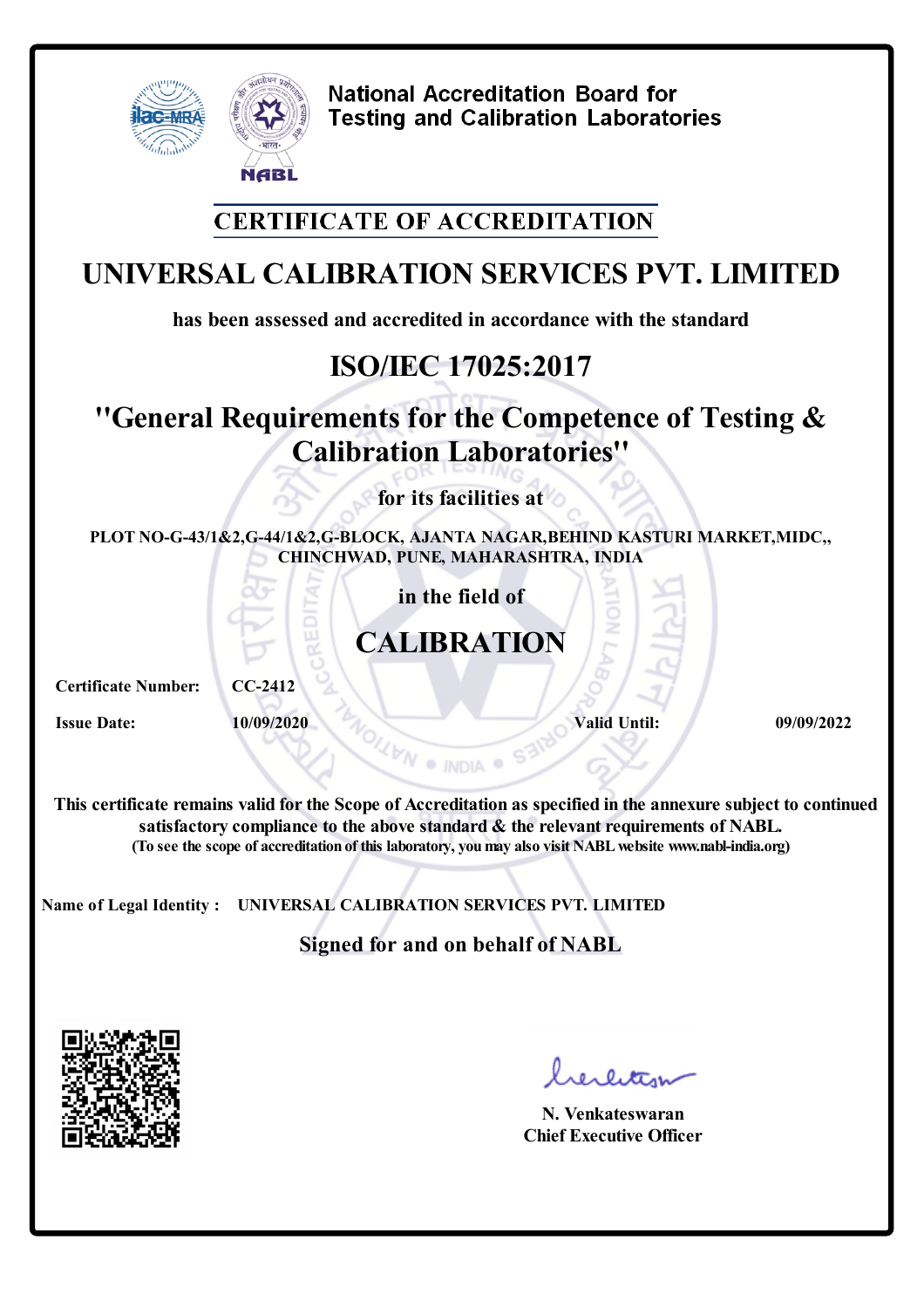



| <b>Laboratory Name:</b>       | UNIVERSAL CALIBRATION SERVICES PVT. LIMITED, PLOT NO-G-43/1&2,G-44/1&2,G-<br>BLOCK, AJANTA NAGAR, MIDC, CHINCHWAD, MAHARASHTRA, INDIA |                        |            |  |
|-------------------------------|---------------------------------------------------------------------------------------------------------------------------------------|------------------------|------------|--|
| <b>Accreditation Standard</b> | ISO/IEC 17025:2017                                                                                                                    |                        |            |  |
| <b>Certificate Number</b>     | CC-2412                                                                                                                               | Page No                | 1 of 55    |  |
| <b>Validity</b>               | 10/09/2020 to 09/09/2022                                                                                                              | <b>Last Amended on</b> | 14/09/2021 |  |

| S.No | Discipline / Group                                                                         | <b>Measurand or Reference</b><br><b>Material/Type of instrument</b><br>or material to be calibrated<br>or measured / Quantity<br><b>Measured /Instrument</b> | <b>Calibration or Measurement</b><br><b>Method or procedure</b>        | <b>Measurement range and</b><br>additional parameters<br>where applicable(Range<br>and Frequency) | * Calibration and<br><b>Measurement</b><br>Capability(CMC) $(\pm)$ |
|------|--------------------------------------------------------------------------------------------|--------------------------------------------------------------------------------------------------------------------------------------------------------------|------------------------------------------------------------------------|---------------------------------------------------------------------------------------------------|--------------------------------------------------------------------|
|      |                                                                                            |                                                                                                                                                              | <b>Permanent Facility</b>                                              |                                                                                                   |                                                                    |
| 1    | <b>ELECTRO-</b><br><b>TECHNICAL-</b><br>Alternating<br>Current $(< 1$<br>GHz)<br>(Measure) | 1&3 Phase Energy (<br>240V, 5A & UPF)@<br>50Hz                                                                                                               | Using Accuchek and<br>energy source by<br>Direct/ comparison<br>Method | 1.2 Wh to 3.6 kWh                                                                                 | 1.18%                                                              |
| 2    | <b>ELECTRO-</b><br><b>TECHNICAL-</b><br>Alternating<br>Current $(< 1$<br>GHz)<br>(Measure) | AC Current @<br>$(10Hz-1kHz)$                                                                                                                                | Using 8 1/2 DMM<br>FLUKE and MFC by<br>Direct/ Comparison<br>Method    | 10 A to 20 A                                                                                      | 0.15 % to 0.12 %                                                   |
| 3    | ELECTRO-<br><b>TECHNICAL-</b><br>Alternating<br>Current $(< 1$<br>GHz)<br>(Measure)        | AC Current @<br>$(10Hz-1kHz)$                                                                                                                                | Using 6 1/2 DMM<br>FLUKE & MFC by<br>Direct/ Comparison<br>Method      | 100 µA to 1 A                                                                                     | 0.55 % to 0.20 %                                                   |
| 14   | <b>ELECTRO-</b><br><b>TECHNICAL-</b><br>Alternating<br>Current $(< 1$<br>GHz)<br>(Measure) | AC Current @<br>$(10Hz-5kHz)$                                                                                                                                | Using 8 1/2 DMM<br>FLUKE & MFC by<br>Direct/ Comparison<br>Method      | 1 mA to 200 mA                                                                                    | 0.09 % to 0.06 %                                                   |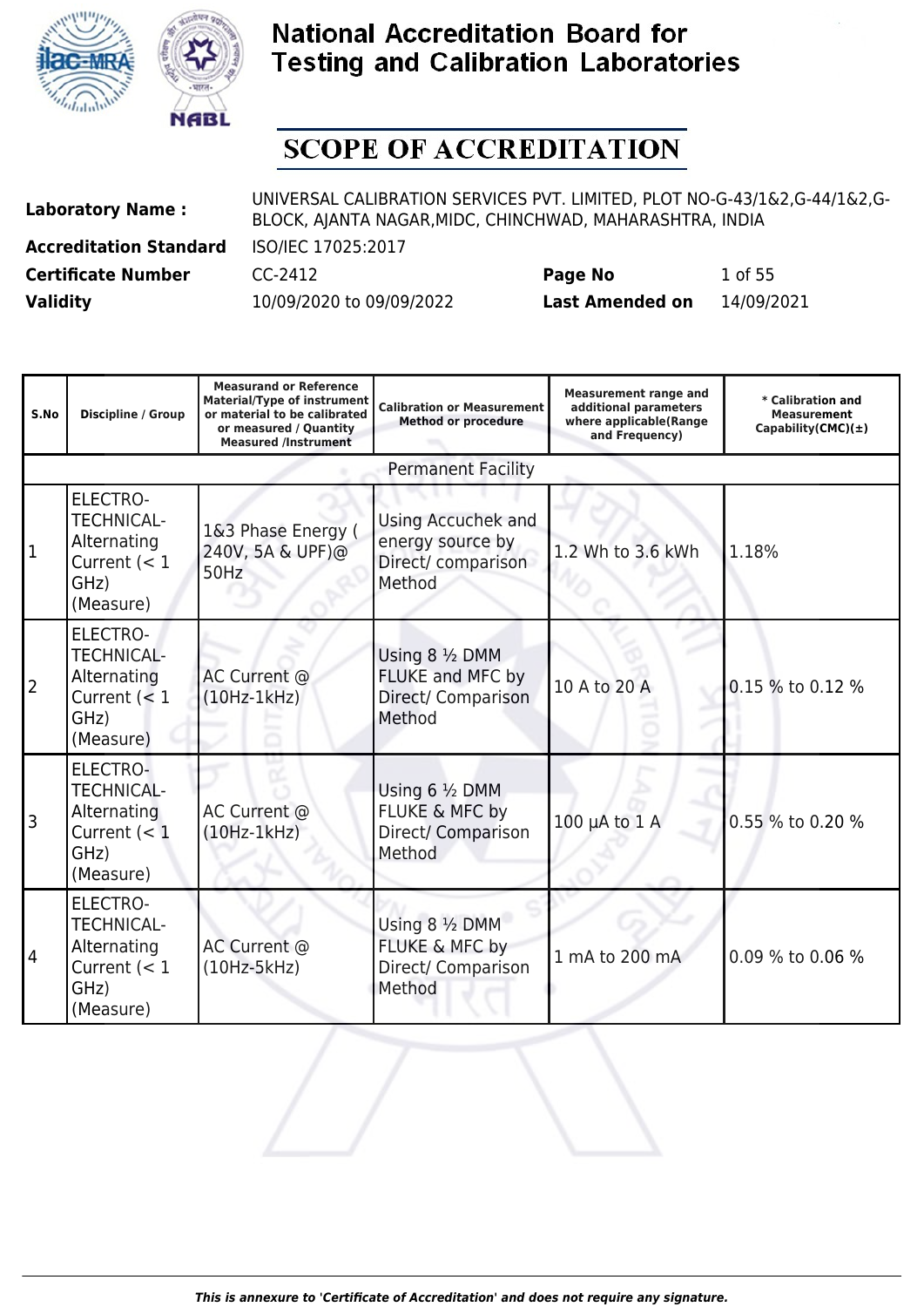



| <b>Laboratory Name:</b>       | UNIVERSAL CALIBRATION SERVICES PVT. LIMITED, PLOT NO-G-43/1&2,G-44/1&2,G-<br>BLOCK, AJANTA NAGAR, MIDC, CHINCHWAD, MAHARASHTRA, INDIA |                        |            |  |
|-------------------------------|---------------------------------------------------------------------------------------------------------------------------------------|------------------------|------------|--|
| <b>Accreditation Standard</b> | ISO/IEC 17025:2017                                                                                                                    |                        |            |  |
| <b>Certificate Number</b>     | CC-2412                                                                                                                               | Page No                | 2 of 55    |  |
| <b>Validity</b>               | 10/09/2020 to 09/09/2022                                                                                                              | <b>Last Amended on</b> | 14/09/2021 |  |

| S.No | <b>Discipline / Group</b>                                                                  | <b>Measurand or Reference</b><br><b>Material/Type of instrument</b><br>or material to be calibrated<br>or measured / Quantity<br><b>Measured /Instrument</b> | <b>Calibration or Measurement</b><br><b>Method or procedure</b>              | <b>Measurement range and</b><br>additional parameters<br>where applicable(Range<br>and Frequency) | * Calibration and<br><b>Measurement</b><br>$Capability(CMC)(\pm)$ |
|------|--------------------------------------------------------------------------------------------|--------------------------------------------------------------------------------------------------------------------------------------------------------------|------------------------------------------------------------------------------|---------------------------------------------------------------------------------------------------|-------------------------------------------------------------------|
| 5    | <b>ELECTRO-</b><br><b>TECHNICAL-</b><br>Alternating<br>Current $(< 1$<br>GHz)<br>(Measure) | AC Current @<br>$(10Hz-5kHz)$                                                                                                                                | Using 8 1/2 DMM<br><b>FLUKE &amp; MFC by</b><br>Direct/ Comparison<br>Method | 10 μA to 200 μA                                                                                   | 0.3 % to 0.05 %                                                   |
| 6    | <b>ELECTRO-</b><br><b>TECHNICAL-</b><br>Alternating<br>Current $(< 1$<br>GHz)<br>(Measure) | AC Current @<br>$(10Hz-5kHz)$                                                                                                                                | Using 8 1/2 DMM<br>FLUKE & MFC by<br>Direct/ Comparison<br>Method            | 200 µA to 1 mA                                                                                    | 0.05 % to 0.09 %                                                  |
| 7    | <b>ELECTRO-</b><br><b>TECHNICAL-</b><br>Alternating<br>Current $(< 1$<br>GHz)<br>(Measure) | AC Current @<br>$(10Hz-5kHz)$                                                                                                                                | Using 8 1/2 DMM<br>FLUKE & MFC by<br>Direct/ Comparison<br>Method            | 200 mA to 10 A                                                                                    | 0.06 % to 0.15 %                                                  |
| 8    | <b>ELECTRO-</b><br><b>TECHNICAL-</b><br>Alternating<br>Current $(< 1$<br>GHz)<br>(Measure) | AC Current @<br>$(1kHz-5kHz)$                                                                                                                                | Using 6 1/2 DMM<br>FLUKE & MFC by<br>Direct/ Comparison<br>Method            | 1 A to 3 A                                                                                        | 0.20 % to 0.25 %                                                  |
| 9    | <b>ELECTRO-</b><br><b>TECHNICAL-</b><br>Alternating<br>Current $(< 1$<br>GHz)<br>(Measure) | AC Current @<br>$(1kHz-5kHz)$                                                                                                                                | Using 6 1/2 DMM<br>FLUKE & MFC by<br>Direct/ Comparison<br>Method            | 100 µA to 1 A                                                                                     | 0.55 % to 0.20 %                                                  |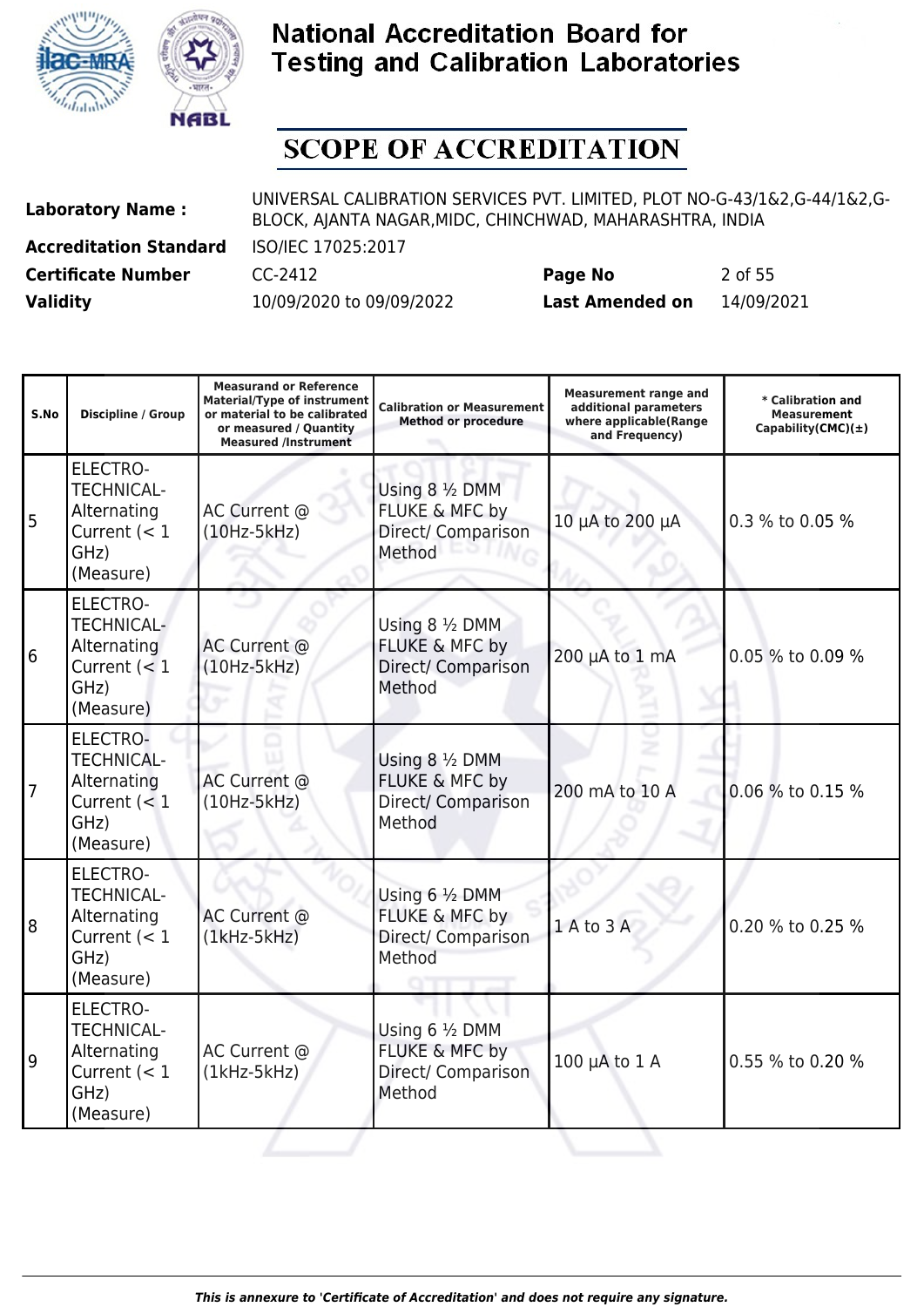



| <b>Laboratory Name:</b>       | UNIVERSAL CALIBRATION SERVICES PVT. LIMITED, PLOT NO-G-43/1&2,G-44/1&2,G-<br>BLOCK, AJANTA NAGAR, MIDC, CHINCHWAD, MAHARASHTRA, INDIA |                        |            |  |
|-------------------------------|---------------------------------------------------------------------------------------------------------------------------------------|------------------------|------------|--|
| <b>Accreditation Standard</b> | ISO/IEC 17025:2017                                                                                                                    |                        |            |  |
| <b>Certificate Number</b>     | CC-2412                                                                                                                               | Page No                | 3 of 55    |  |
| <b>Validity</b>               | 10/09/2020 to 09/09/2022                                                                                                              | <b>Last Amended on</b> | 14/09/2021 |  |

| S.No | <b>Discipline / Group</b>                                                                  | <b>Measurand or Reference</b><br><b>Material/Type of instrument</b><br>or material to be calibrated<br>or measured / Quantity<br><b>Measured /Instrument</b> | <b>Calibration or Measurement</b><br><b>Method or procedure</b>                                            | <b>Measurement range and</b><br>additional parameters<br>where applicable(Range<br>and Frequency) | * Calibration and<br><b>Measurement</b><br>$Capability(CMC)(\pm)$ |
|------|--------------------------------------------------------------------------------------------|--------------------------------------------------------------------------------------------------------------------------------------------------------------|------------------------------------------------------------------------------------------------------------|---------------------------------------------------------------------------------------------------|-------------------------------------------------------------------|
| 10   | <b>ELECTRO-</b><br><b>TECHNICAL-</b><br>Alternating<br>Current $(< 1$<br>GHz)<br>(Measure) | AC High Current @<br>(50Hz)                                                                                                                                  | Using C.T. + $6\frac{1}{2}$<br><b>DMM FLUKE &amp;</b><br>current source by<br>Direct/ comparison<br>Method | 20 A to 2000 A                                                                                    | 2.10 % to 2.40 %                                                  |
| 11   | <b>ELECTRO-</b><br><b>TECHNICAL-</b><br>Alternating<br>Current $(< 1$<br>GHz)<br>(Measure) | AC High Voltage @<br>(50Hz)                                                                                                                                  | Using HV Divider &<br>HV source by Direct/<br>comparison Method                                            | 1 kV to 20 kV                                                                                     | 2.40 % to 2.60 %                                                  |
| 12   | <b>ELECTRO-</b><br><b>TECHNICAL-</b><br>Alternating<br>Current $(< 1$<br>GHz)<br>(Measure) | AC Voltage @<br>$(10Hz-10kHz)$                                                                                                                               | Using 8 1/2 DMM<br>FLUKE & MFC by<br>Direct/ Comparison<br>Method                                          | 1 V to 1000 V                                                                                     | 0.041 % to 0.02 %                                                 |
| 13   | <b>ELECTRO-</b><br><b>TECHNICAL-</b><br>Alternating<br>Current $(< 1$<br>GHz)<br>(Measure) | AC Voltage @<br>$(10Hz-10kHz)$                                                                                                                               | Using 8 1/2 DMM<br>FLUKE & MFC by<br>Direct/ Comparison<br>Method                                          | 10 mV to 200 mV                                                                                   | 0.20 % to 0.025 %                                                 |
| 14   | <b>ELECTRO-</b><br><b>TECHNICAL-</b><br>Alternating<br>Current $(< 1$<br>GHz)<br>(Measure) | AC Voltage @<br>$(10Hz-10kHz)$                                                                                                                               | Using 8 1/2 DMM<br>FLUKE & MFC by<br>Direct/ Comparison<br>Method                                          | 200 mV to 1 V                                                                                     | 0.025 % to 0.041 %                                                |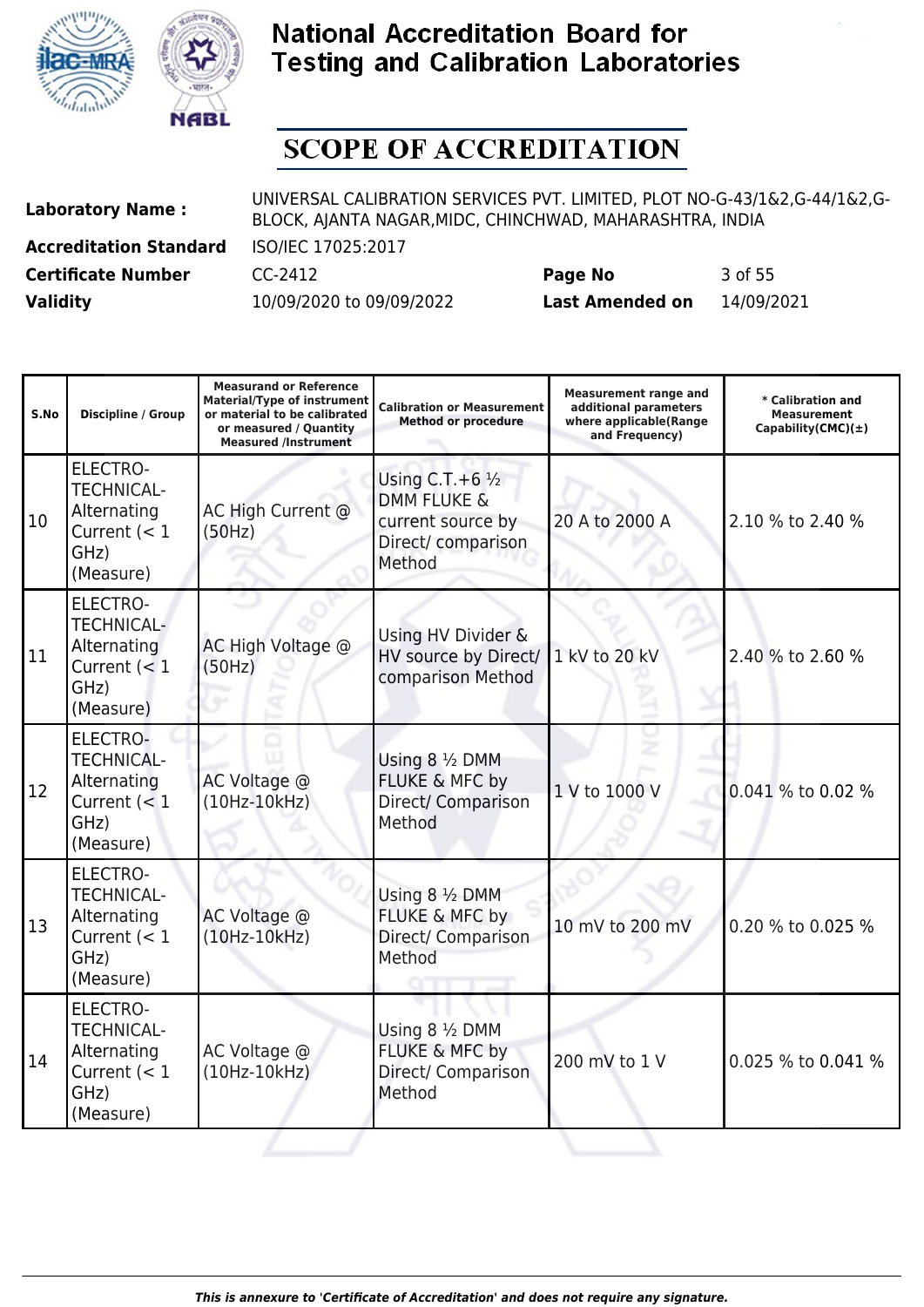



| <b>Laboratory Name:</b>       | UNIVERSAL CALIBRATION SERVICES PVT. LIMITED, PLOT NO-G-43/1&2,G-44/1&2,G-<br>BLOCK, AJANTA NAGAR, MIDC, CHINCHWAD, MAHARASHTRA, INDIA |                        |            |  |
|-------------------------------|---------------------------------------------------------------------------------------------------------------------------------------|------------------------|------------|--|
| <b>Accreditation Standard</b> | ISO/IEC 17025:2017                                                                                                                    |                        |            |  |
| <b>Certificate Number</b>     | CC-2412                                                                                                                               | Page No                | 4 of 55    |  |
| <b>Validity</b>               | 10/09/2020 to 09/09/2022                                                                                                              | <b>Last Amended on</b> | 14/09/2021 |  |

| S.No | <b>Discipline / Group</b>                                                                  | <b>Measurand or Reference</b><br><b>Material/Type of instrument</b><br>or material to be calibrated<br>or measured / Quantity<br><b>Measured /Instrument</b> | <b>Calibration or Measurement</b><br><b>Method or procedure</b>                             | <b>Measurement range and</b><br>additional parameters<br>where applicable(Range<br>and Frequency) | * Calibration and<br><b>Measurement</b><br>Capability(CMC) $(\pm)$ |
|------|--------------------------------------------------------------------------------------------|--------------------------------------------------------------------------------------------------------------------------------------------------------------|---------------------------------------------------------------------------------------------|---------------------------------------------------------------------------------------------------|--------------------------------------------------------------------|
| 15   | <b>ELECTRO-</b><br><b>TECHNICAL-</b><br>Alternating<br>Current $(< 1$<br>GHz)<br>(Measure) | AC Voltage @<br>(10Hz-20kHz)                                                                                                                                 | Using 6 1/2 DMM<br>FLUKE & MFC by<br>Direct/ Comparison<br>Method                           | 10 mV to 1000 V                                                                                   | 0.90 % to 0.15 %                                                   |
| 16   | <b>ELECTRO-</b><br><b>TECHNICAL-</b><br>Alternating<br>Current $(< 1$<br>GHz)<br>(Measure) | AC Voltage @<br>(10kHz-100kHz)                                                                                                                               | Using 8 1/2 DMM<br>FLUKE & MFC by<br>Direct/ Comparison<br>Method                           | 10 mV to 20 V                                                                                     | 0.32 % to 0.08 %                                                   |
| 17   | <b>ELECTRO-</b><br><b>TECHNICAL-</b><br>Alternating<br>Current $(< 1$<br>GHz)<br>(Measure) | AC Voltage @<br>(10kHz-100kHz)                                                                                                                               | Using $8\frac{1}{2}$ DMM<br>FLUKE & MFC by<br>Direct/ Comparison<br>Method                  | 20 V to 100 V                                                                                     | 0.08 % to 0.15 %                                                   |
| 18   | <b>ELECTRO-</b><br><b>TECHNICAL-</b><br>Alternating<br>Current $(< 1$<br>GHz)<br>(Measure) | AC Voltage @<br>(20kHz)                                                                                                                                      | Using 6 1/2 DMM<br>FLUKE & MFC by<br>Direct/ Comparison<br>Method                           | 10 mV to 700 V                                                                                    | 0.75 % to 0.25 %                                                   |
| 19   | <b>ELECTRO-</b><br><b>TECHNICAL-</b><br>Alternating<br>Current $(< 1$<br>GHz)<br>(Measure) | Capacitance @<br>(1kHz)                                                                                                                                      | Using 6 1/2 DMM<br><b>FLUKE &amp;</b><br>capacitance box by<br>Direct/ Comparison<br>Method | 10 mF to 100 mF                                                                                   | 1.85 % to 4.90 %                                                   |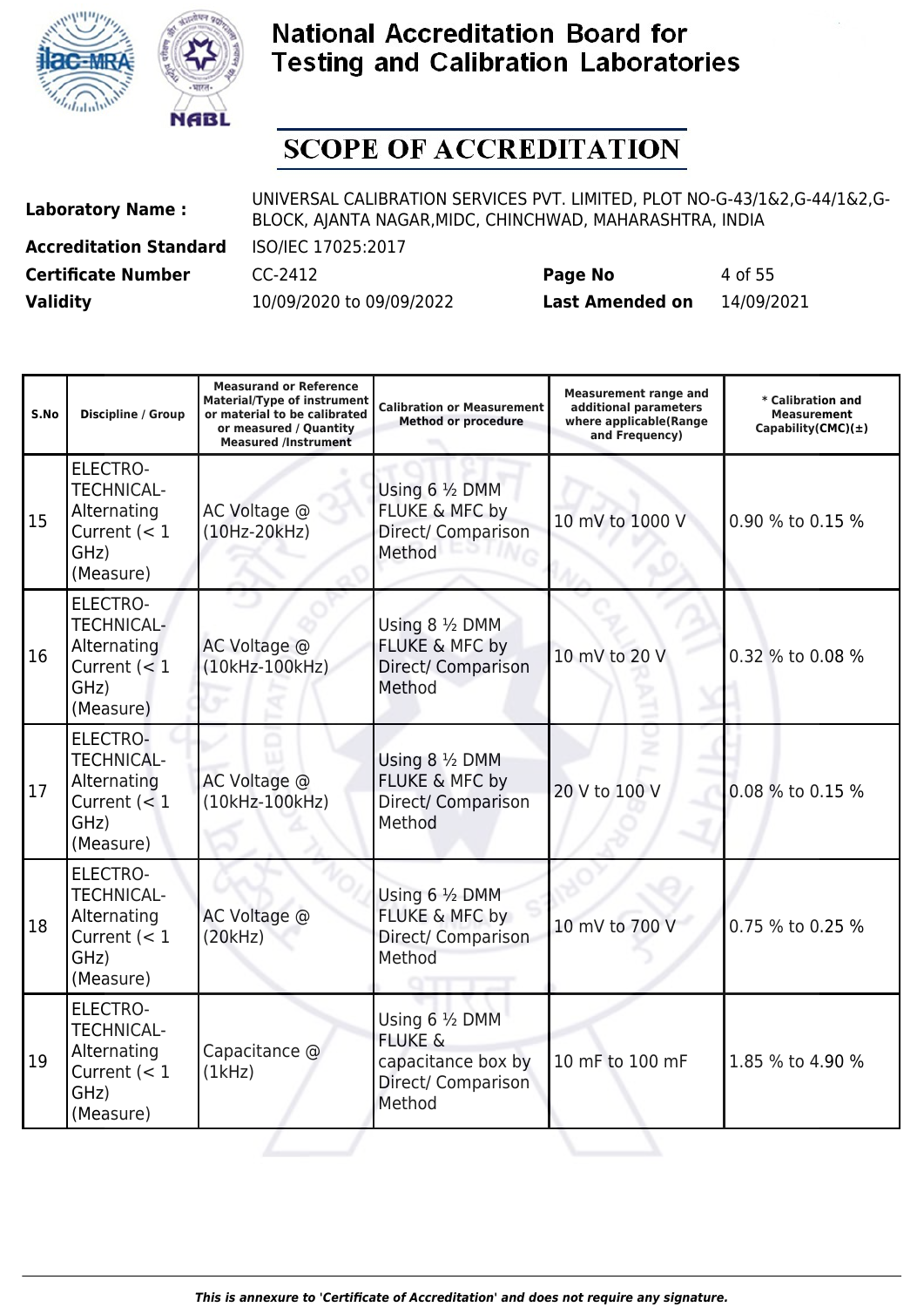



| <b>Laboratory Name:</b>       | UNIVERSAL CALIBRATION SERVICES PVT. LIMITED, PLOT NO-G-43/1&2,G-44/1&2,G-<br>BLOCK, AJANTA NAGAR, MIDC, CHINCHWAD, MAHARASHTRA, INDIA |                        |            |  |
|-------------------------------|---------------------------------------------------------------------------------------------------------------------------------------|------------------------|------------|--|
| <b>Accreditation Standard</b> | ISO/IEC 17025:2017                                                                                                                    |                        |            |  |
| <b>Certificate Number</b>     | CC-2412                                                                                                                               | Page No                | 5 of 55    |  |
| <b>Validity</b>               | 10/09/2020 to 09/09/2022                                                                                                              | <b>Last Amended on</b> | 14/09/2021 |  |

| S.No | <b>Discipline / Group</b>                                                                  | <b>Measurand or Reference</b><br><b>Material/Type of instrument</b><br>or material to be calibrated<br>or measured / Quantity<br><b>Measured /Instrument</b> | <b>Calibration or Measurement</b><br><b>Method or procedure</b>                                      | <b>Measurement range and</b><br>additional parameters<br>where applicable(Range<br>and Frequency) | * Calibration and<br><b>Measurement</b><br>Capability(CMC) $(\pm)$ |
|------|--------------------------------------------------------------------------------------------|--------------------------------------------------------------------------------------------------------------------------------------------------------------|------------------------------------------------------------------------------------------------------|---------------------------------------------------------------------------------------------------|--------------------------------------------------------------------|
| 20   | <b>ELECTRO-</b><br><b>TECHNICAL-</b><br>Alternating<br>Current $(< 1$<br>GHz)<br>(Measure) | Capacitance @<br>(1kHz)                                                                                                                                      | Using $6\frac{1}{2}$ DMM<br><b>FLUKE &amp;</b><br>capacitance box by<br>Direct/ Comparison<br>Method | 1nF to 10 mF                                                                                      | 5.47 % to 1.85 %                                                   |
| 21   | <b>ELECTRO-</b><br><b>TECHNICAL-</b><br>Alternating<br>Current $(< 1$<br>GHz) (Source)     | AC Current @<br>$(10Hz-1kHz)$                                                                                                                                | Using 5522A/9100<br>Calibrator(Fluke) by<br><b>Direct Method</b>                                     | 30 µA to 3 A                                                                                      | 0.62 % to 0.09 %                                                   |
| 22   | ELECTRO-<br><b>TECHNICAL-</b><br>Alternating<br>Current $(< 1$<br>GHz) (Source)            | AC Current @<br>$(1kHz-5kHz)$                                                                                                                                | Using 5522A/9100<br>Calibrator(Fluke) by<br><b>Direct Method</b>                                     | 30 µA to 330 mA                                                                                   | 0.95 % to 0.2 %                                                    |
| 23   | <b>ELECTRO-</b><br><b>TECHNICAL-</b><br>Alternating<br>Current $(< 1$<br>GHz) (Source)     | AC Current @<br>$(1kHz-5kHz)$                                                                                                                                | Using 5522A/9100<br>Calibrator(Fluke) by<br><b>Direct Method</b>                                     | 330 mA to 10 A                                                                                    | 0.2 % to 3.5 %                                                     |
| 24   | <b>ELECTRO-</b><br><b>TECHNICAL-</b><br>Alternating<br>Current $(< 1$<br>GHz) (Source)     | AC Current @<br>$(45Hz-1kHz)$                                                                                                                                | Using 5522A/9100<br>Calibrator(Fluke) by<br><b>Direct Method</b>                                     | 3 A to 20 A                                                                                       | 0.09 % to 0.21 %                                                   |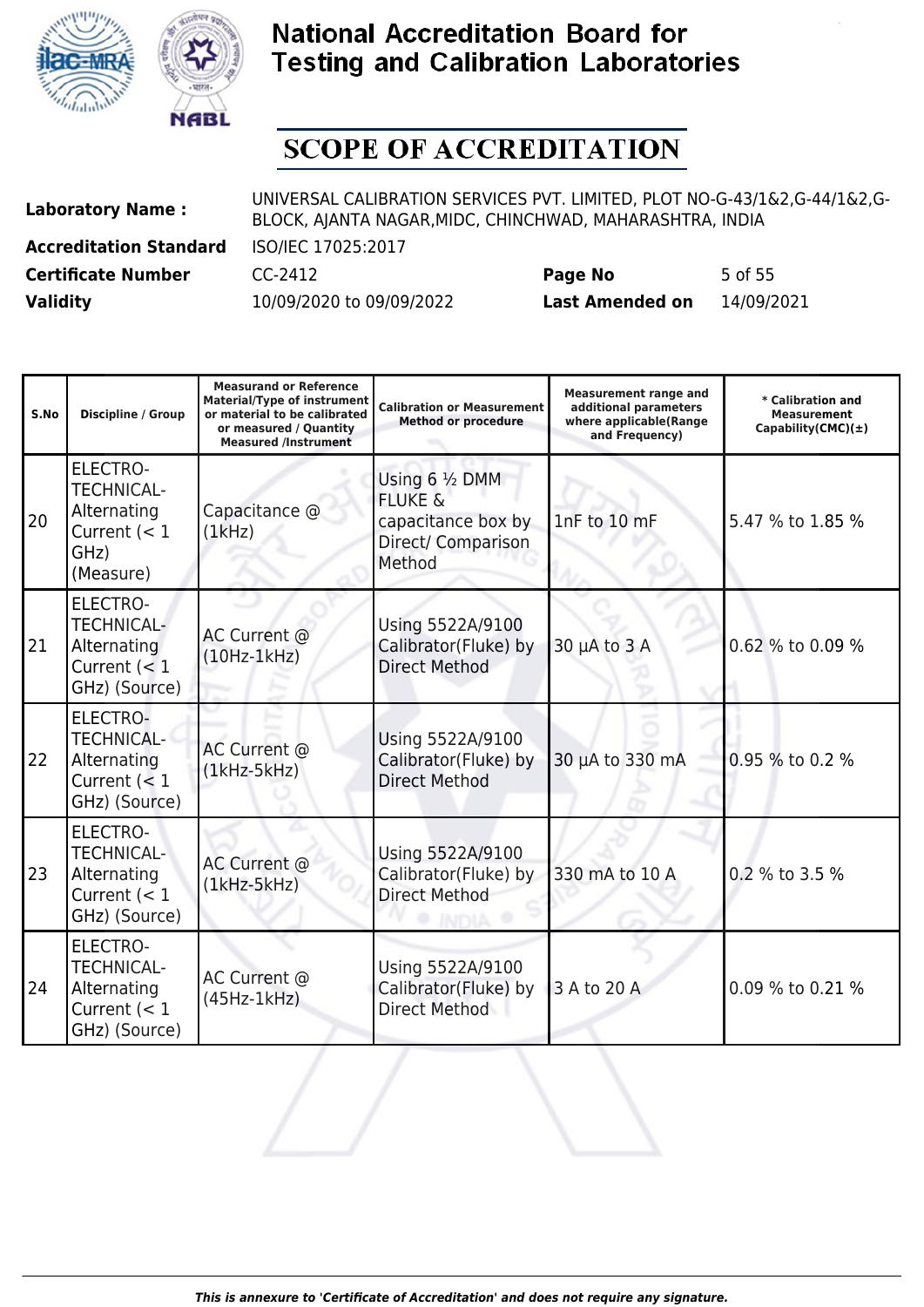



| <b>Laboratory Name:</b>       | UNIVERSAL CALIBRATION SERVICES PVT. LIMITED, PLOT NO-G-43/1&2,G-44/1&2,G-<br>BLOCK, AJANTA NAGAR, MIDC, CHINCHWAD, MAHARASHTRA, INDIA |                        |            |  |
|-------------------------------|---------------------------------------------------------------------------------------------------------------------------------------|------------------------|------------|--|
| <b>Accreditation Standard</b> | ISO/IEC 17025:2017                                                                                                                    |                        |            |  |
| <b>Certificate Number</b>     | CC-2412                                                                                                                               | Page No                | 6 of 55    |  |
| <b>Validity</b>               | 10/09/2020 to 09/09/2022                                                                                                              | <b>Last Amended on</b> | 14/09/2021 |  |

| S.No | <b>Discipline / Group</b>                                                              | <b>Measurand or Reference</b><br><b>Material/Type of instrument</b><br>or material to be calibrated<br>or measured / Quantity<br><b>Measured /Instrument</b> | <b>Calibration or Measurement</b><br><b>Method or procedure</b>          | <b>Measurement range and</b><br>additional parameters<br>where applicable(Range<br>and Frequency) | * Calibration and<br><b>Measurement</b><br>Capability(CMC) $(\pm)$ |
|------|----------------------------------------------------------------------------------------|--------------------------------------------------------------------------------------------------------------------------------------------------------------|--------------------------------------------------------------------------|---------------------------------------------------------------------------------------------------|--------------------------------------------------------------------|
| 25   | <b>ELECTRO-</b><br><b>TECHNICAL-</b><br>Alternating<br>Current $(< 1$<br>GHz) (Source) | AC Current @<br>(50Hz-60Hz)                                                                                                                                  | Using 5522A/9100<br>Calibrator(Fluke)<br>with CC by Direct<br>Method     | 10 A to 1000 A                                                                                    | 0.5 % to 0.55 %                                                    |
| 26   | <b>ELECTRO-</b><br><b>TECHNICAL-</b><br>Alternating<br>Current $(< 1$<br>GHz) (Source) | <b>AC Power</b><br>50Hz-60Hz/ 0.2pF to<br>1pF(Lead & Lag)/<br>30V to 1000V/ 10mA<br>to 20A                                                                   | Using 5522A<br>calibrator(Fluke)/305<br>0 calibrator by<br>Direct method | 60 mW to 20 kW                                                                                    | 1.8 % to 0.38 %                                                    |
| 27   | <b>ELECTRO-</b><br><b>TECHNICAL-</b><br>Alternating<br>Current $(< 1$<br>GHz) (Source) | AC Voltage @<br>$(10Hz-45Hz)$                                                                                                                                | Using 5522A/9100<br>Calibrator(Fluke) by<br><b>Direct Method</b>         | 1 mV to 33 V                                                                                      | 0.9 % to 0.05 %                                                    |
| 28   | ELECTRO-<br><b>TECHNICAL-</b><br>Alternating<br>Current $(< 1$<br>GHz) (Source)        | AC Voltage @<br>(10kHz-100kHz)                                                                                                                               | Using 5522A/9100<br>Calibrator(Fluke) by<br><b>Direct Method</b>         | 30 mV to 330 mV                                                                                   | 0.5 % to 0.15 %                                                    |
| 29   | <b>ELECTRO-</b><br><b>TECHNICAL-</b><br>Alternating<br>Current $(< 1$<br>GHz) (Source) | AC Voltage @<br>(10kHz-100kHz)                                                                                                                               | Using 5522A/9100<br>Calibrator(Fluke) by<br><b>Direct Method</b>         | 330 mV to 330 V                                                                                   | 0.15 % to 0.32 %                                                   |
| 30   | ELECTRO-<br><b>TECHNICAL-</b><br>Alternating<br>Current $(< 1$<br>GHz) (Source)        | AC Voltage @<br>(45Hz-10kHz)                                                                                                                                 | Using 5522A/9100<br>Calibrator(Fluke) by<br><b>Direct Method</b>         | 1 mV to 330 mV                                                                                    | 0.8 % to 0.02 %                                                    |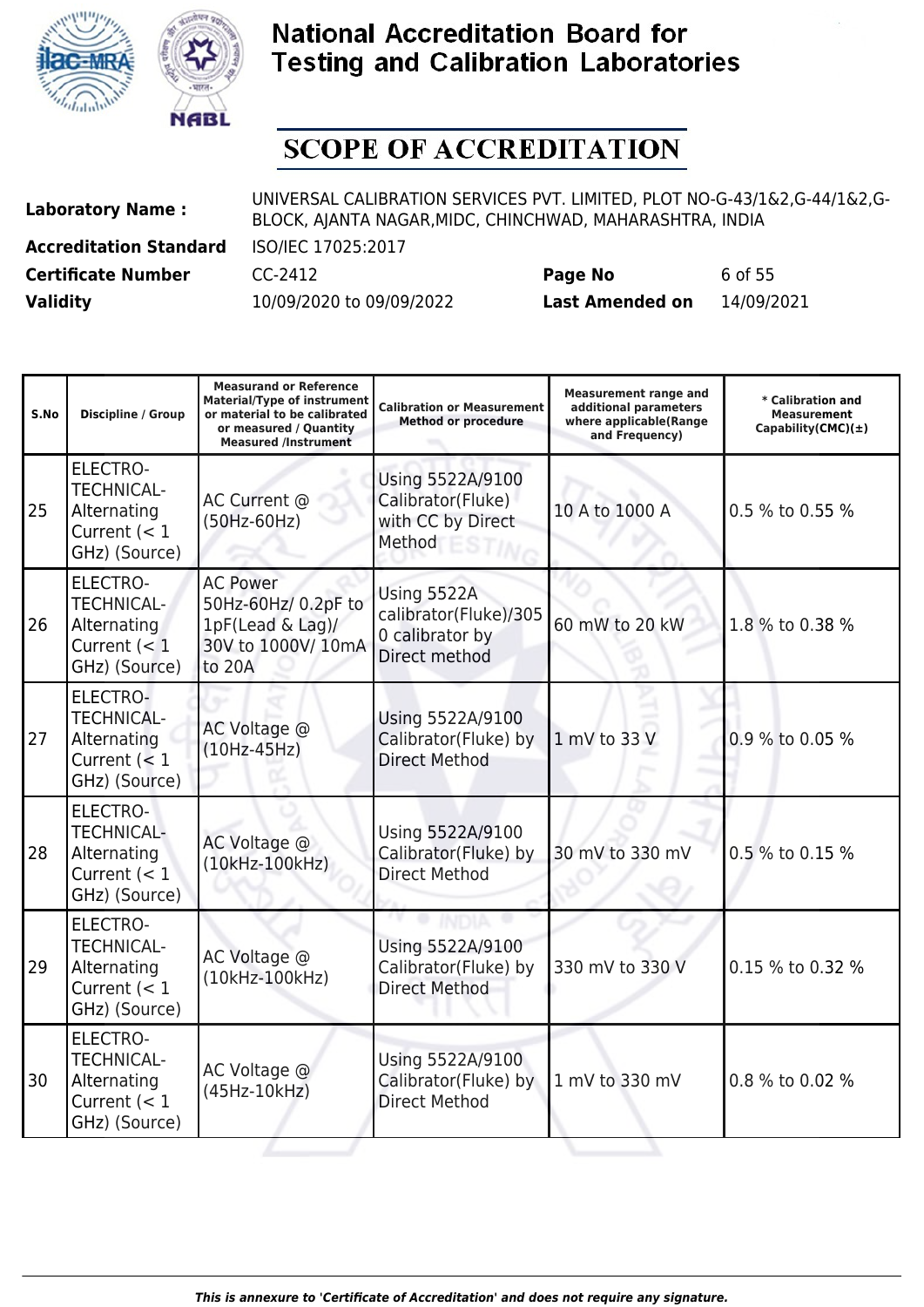



| <b>Laboratory Name:</b>       | UNIVERSAL CALIBRATION SERVICES PVT. LIMITED, PLOT NO-G-43/1&2,G-44/1&2,G-<br>BLOCK, AJANTA NAGAR, MIDC, CHINCHWAD, MAHARASHTRA, INDIA |                        |            |  |
|-------------------------------|---------------------------------------------------------------------------------------------------------------------------------------|------------------------|------------|--|
| <b>Accreditation Standard</b> | ISO/IEC 17025:2017                                                                                                                    |                        |            |  |
| <b>Certificate Number</b>     | CC-2412                                                                                                                               | Page No                | 7 of 55    |  |
| <b>Validity</b>               | 10/09/2020 to 09/09/2022                                                                                                              | <b>Last Amended on</b> | 14/09/2021 |  |

| S.No | <b>Discipline / Group</b>                                                              | <b>Measurand or Reference</b><br><b>Material/Type of instrument</b><br>or material to be calibrated<br>or measured / Quantity<br><b>Measured /Instrument</b> | <b>Calibration or Measurement</b><br><b>Method or procedure</b>                            | <b>Measurement range and</b><br>additional parameters<br>where applicable(Range<br>and Frequency) | * Calibration and<br><b>Measurement</b><br>$Capability(CMC)(\pm)$ |
|------|----------------------------------------------------------------------------------------|--------------------------------------------------------------------------------------------------------------------------------------------------------------|--------------------------------------------------------------------------------------------|---------------------------------------------------------------------------------------------------|-------------------------------------------------------------------|
| 31   | <b>ELECTRO-</b><br><b>TECHNICAL-</b><br>Alternating<br>Current $(< 1$<br>GHz) (Source) | AC Voltage @<br>(45Hz-10kHz)                                                                                                                                 | Using 5522A/9100<br>Calibrator(Fluke) by<br><b>Direct Method</b>                           | 330 mV to 1000 V                                                                                  | 0.02 % to 0.04 %                                                  |
| 32   | <b>ELECTRO-</b><br><b>TECHNICAL-</b><br>Alternating<br>Current $(< 1$<br>GHz) (Source) | Capacitance @<br>(1kHz)                                                                                                                                      | Using 5522A/9100<br>Calibrator(Fluke) by<br><b>Direct Method</b>                           | 220 pF to 330 nF                                                                                  | 5.85 % to 0.45 %                                                  |
| 33   | ELECTRO-<br><b>TECHNICAL-</b><br>Alternating<br>Current $(< 1$<br>GHz) (Source)        | Capacitance @<br>(1kHz)                                                                                                                                      | Using 5522A/9100<br>Calibrator(Fluke) by<br><b>Direct Method</b>                           | 330 nF to 30 mF                                                                                   | 0.45 % to 1.5 %                                                   |
| 34   | ELECTRO-<br><b>TECHNICAL-</b><br>Alternating<br>Current $(< 1$<br>GHz) (Source)        | Inductance @ (1kHz)                                                                                                                                          | Using Inductance<br>box by Direct<br>Method                                                | 1 mH to 10 H                                                                                      | 3%                                                                |
| 35   | <b>ELECTRO-</b><br><b>TECHNICAL-</b><br><b>DIRECT</b><br><b>CURRENT</b><br>(Measure)   | <b>DC Current</b>                                                                                                                                            | Using 8 1/2 DMM<br>FLUKE & MFC by<br>Direct/ Comparison<br>Method                          | 10 µA to 20 mA                                                                                    | 0.052 % to 0.003 %                                                |
| 36   | <b>ELECTRO-</b><br><b>TECHNICAL-</b><br><b>DIRECT</b><br><b>CURRENT</b><br>(Measure)   | <b>DC Current</b>                                                                                                                                            | Using Shunt with 6<br>1/2 DMM FLUKE &<br>current source by<br>Direct/ Comparison<br>Method | 10 A to 100 A                                                                                     | 0.9 % to 0.53 %                                                   |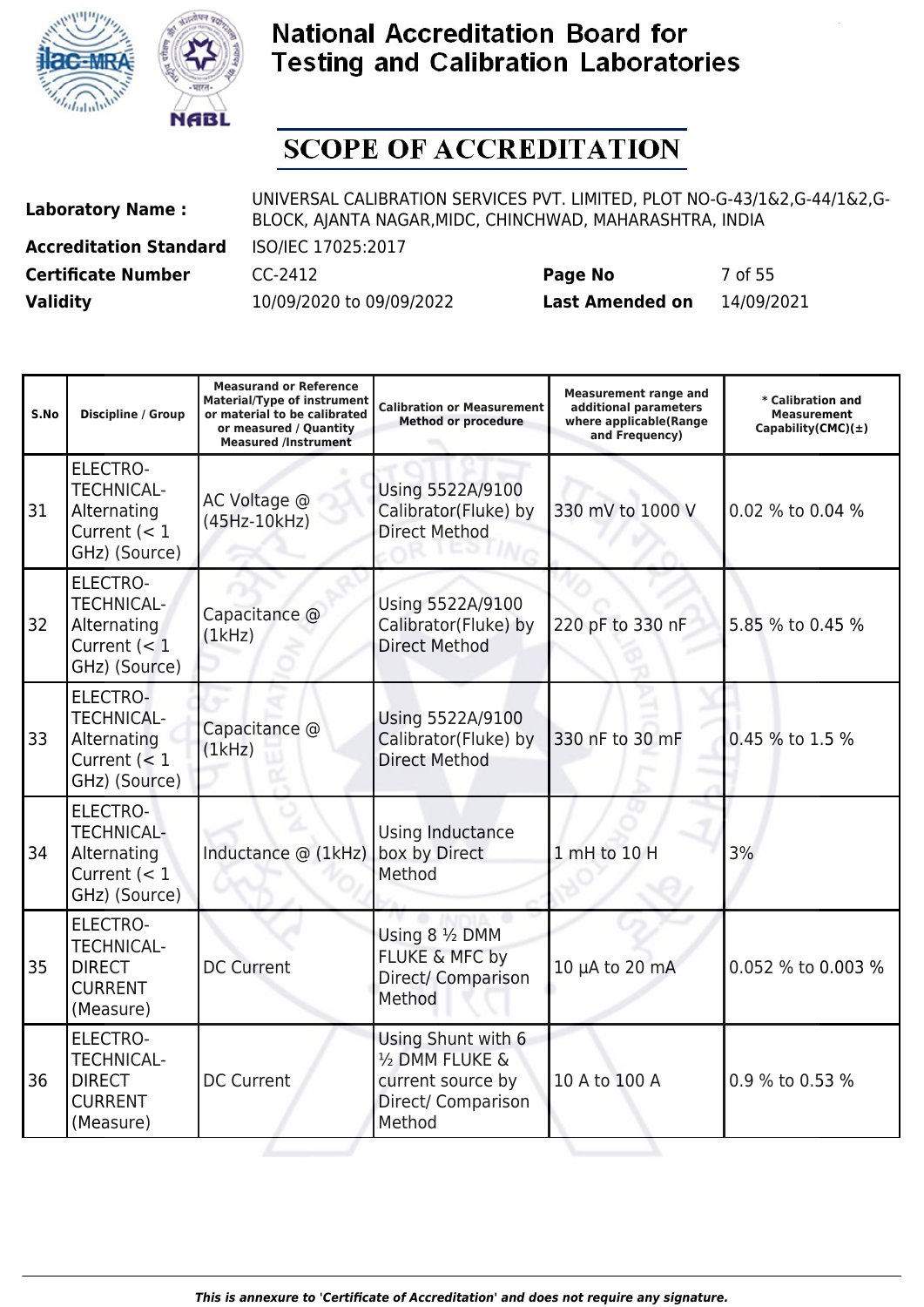



| <b>Laboratory Name:</b>       | UNIVERSAL CALIBRATION SERVICES PVT. LIMITED, PLOT NO-G-43/1&2,G-44/1&2,G-<br>BLOCK, AJANTA NAGAR, MIDC, CHINCHWAD, MAHARASHTRA, INDIA |                        |            |  |
|-------------------------------|---------------------------------------------------------------------------------------------------------------------------------------|------------------------|------------|--|
| <b>Accreditation Standard</b> | ISO/IEC 17025:2017                                                                                                                    |                        |            |  |
| <b>Certificate Number</b>     | CC-2412                                                                                                                               | Page No                | 8 of 55    |  |
| <b>Validity</b>               | 10/09/2020 to 09/09/2022                                                                                                              | <b>Last Amended on</b> | 14/09/2021 |  |

| S.No | <b>Discipline / Group</b>                                                            | <b>Measurand or Reference</b><br><b>Material/Type of instrument</b><br>or material to be calibrated<br>or measured / Quantity<br><b>Measured /Instrument</b> | <b>Calibration or Measurement</b><br><b>Method or procedure</b>                         | <b>Measurement range and</b><br>additional parameters<br>where applicable(Range<br>and Frequency) | * Calibration and<br><b>Measurement</b><br>Capability(CMC) $(\pm)$ |
|------|--------------------------------------------------------------------------------------|--------------------------------------------------------------------------------------------------------------------------------------------------------------|-----------------------------------------------------------------------------------------|---------------------------------------------------------------------------------------------------|--------------------------------------------------------------------|
| 37   | <b>ELECTRO-</b><br><b>TECHNICAL-</b><br><b>DIRECT</b><br><b>CURRENT</b><br>(Measure) | <b>DC Current</b>                                                                                                                                            | Using 6 1/2 DMM<br>FLUKE & MFC by<br>Direct/ Comparison<br>Method                       | 100 µA to 100 mA                                                                                  | 0.1 % to 0.07 %                                                    |
| 38   | <b>ELECTRO-</b><br><b>TECHNICAL-</b><br><b>DIRECT</b><br><b>CURRENT</b><br>(Measure) | <b>DC Current</b>                                                                                                                                            | Using 6 1/2 DMM<br>FLUKE & MFC by<br>Direct/ Comparison<br>Method                       | 100 mA to 10 A                                                                                    | 0.07 % to 0.2 %                                                    |
| 39   | ELECTRO-<br><b>TECHNICAL-</b><br><b>DIRECT</b><br><b>CURRENT</b><br>(Measure)        | <b>DC Current</b>                                                                                                                                            | Using 8 1/2 DMM<br>FLUKE & MFC by<br>Direct/ Comparison<br>Method                       | 20 mA to 20 A                                                                                     | 0.003 % to 0.05 %                                                  |
| 40   | <b>ELECTRO-</b><br><b>TECHNICAL-</b><br><b>DIRECT</b><br><b>CURRENT</b><br>(Measure) | DC High Voltage                                                                                                                                              | <b>Using HV Divider</b><br>with indicator &HV<br>source by Direct/<br>comparison Method | 1 kV to 20 kV                                                                                     | 1.97 % to 2.10 %                                                   |
| 41   | <b>ELECTRO-</b><br><b>TECHNICAL-</b><br><b>DIRECT</b><br><b>CURRENT</b><br>(Measure) | DC Voltage                                                                                                                                                   | Using 6 1/2 DMM<br>FLUKE & MFC by<br>Direct/ Comparison<br>Method                       | 1 mV to 1 V                                                                                       | 0.42 % to 0.085 %                                                  |
| 42   | <b>ELECTRO-</b><br><b>TECHNICAL-</b><br><b>DIRECT</b><br><b>CURRENT</b><br>(Measure) | DC Voltage                                                                                                                                                   | Using 6 1/2 DMM<br>FLUKE & MFC by<br>Direct/ Comparison<br>Method                       | 1 V to 1000 V                                                                                     | 0.085 % to 0.006 %                                                 |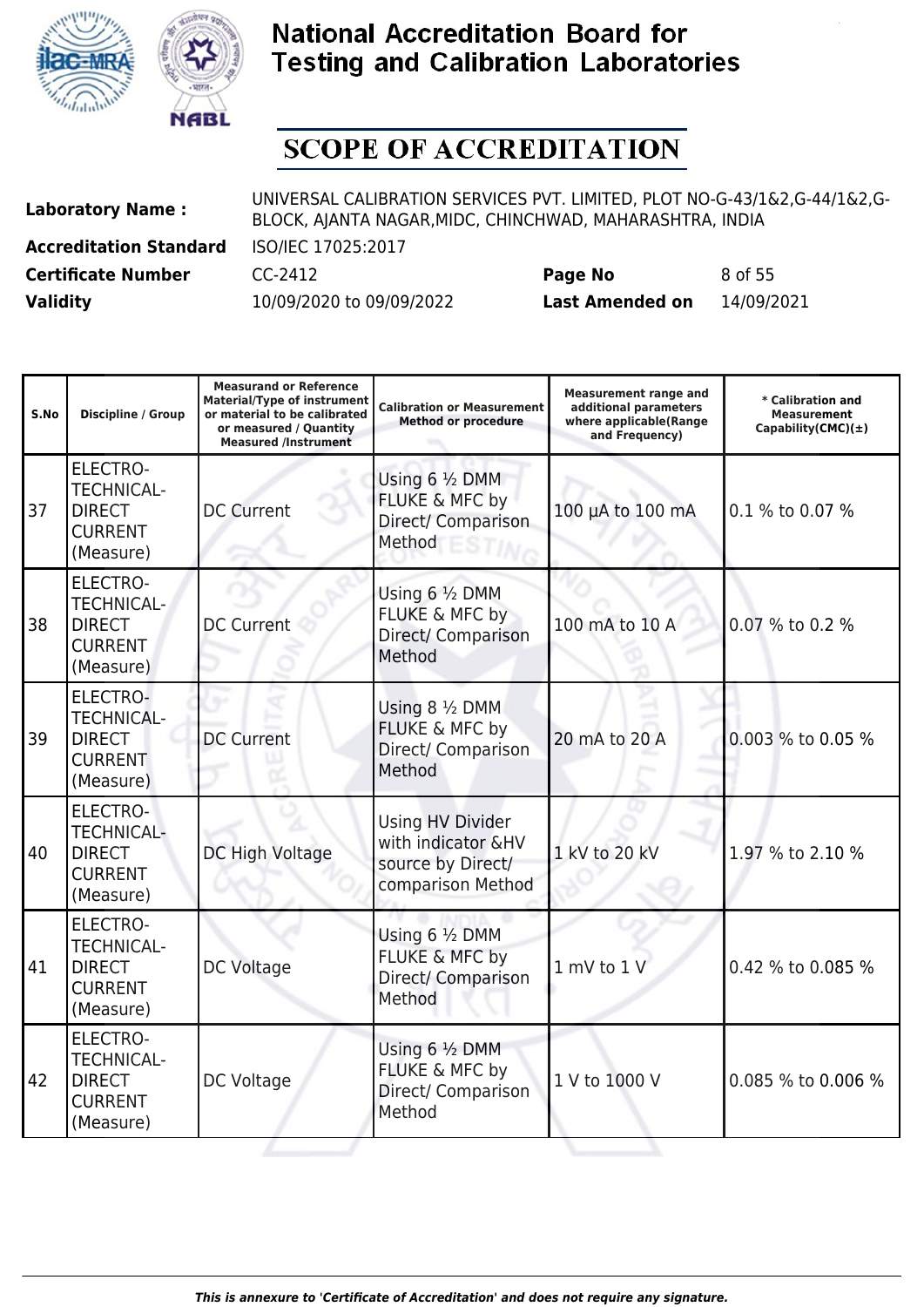



| <b>Laboratory Name:</b>       | UNIVERSAL CALIBRATION SERVICES PVT. LIMITED, PLOT NO-G-43/1&2,G-44/1&2,G-<br>BLOCK, AJANTA NAGAR, MIDC, CHINCHWAD, MAHARASHTRA, INDIA |                        |            |  |
|-------------------------------|---------------------------------------------------------------------------------------------------------------------------------------|------------------------|------------|--|
| <b>Accreditation Standard</b> | ISO/IEC 17025:2017                                                                                                                    |                        |            |  |
| <b>Certificate Number</b>     | CC-2412                                                                                                                               | Page No                | 9 of 55    |  |
| <b>Validity</b>               | 10/09/2020 to 09/09/2022                                                                                                              | <b>Last Amended on</b> | 14/09/2021 |  |

| S.No | <b>Discipline / Group</b>                                                            | <b>Measurand or Reference</b><br><b>Material/Type of instrument</b><br>or material to be calibrated<br>or measured / Quantity<br><b>Measured /Instrument</b> | <b>Calibration or Measurement</b><br><b>Method or procedure</b>                                      | <b>Measurement range and</b><br>additional parameters<br>where applicable(Range<br>and Frequency) | * Calibration and<br><b>Measurement</b><br>Capability(CMC) $(\pm)$ |
|------|--------------------------------------------------------------------------------------|--------------------------------------------------------------------------------------------------------------------------------------------------------------|------------------------------------------------------------------------------------------------------|---------------------------------------------------------------------------------------------------|--------------------------------------------------------------------|
| 43   | <b>ELECTRO-</b><br><b>TECHNICAL-</b><br><b>DIRECT</b><br><b>CURRENT</b><br>(Measure) | <b>DC Voltage</b>                                                                                                                                            | Using 8 1/2 DMM<br>FLUKE & MFC by<br>Direct/ Comparison<br>Method                                    | 10 μV to 1000 V                                                                                   | 1.75 % to 0.0008 %                                                 |
| 44   | <b>ELECTRO-</b><br><b>TECHNICAL-</b><br><b>DIRECT</b><br><b>CURRENT</b><br>(Measure) | Resistance                                                                                                                                                   | Using 8 1/2 DMM<br><b>FLUKE &amp; resistance</b><br>box by Direct/<br><b>Comparison Method</b>       | 1 mohm to 2 Mohm                                                                                  | 0.5 % to 0.0015 %                                                  |
| 45   | ELECTRO-<br><b>TECHNICAL-</b><br><b>DIRECT</b><br><b>CURRENT</b><br>(Measure)        | Resistance                                                                                                                                                   | Using 6 1/2 DMM<br><b>FLUKE &amp; resistance</b><br>box/ MFC by Direct/<br><b>Comparison Method</b>  | 1 ohm to 100 ohm                                                                                  | 0.15 % to 0.07 %                                                   |
| 46   | <b>ELECTRO-</b><br><b>TECHNICAL-</b><br><b>DIRECT</b><br><b>CURRENT</b><br>(Measure) | Resistance                                                                                                                                                   | Using 6 1/2 DMM<br>FLUKE, & resistance<br>box / MFC by Direct/<br><b>Comparison Method</b>           | 100 ohm to 1 Gohm                                                                                 | 0.07 % to 2.6 %                                                    |
| 47   | <b>ELECTRO-</b><br><b>TECHNICAL-</b><br><b>DIRECT</b><br><b>CURRENT</b><br>(Measure) | Resistance                                                                                                                                                   | Using 8 1/2 DMM<br><b>FLUKE &amp; resistance</b><br>box / MFC by Direct/<br><b>Comparison Method</b> | 2 Mohm to 20 Mohm 0.01 % to 0.0035 %                                                              |                                                                    |
| 48   | <b>ELECTRO-</b><br><b>TECHNICAL-</b><br><b>DIRECT</b><br><b>CURRENT</b><br>(Measure) | Resistance                                                                                                                                                   | Using 8 1/2 DMM<br><b>FLUKE &amp; resistance</b><br>box by Direct/<br><b>Comparison Method</b>       | 20 Mohm to 20<br>Gohm                                                                             | 0.0035 % to 0.3 %                                                  |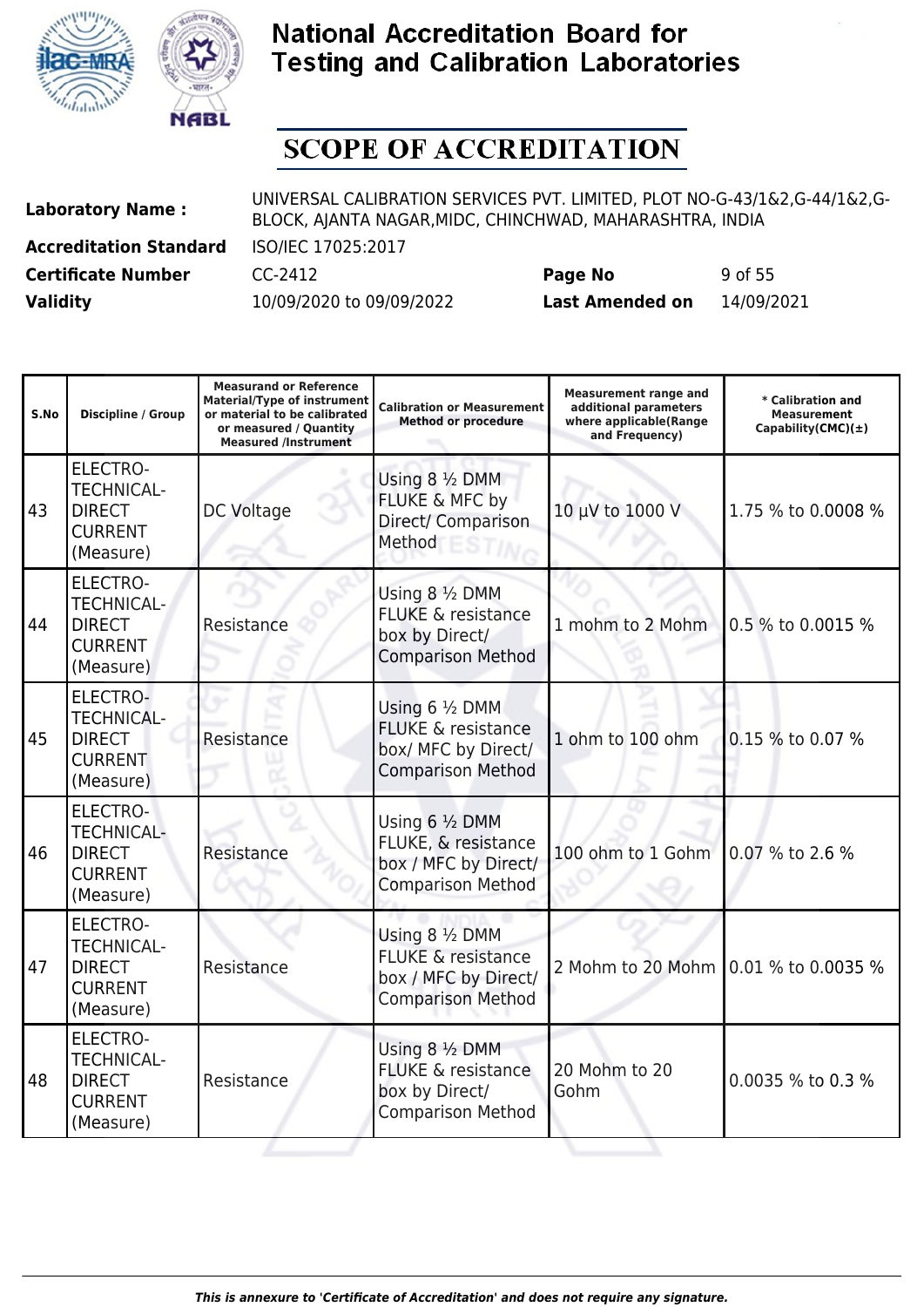



| <b>Laboratory Name:</b>       | UNIVERSAL CALIBRATION SERVICES PVT. LIMITED, PLOT NO-G-43/1&2,G-44/1&2,G-<br>BLOCK, AJANTA NAGAR, MIDC, CHINCHWAD, MAHARASHTRA, INDIA |                        |            |  |
|-------------------------------|---------------------------------------------------------------------------------------------------------------------------------------|------------------------|------------|--|
| <b>Accreditation Standard</b> | ISO/IEC 17025:2017                                                                                                                    |                        |            |  |
| <b>Certificate Number</b>     | CC-2412                                                                                                                               | Page No                | 10 of 55   |  |
| <b>Validity</b>               | 10/09/2020 to 09/09/2022                                                                                                              | <b>Last Amended on</b> | 14/09/2021 |  |

| S.No | <b>Discipline / Group</b>                                                           | <b>Measurand or Reference</b><br><b>Material/Type of instrument</b><br>or material to be calibrated<br>or measured / Quantity<br><b>Measured /Instrument</b> | <b>Calibration or Measurement</b><br><b>Method or procedure</b>      | <b>Measurement range and</b><br>additional parameters<br>where applicable(Range<br>and Frequency) | * Calibration and<br><b>Measurement</b><br>Capability(CMC) $(\pm)$ |
|------|-------------------------------------------------------------------------------------|--------------------------------------------------------------------------------------------------------------------------------------------------------------|----------------------------------------------------------------------|---------------------------------------------------------------------------------------------------|--------------------------------------------------------------------|
| 49   | <b>ELECTRO-</b><br><b>TECHNICAL-</b><br><b>DIRECT</b><br><b>CURRENT</b><br>(Source) | <b>DC Current</b>                                                                                                                                            | Using 5522A/9100<br>Calibrator(Fluke) by<br><b>Direct Method</b>     | 10 µA to 330 mA                                                                                   | 0.25 % to 0.02 %                                                   |
| 50   | <b>ELECTRO-</b><br><b>TECHNICAL-</b><br><b>DIRECT</b><br><b>CURRENT</b><br>(Source) | <b>DC Current</b>                                                                                                                                            | Using 5522A/9100<br>Calibrator(Fluke) by<br><b>Direct Method</b>     | 10 A to 20 A                                                                                      | 0.07 % to 0.026 %                                                  |
| 51   | <b>ELECTRO-</b><br><b>TECHNICAL-</b><br><b>DIRECT</b><br><b>CURRENT</b><br>(Source) | <b>DC Current</b>                                                                                                                                            | Using 5522A/9100<br>Calibrator(Fluke)<br>with CC by Direct<br>Method | 20 A to 1000 A                                                                                    | 0.45 % to 0.64 %                                                   |
| 52   | <b>ELECTRO-</b><br><b>TECHNICAL-</b><br><b>DIRECT</b><br><b>CURRENT</b><br>(Source) | <b>DC Current</b>                                                                                                                                            | Using 5522A/9100<br>Calibrator(Fluke) by<br><b>Direct Method</b>     | 330 mA to 10 A                                                                                    | 0.02 % to 0.07 %                                                   |
| 53   | <b>ELECTRO-</b><br><b>TECHNICAL-</b><br><b>DIRECT</b><br><b>CURRENT</b><br>(Source) | DC Voltage                                                                                                                                                   | Using 5522A/9100<br>Calibrator(Fluke) by<br><b>Direct Method</b>     | 1 mV to 33 V                                                                                      | 0.15 % to 0.002 %                                                  |
| 54   | <b>ELECTRO-</b><br><b>TECHNICAL-</b><br><b>DIRECT</b><br><b>CURRENT</b><br>(Source) | DC Voltage                                                                                                                                                   | Using 5522A/9100<br>Calibrator(Fluke) by<br><b>Direct Method</b>     | 33 V to 1000 V                                                                                    | 0.002 % to 0.003 %                                                 |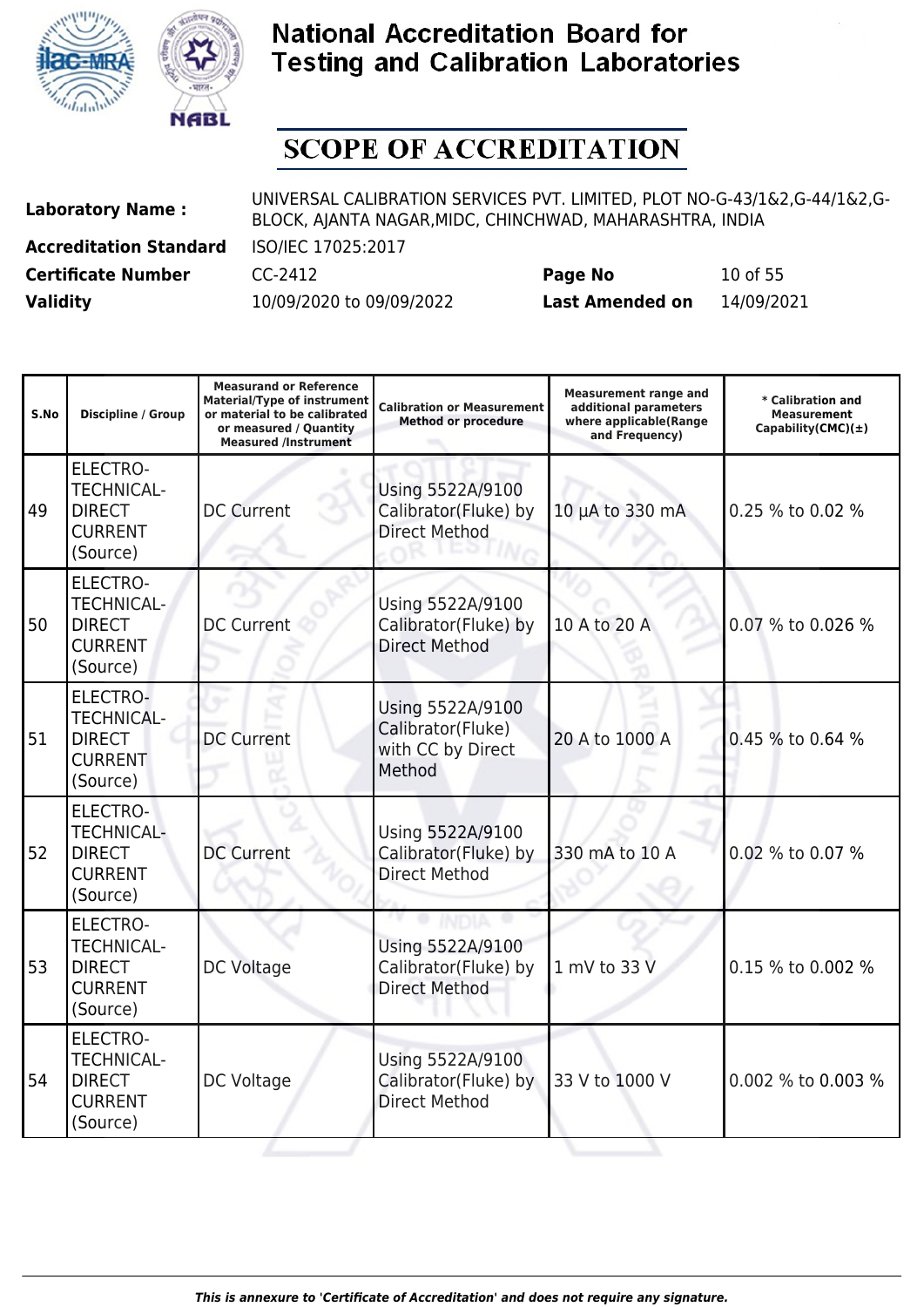



| <b>Laboratory Name:</b>       | UNIVERSAL CALIBRATION SERVICES PVT. LIMITED, PLOT NO-G-43/1&2,G-44/1&2,G-<br>BLOCK, AJANTA NAGAR, MIDC, CHINCHWAD, MAHARASHTRA, INDIA |                        |            |  |
|-------------------------------|---------------------------------------------------------------------------------------------------------------------------------------|------------------------|------------|--|
| <b>Accreditation Standard</b> | ISO/IEC 17025:2017                                                                                                                    |                        |            |  |
| <b>Certificate Number</b>     | CC-2412                                                                                                                               | Page No                | 11 of 55   |  |
| <b>Validity</b>               | 10/09/2020 to 09/09/2022                                                                                                              | <b>Last Amended on</b> | 14/09/2021 |  |

| S.No | <b>Discipline / Group</b>                                                           | <b>Measurand or Reference</b><br><b>Material/Type of instrument</b><br>or material to be calibrated<br>or measured / Quantity<br><b>Measured /Instrument</b> | <b>Calibration or Measurement</b><br><b>Method or procedure</b>    | <b>Measurement range and</b><br>additional parameters<br>where applicable(Range<br>and Frequency) | * Calibration and<br><b>Measurement</b><br>Capability(CMC) $(\pm)$ |
|------|-------------------------------------------------------------------------------------|--------------------------------------------------------------------------------------------------------------------------------------------------------------|--------------------------------------------------------------------|---------------------------------------------------------------------------------------------------|--------------------------------------------------------------------|
| 55   | <b>ELECTRO-</b><br><b>TECHNICAL-</b><br><b>DIRECT</b><br><b>CURRENT</b><br>(Source) | Resistance                                                                                                                                                   | Using 5522A/9100<br>Calibrator(Fluke) by<br><b>Direct Method</b>   | 1 Mohm to 10 Mohm                                                                                 | 0.004 % to 0.03 %                                                  |
| 56   | <b>ELECTRO-</b><br><b>TECHNICAL-</b><br><b>DIRECT</b><br><b>CURRENT</b><br>(Source) | Resistance                                                                                                                                                   | <b>Using Standard</b><br>Resistance Box by<br><b>Direct Method</b> | 1 Gohm to 200<br>Gohm                                                                             | 1.74 % to 3.5 %                                                    |
| 57   | <b>ELECTRO-</b><br><b>TECHNICAL-</b><br><b>DIRECT</b><br><b>CURRENT</b><br>(Source) | Resistance                                                                                                                                                   | Using 5522A/9100<br>Calibrator(Fluke) by<br><b>Direct Method</b>   | 1 ohm to 1 Mohm                                                                                   | 0.1 % to 0.004 %                                                   |
| 58   | ELECTRO-<br><b>TECHNICAL-</b><br><b>DIRECT</b><br><b>CURRENT</b><br>(Source)        | Resistance                                                                                                                                                   | Using 5522A/9100<br>Calibrator(Fluke) by<br><b>Direct Method</b>   | 10 Mohm to 330<br>Mohm                                                                            | 0.03 % to 0.35 %                                                   |
| 59   | <b>ELECTRO-</b><br><b>TECHNICAL-</b><br><b>DIRECT</b><br><b>CURRENT</b><br>(Source) | Resistance                                                                                                                                                   | Using 5522A/9100<br>Calibrator(Fluke) by<br><b>Direct Method</b>   | 330 Mohm to 1<br>Gohm                                                                             | 0.35 % to 0.2 %                                                    |
| 160  | ELECTRO-<br><b>TECHNICAL-</b><br><b>ELECTRICAL</b><br><b>EQUIPMENT</b><br>(Source)  | Oscilloscopes/<br>Amplitude                                                                                                                                  | Using 5522A<br>(Fluke)/3050<br>Calibrator by Direct<br>Method      | 1 mV to 130 V                                                                                     | 4.9 % to 0.35 %                                                    |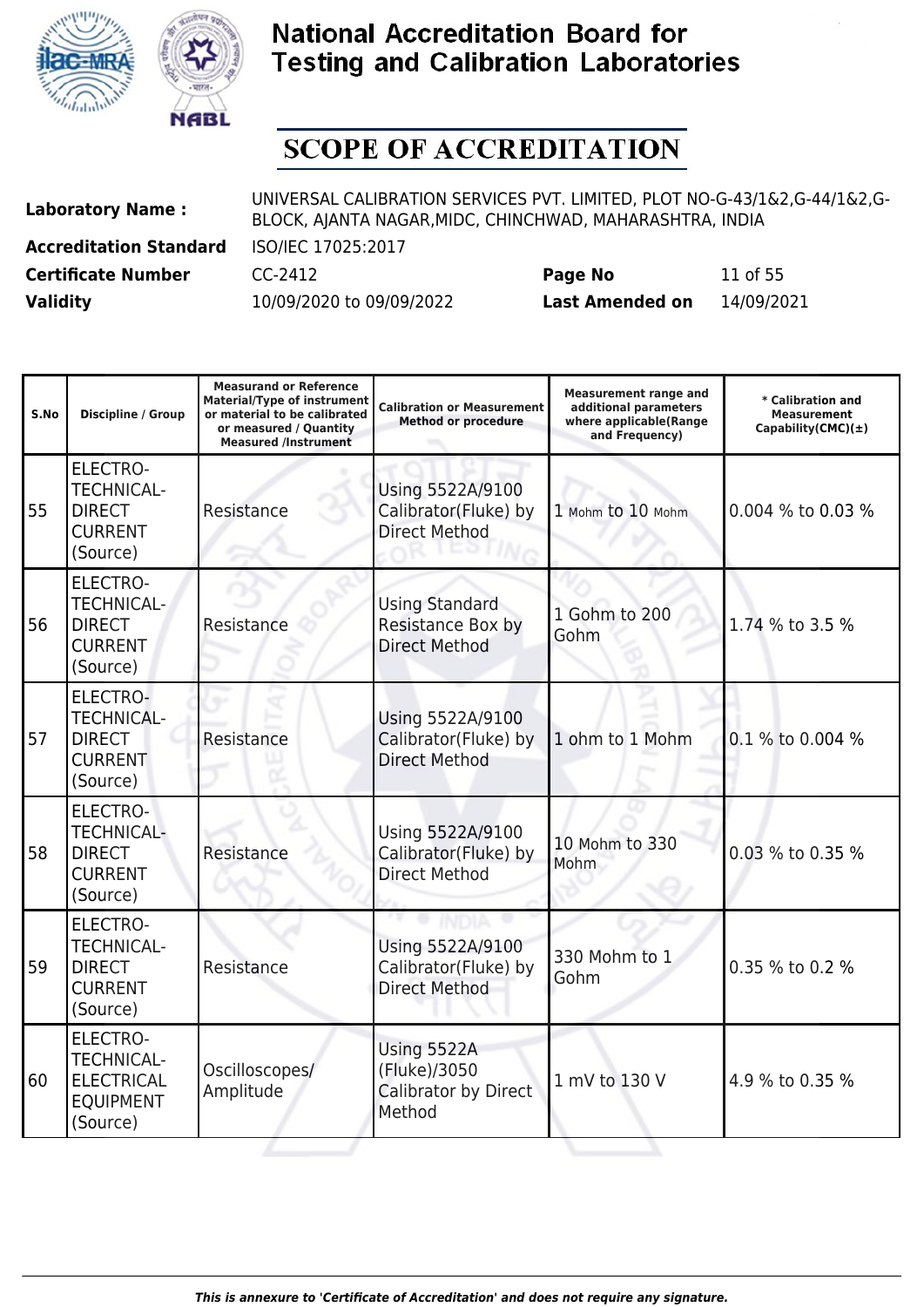



| <b>Laboratory Name:</b>       | UNIVERSAL CALIBRATION SERVICES PVT. LIMITED, PLOT NO-G-43/1&2,G-44/1&2,G-<br>BLOCK, AJANTA NAGAR, MIDC, CHINCHWAD, MAHARASHTRA, INDIA |                        |            |  |
|-------------------------------|---------------------------------------------------------------------------------------------------------------------------------------|------------------------|------------|--|
| <b>Accreditation Standard</b> | ISO/IEC 17025:2017                                                                                                                    |                        |            |  |
| <b>Certificate Number</b>     | CC-2412                                                                                                                               | Page No                | 12 of 55   |  |
| <b>Validity</b>               | 10/09/2020 to 09/09/2022                                                                                                              | <b>Last Amended on</b> | 14/09/2021 |  |

| S.No | <b>Discipline / Group</b>                                                                    | <b>Measurand or Reference</b><br><b>Material/Type of instrument</b><br>or material to be calibrated<br>or measured / Quantity<br><b>Measured /Instrument</b> | <b>Calibration or Measurement</b><br><b>Method or procedure</b>      | <b>Measurement range and</b><br>additional parameters<br>where applicable(Range<br>and Frequency) | * Calibration and<br>Measurement<br>Capability(CMC) $(\pm)$ |
|------|----------------------------------------------------------------------------------------------|--------------------------------------------------------------------------------------------------------------------------------------------------------------|----------------------------------------------------------------------|---------------------------------------------------------------------------------------------------|-------------------------------------------------------------|
| 61   | <b>ELECTRO-</b><br><b>TECHNICAL-</b><br><b>ELECTRICAL</b><br><b>EQUIPMENT</b><br>(Source)    | Oscilloscopes/Bandw<br>idth                                                                                                                                  | Using 5522A<br>(Fluke)/3050<br>Calibrator by Direct<br>Method        | 50 kHz to 1.1 GHz                                                                                 | 2.5%                                                        |
| 62   | <b>ELECTRO-</b><br><b>TECHNICAL-</b><br><b>ELECTRICAL</b><br><b>EQUIPMENT</b><br>(Source)    | Oscilloscopes/Time                                                                                                                                           | Using 5522A<br>(Fluke)/3050<br><b>Calibrator by Direct</b><br>Method | $2$ ns to $5s$                                                                                    | 0.03 % to 0.6 %                                             |
| 63   | <b>ELECTRO-</b><br><b>TECHNICAL-</b><br><b>TEMPERATURE</b><br><b>SIMULATION</b><br>(Measure) | <b>B-Type</b><br>Thermocouple                                                                                                                                | Using 8 1/2 DMM<br>FLUKE & MFC by<br>Direct/ Comparison<br>Method    | 100 °C to 1800 °C                                                                                 | 0.6 <sup>°</sup> C                                          |
| 64   | <b>ELECTRO-</b><br><b>TECHNICAL-</b><br><b>TEMPERATURE</b><br><b>SIMULATION</b><br>(Measure) | E-Type<br>Thermocouple                                                                                                                                       | Using 8 1/2 DMM<br>FLUKE & MFC by<br>Direct/ Comparison<br>Method    | -200 °C to 1000 °C                                                                                | 0.087°C                                                     |
| 65   | <b>ELECTRO-</b><br><b>TECHNICAL-</b><br><b>TEMPERATURE</b><br><b>SIMULATION</b><br>(Measure) | J-Type<br>Thermocouple                                                                                                                                       | Using 8 1/2 DMM<br>FLUKE & MFC by<br>Direct/ Comparison<br>Method    | -200 °C to 1000 °C                                                                                | 0.089C                                                      |
| 66   | <b>ELECTRO-</b><br><b>TECHNICAL-</b><br><b>TEMPERATURE</b><br><b>SIMULATION</b><br>(Measure) | K-Type<br>Thermocouple                                                                                                                                       | Using 8 1/2 DMM<br>FLUKE & MFC by<br>Direct/ Comparison<br>Method.   | -200 °C to 1200 °C                                                                                | $0.085$ <sup>o</sup> C                                      |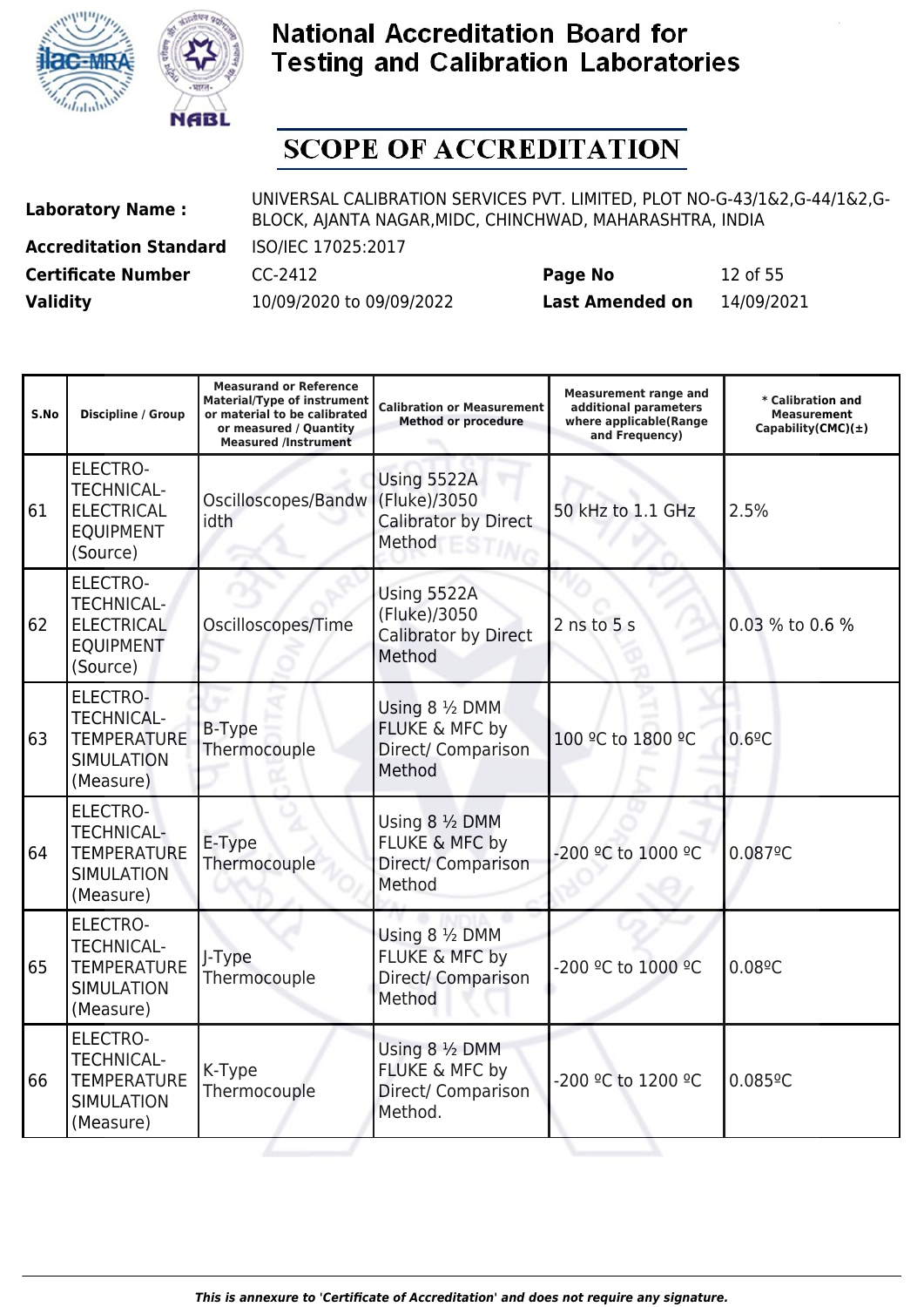



| <b>Laboratory Name:</b>       | UNIVERSAL CALIBRATION SERVICES PVT. LIMITED, PLOT NO-G-43/1&2,G-44/1&2,G-<br>BLOCK, AJANTA NAGAR, MIDC, CHINCHWAD, MAHARASHTRA, INDIA |                        |            |  |
|-------------------------------|---------------------------------------------------------------------------------------------------------------------------------------|------------------------|------------|--|
| <b>Accreditation Standard</b> | ISO/IEC 17025:2017                                                                                                                    |                        |            |  |
| <b>Certificate Number</b>     | CC-2412                                                                                                                               | Page No                | 13 of 55   |  |
| <b>Validity</b>               | 10/09/2020 to 09/09/2022                                                                                                              | <b>Last Amended on</b> | 14/09/2021 |  |

| S.No | <b>Discipline / Group</b>                                                                    | <b>Measurand or Reference</b><br><b>Material/Type of instrument</b><br>or material to be calibrated<br>or measured / Quantity<br><b>Measured /Instrument</b> | <b>Calibration or Measurement</b><br><b>Method or procedure</b>   | <b>Measurement range and</b><br>additional parameters<br>where applicable(Range<br>and Frequency) | * Calibration and<br><b>Measurement</b><br>Capability(CMC) $(\pm)$ |
|------|----------------------------------------------------------------------------------------------|--------------------------------------------------------------------------------------------------------------------------------------------------------------|-------------------------------------------------------------------|---------------------------------------------------------------------------------------------------|--------------------------------------------------------------------|
| 67   | <b>ELECTRO-</b><br><b>TECHNICAL-</b><br><b>TEMPERATURE</b><br><b>SIMULATION</b><br>(Measure) | N-Type<br>Thermocouple                                                                                                                                       | Using 8 1/2 DMM<br>FLUKE & MFC by<br>Direct/ Comparison<br>Method | -200 °C to 1300 °C                                                                                | $0.13$ <sup>o</sup> C                                              |
| 68   | <b>ELECTRO-</b><br><b>TECHNICAL-</b><br><b>TEMPERATURE</b><br><b>SIMULATION</b><br>(Measure) | R&S-Type<br>Thermocouple                                                                                                                                     | Using 8 1/2 DMM<br>FLUKE & MFC by<br>Direct/ Comparison<br>Method | 0 to 1700 °C                                                                                      | 0.69C                                                              |
| 69   | ELECTRO-<br><b>TECHNICAL-</b><br><b>TEMPERATURE</b><br><b>SIMULATION</b><br>(Measure)        | <b>RTD</b>                                                                                                                                                   | Using 8 1/2 DMM<br>FLUKE & MFC by<br>Direct/ Comparison<br>Method | -200 ºC to 800 ºC                                                                                 | $0.253$ <sup>o</sup> C                                             |
| 70   | <b>ELECTRO-</b><br><b>TECHNICAL-</b><br><b>TEMPERATURE</b><br><b>SIMULATION</b><br>(Measure) | T-Type<br>Thermocouple                                                                                                                                       | Using 8 1/2 DMM<br>FLUKE & MFC by<br>Direct/ Comparison<br>Method | -200 °C to 400 °C                                                                                 | 0.149C                                                             |
| 71   | <b>ELECTRO-</b><br><b>TECHNICAL-</b><br><b>TEMPERATURE</b><br><b>SIMULATION</b><br>(Source)  | <b>B-Type</b><br>Thermocouple                                                                                                                                | Using 5522A/9100<br>Calibrator(Fluke) by<br><b>Direct Method</b>  | 450 °C to 1820 °C                                                                                 | 0.8 <sup>°</sup> C                                                 |
| 72   | <b>ELECTRO-</b><br><b>TECHNICAL-</b><br><b>TEMPERATURE</b><br><b>SIMULATION</b><br>(Source)  | E-Type<br>Thermocouple                                                                                                                                       | Using 5522A/9100<br>Calibrator(Fluke) by<br><b>Direct Method</b>  | -200 °C to 1000 °C                                                                                | 0.159C                                                             |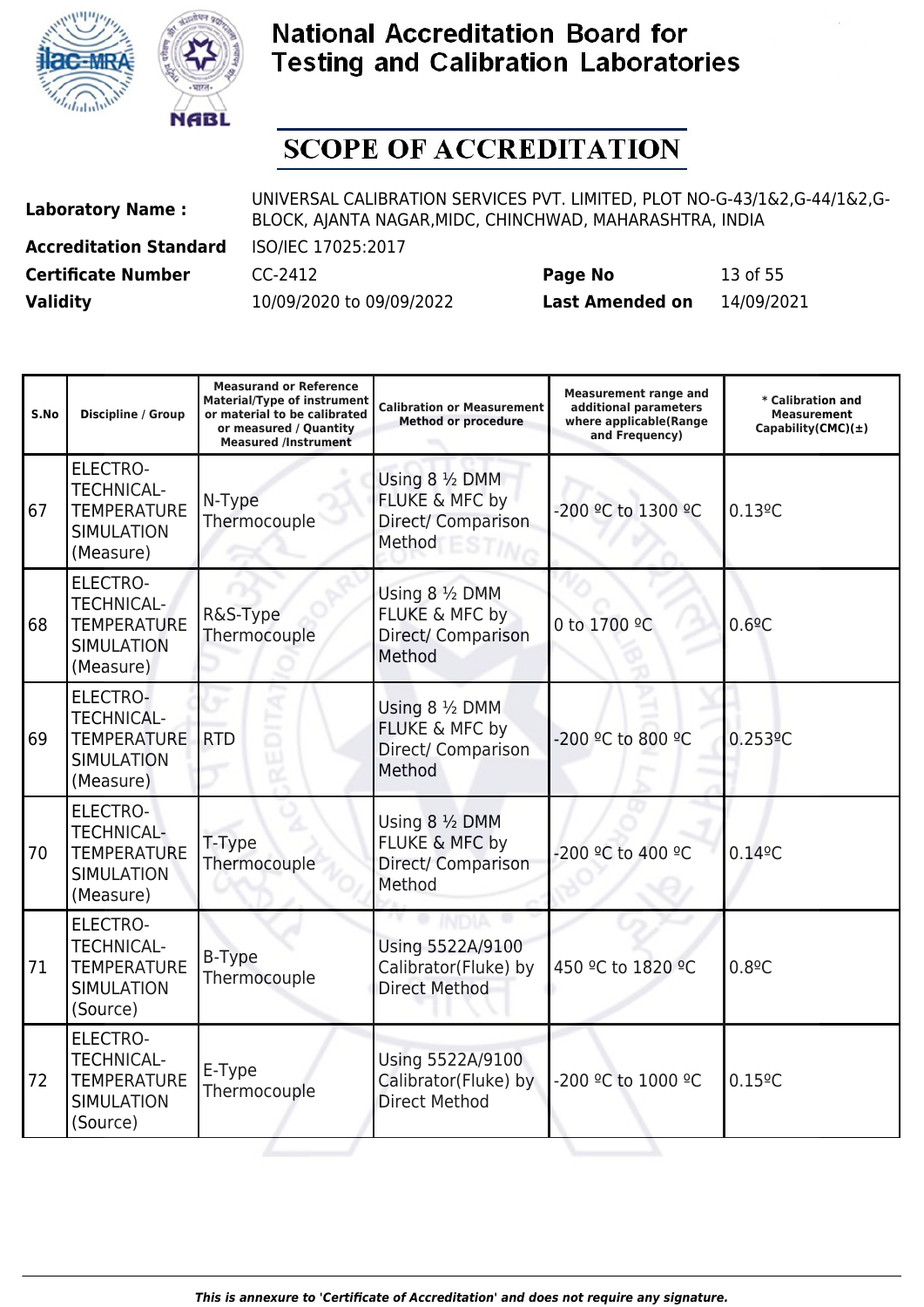



| <b>Laboratory Name:</b>       | UNIVERSAL CALIBRATION SERVICES PVT. LIMITED, PLOT NO-G-43/1&2.G-44/1&2.G-<br>BLOCK, AJANTA NAGAR, MIDC, CHINCHWAD, MAHARASHTRA, INDIA |                        |            |  |
|-------------------------------|---------------------------------------------------------------------------------------------------------------------------------------|------------------------|------------|--|
| <b>Accreditation Standard</b> | ISO/IEC 17025:2017                                                                                                                    |                        |            |  |
| <b>Certificate Number</b>     | CC-2412                                                                                                                               | Page No                | 14 of 55   |  |
| <b>Validity</b>               | 10/09/2020 to 09/09/2022                                                                                                              | <b>Last Amended on</b> | 14/09/2021 |  |

| S.No | <b>Discipline / Group</b>                                                                   | <b>Measurand or Reference</b><br><b>Material/Type of instrument</b><br>or material to be calibrated<br>or measured / Quantity<br><b>Measured /Instrument</b> | <b>Calibration or Measurement</b><br><b>Method or procedure</b>  | <b>Measurement range and</b><br>additional parameters<br>where applicable(Range<br>and Frequency) | * Calibration and<br><b>Measurement</b><br>$Capability(CMC)(\pm)$ |
|------|---------------------------------------------------------------------------------------------|--------------------------------------------------------------------------------------------------------------------------------------------------------------|------------------------------------------------------------------|---------------------------------------------------------------------------------------------------|-------------------------------------------------------------------|
| 73   | <b>ELECTRO-</b><br><b>TECHNICAL-</b><br><b>TEMPERATURE</b><br><b>SIMULATION</b><br>(Source) | J-Type<br>Thermocouple                                                                                                                                       | Using 5522A/9100<br>Calibrator(Fluke) by<br><b>Direct Method</b> | -200 °C to 1000 °C                                                                                | 0.6 <sup>°</sup> C                                                |
| 74   | <b>ELECTRO-</b><br><b>TECHNICAL-</b><br><b>TEMPERATURE</b><br><b>SIMULATION</b><br>(Source) | K-Type<br>Thermocouple                                                                                                                                       | Using 5522A/9100<br>Calibrator(Fluke) by<br><b>Direct Method</b> | -200 °C to 1200 °C                                                                                | 0.69C                                                             |
| 75   | ELECTRO-<br><b>TECHNICAL-</b><br><b>TEMPERATURE</b><br><b>SIMULATION</b><br>(Source)        | N-Type<br>Thermocouple                                                                                                                                       | Using 5522A/9100<br>Calibrator(Fluke) by<br><b>Direct Method</b> | -200 °C to 1300 °C                                                                                | 0.6 <sup>°</sup> C                                                |
| 76   | <b>ELECTRO-</b><br><b>TECHNICAL-</b><br><b>TEMPERATURE</b><br><b>SIMULATION</b><br>(Source) | R&S-Type<br>Thermocouple                                                                                                                                     | Using 5522A/9100<br>Calibrator(Fluke) by<br><b>Direct Method</b> | 100 °C to 1700 °C                                                                                 | 0.659C                                                            |
| 77   | <b>ELECTRO-</b><br><b>TECHNICAL-</b><br><b>TEMPERATURE</b><br><b>SIMULATION</b><br>(Source) | <b>RTD</b>                                                                                                                                                   | Using 5522A/9100<br>Calibrator(Fluke) by<br><b>Direct Method</b> | -200 °C to 800 °C                                                                                 | $0.085$ <sup>o</sup> C                                            |
| 78   | ELECTRO-<br><b>TECHNICAL-</b><br><b>TEMPERATURE</b><br><b>SIMULATION</b><br>(Source)        | T-Type<br>Thermocouple                                                                                                                                       | Using 5522A/9100<br>Calibrator(Fluke) by<br><b>Direct Method</b> | -200 °C to 400 °C                                                                                 | $0.21$ <sup>o</sup> C                                             |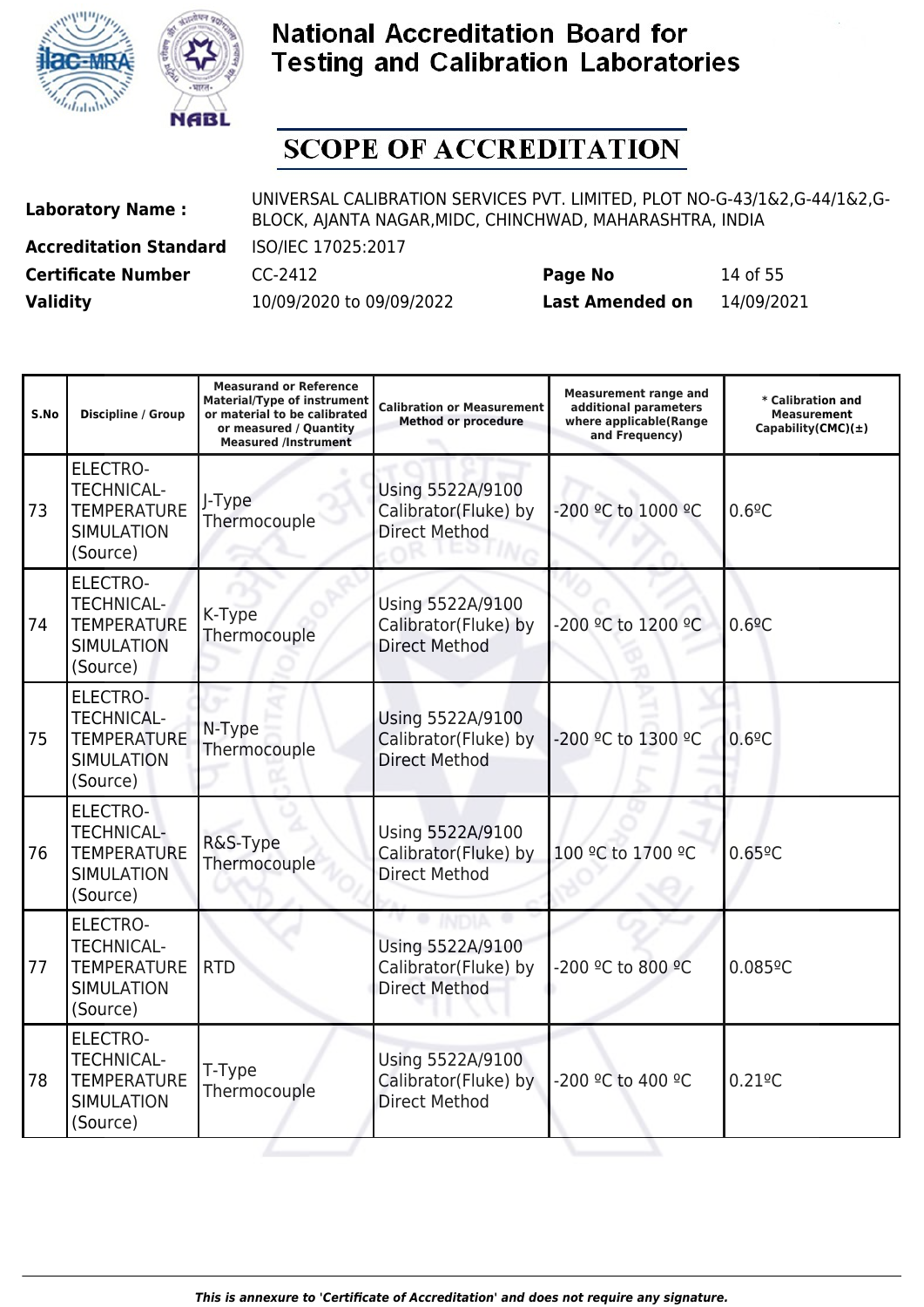



| <b>Laboratory Name:</b>       | UNIVERSAL CALIBRATION SERVICES PVT. LIMITED, PLOT NO-G-43/1&2,G-44/1&2,G-<br>BLOCK, AJANTA NAGAR, MIDC, CHINCHWAD, MAHARASHTRA, INDIA |                        |            |  |
|-------------------------------|---------------------------------------------------------------------------------------------------------------------------------------|------------------------|------------|--|
| <b>Accreditation Standard</b> | ISO/IEC 17025:2017                                                                                                                    |                        |            |  |
| <b>Certificate Number</b>     | CC-2412                                                                                                                               | Page No                | 15 of 55   |  |
| <b>Validity</b>               | 10/09/2020 to 09/09/2022                                                                                                              | <b>Last Amended on</b> | 14/09/2021 |  |

| S.No | <b>Discipline / Group</b>                                                                  | <b>Measurand or Reference</b><br><b>Material/Type of instrument</b><br>or material to be calibrated<br>or measured / Quantity<br><b>Measured /Instrument</b> | <b>Calibration or Measurement</b><br><b>Method or procedure</b>                            | <b>Measurement range and</b><br>additional parameters<br>where applicable(Range<br>and Frequency) | * Calibration and<br><b>Measurement</b><br>Capability(CMC) $(\pm)$ |
|------|--------------------------------------------------------------------------------------------|--------------------------------------------------------------------------------------------------------------------------------------------------------------|--------------------------------------------------------------------------------------------|---------------------------------------------------------------------------------------------------|--------------------------------------------------------------------|
| 79   | <b>ELECTRO-</b><br><b>TECHNICAL-</b><br><b>TIME &amp;</b><br><b>FREQUENCY</b><br>(Measure) | Frequency                                                                                                                                                    | <b>Using Function</b><br>Generator & MFC by<br>Direct/ comparison<br>Method                | 1 MHz to 10 MHz                                                                                   | 0.006 % to 0.06 %                                                  |
| 80   | <b>ELECTRO-</b><br><b>TECHNICAL-</b><br><b>TIME &amp;</b><br><b>FREQUENCY</b><br>(Measure) | Frequency                                                                                                                                                    | Using 8 1/2 DMM<br>FLUKE & MFC by<br>Direct/ Comparison<br>Method                          | 10 Hz to 1 MHz                                                                                    | 0.06 % to 0.006 %                                                  |
| 81   | ELECTRO-<br><b>TECHNICAL-</b><br><b>TIME &amp;</b><br><b>FREQUENCY</b><br>(Measure)        | Frequency                                                                                                                                                    | Using $6\frac{1}{2}$ DMM<br>FLUKE & MFC by<br>Direct/ Comparison<br>Method                 | 10 Hz to 1000 kHz                                                                                 | 0.06%                                                              |
| 82   | <b>ELECTRO-</b><br><b>TECHNICAL-</b><br><b>TIME &amp;</b><br><b>FREQUENCY</b><br>(Measure) | Timer/Stop<br>Watch/Hour<br>meter/Time totalizer                                                                                                             | Using time totalizer<br>by comparison<br>Method                                            | 2 s to 30 min                                                                                     | 0.35 s to 1 s                                                      |
| 83   | <b>ELECTRO-</b><br><b>TECHNICAL-</b><br><b>TIME &amp;</b><br><b>FREQUENCY</b><br>(Measure) | Timer/Stop<br>Watch/Hour<br>meter/Time totalizer                                                                                                             | Using time totalizer<br>by comparison<br>Method                                            | 30 min to 24 hr                                                                                   | 1 s to 56 s                                                        |
| 84   | <b>ELECTRO-</b><br><b>TECHNICAL-</b><br><b>TIME &amp;</b><br><b>FREQUENCY</b><br>(Source)  | Frequency                                                                                                                                                    | Using 5522A/9100<br>Calibrator<br>(Fluke)/Function<br><b>Generator by Direct</b><br>Method | 10 Hz to 10 MHz                                                                                   | 0.001 % to 0.15 %                                                  |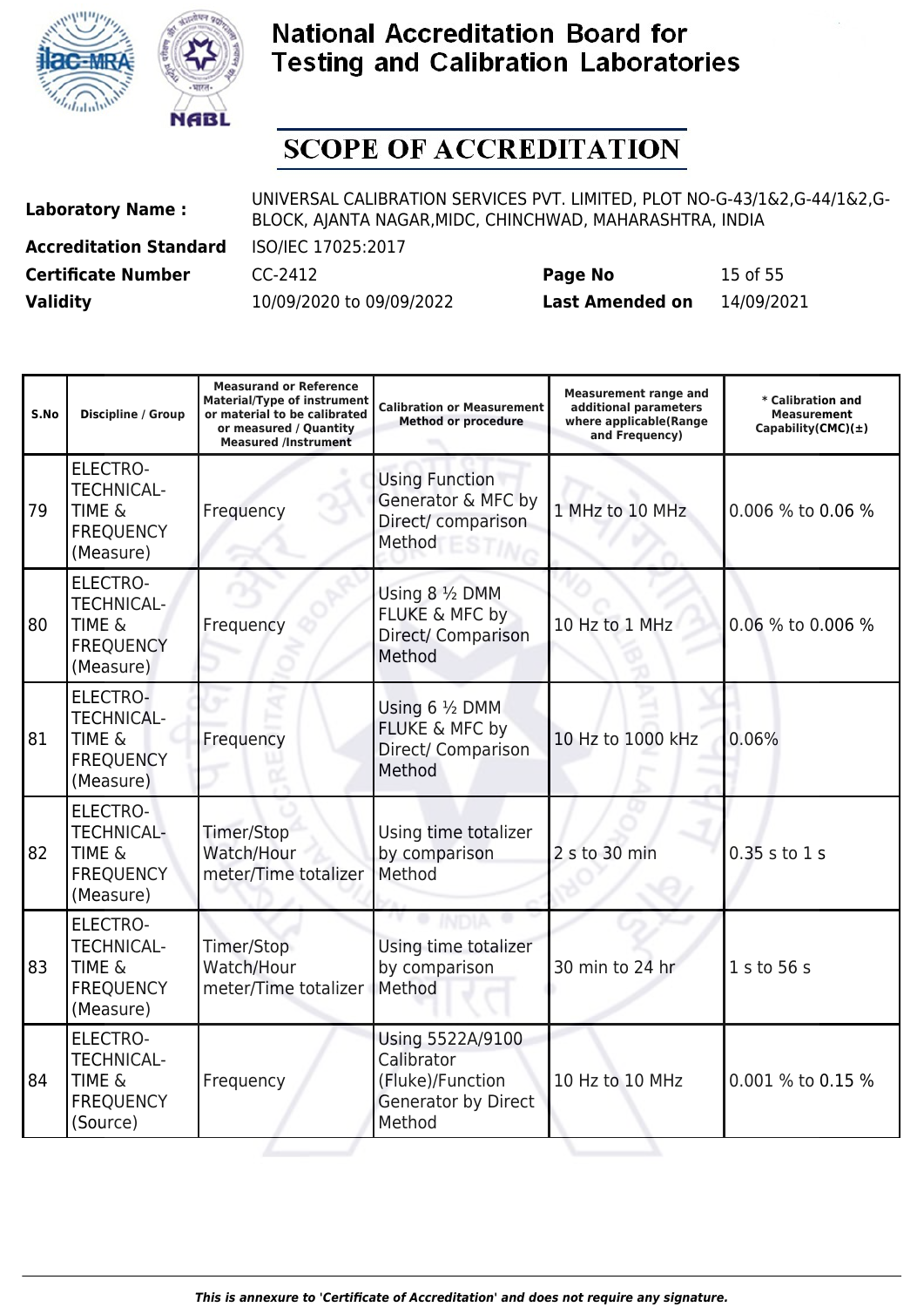



| <b>Laboratory Name:</b>       | UNIVERSAL CALIBRATION SERVICES PVT. LIMITED, PLOT NO-G-43/1&2,G-44/1&2,G-<br>BLOCK, AJANTA NAGAR, MIDC, CHINCHWAD, MAHARASHTRA, INDIA |                        |            |  |
|-------------------------------|---------------------------------------------------------------------------------------------------------------------------------------|------------------------|------------|--|
| <b>Accreditation Standard</b> | ISO/IEC 17025:2017                                                                                                                    |                        |            |  |
| <b>Certificate Number</b>     | CC-2412                                                                                                                               | Page No                | 16 of 55   |  |
| <b>Validity</b>               | 10/09/2020 to 09/09/2022                                                                                                              | <b>Last Amended on</b> | 14/09/2021 |  |

| S.No | <b>Discipline / Group</b>                                                                          | <b>Measurand or Reference</b><br><b>Material/Type of instrument</b><br>or material to be calibrated<br>or measured / Quantity<br><b>Measured /Instrument</b> | <b>Calibration or Measurement</b><br><b>Method or procedure</b>                            | <b>Measurement range and</b><br>additional parameters<br>where applicable(Range<br>and Frequency) | * Calibration and<br>Measurement<br>Capability(CMC) $(\pm)$ |
|------|----------------------------------------------------------------------------------------------------|--------------------------------------------------------------------------------------------------------------------------------------------------------------|--------------------------------------------------------------------------------------------|---------------------------------------------------------------------------------------------------|-------------------------------------------------------------|
| 85   | <b>MECHANICAL-</b><br><b>ACCELERATION</b><br><b>AND SPEED</b>                                      | Speed -RPM<br>Tachometer<br>(Contact)                                                                                                                        | <b>Using Tachometer</b><br>(source RPM<br>generator/Calibrator<br>)by comparison<br>Method | >1000 RPM to 4000<br><b>RPM</b>                                                                   | 10RPM                                                       |
| 86   | MECHANICAL-<br><b>ACCELERATION</b><br><b>AND SPEED</b>                                             | Speed -RPM<br>Tachometer<br>(Contact)                                                                                                                        | <b>Using Tachometer</b><br>(source RPM<br>generator/Calibrator<br>)by comparison<br>Method | 100 RPM to 1000<br><b>RPM</b>                                                                     | 3.5RPM                                                      |
| 87   | MECHANICAL-<br><b>ACCELERATION</b><br><b>AND SPEED</b>                                             | Speed -RPM<br>Tachometer (Non-<br>Contact) / Stirrer                                                                                                         | <b>Using Tachometer</b><br>(source RPM<br>generator/Calibrator<br>)by comparison<br>Method | >4000 RPM to<br>47000 RPM                                                                         | 18RPM                                                       |
| 88   | MECHANICAL-<br><b>ACCELERATION</b><br><b>AND SPEED</b>                                             | Speed -RPM<br>Tachometer (Non-<br>Contact) / Stirrer                                                                                                         | <b>Using Tachometer</b><br>(source RPM<br>generator/Calibrator<br>)by comparison<br>Method | 100 RPM to 4000<br><b>RPM</b>                                                                     | 3.7RPM                                                      |
| 89   | <b>MECHANICAL-</b><br><b>ACOUSTICS</b>                                                             | Sound Level<br>Meter(1kHz)                                                                                                                                   | Sound level<br>generator calibrator<br>Direct method:                                      | 94dB and 114 dB                                                                                   | 1.8dB                                                       |
| 90   | MECHANICAL-<br><b>DIMENSION</b><br>(BASIC<br><b>MEASURING</b><br>INSTRUMENT,<br><b>GAUGE ETC.)</b> | <b>Bevel Protector L.C.-</b><br>5 min                                                                                                                        | <b>Using Angle Slip</b><br>Gauge as per IS<br>5812                                         | $0 - 90 - 0$ °                                                                                    | 6.5min of arc                                               |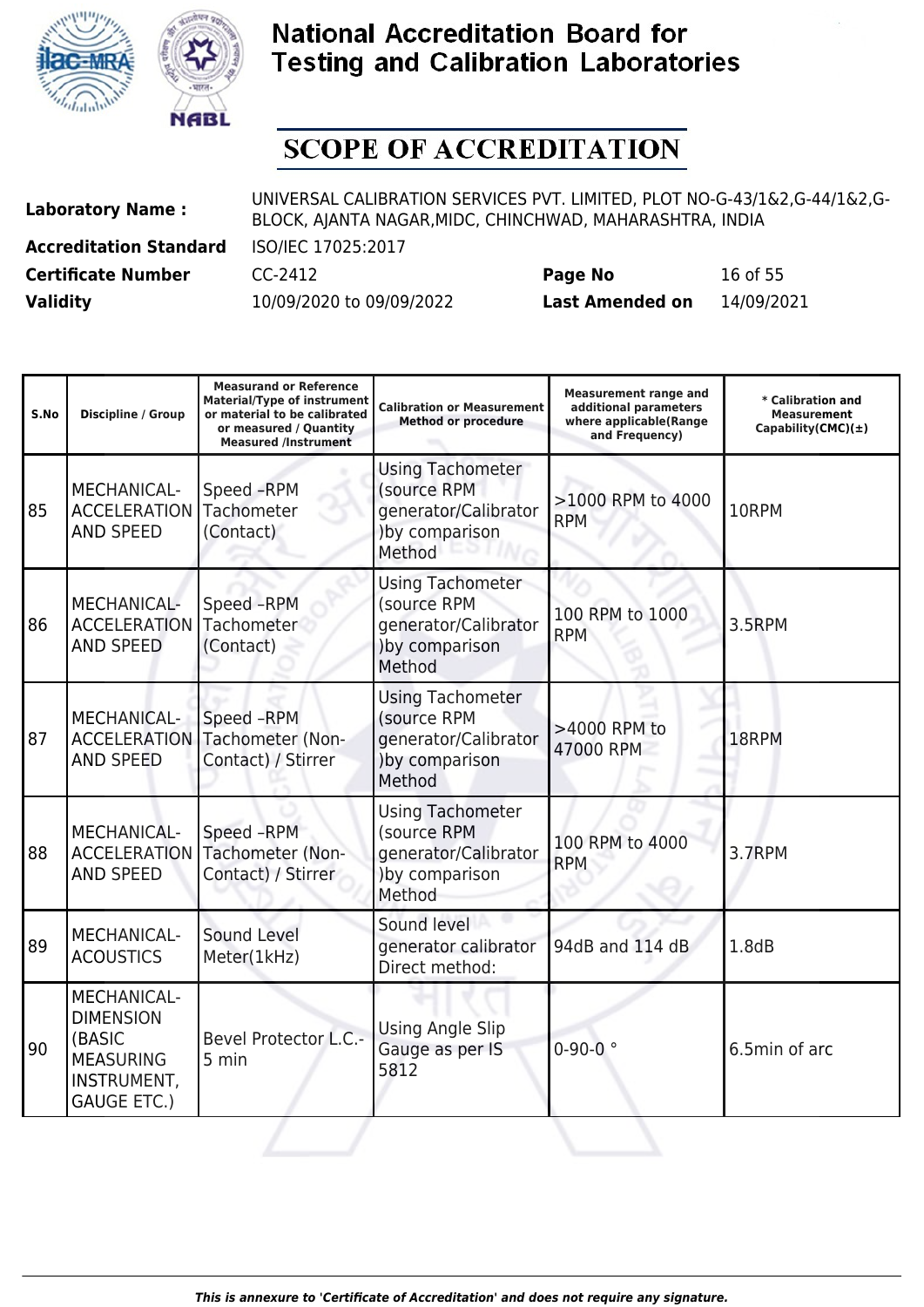



| <b>Laboratory Name:</b>       | UNIVERSAL CALIBRATION SERVICES PVT. LIMITED, PLOT NO-G-43/1&2,G-44/1&2,G-<br>BLOCK, AJANTA NAGAR, MIDC, CHINCHWAD, MAHARASHTRA, INDIA |                        |            |  |
|-------------------------------|---------------------------------------------------------------------------------------------------------------------------------------|------------------------|------------|--|
| <b>Accreditation Standard</b> | ISO/IEC 17025:2017                                                                                                                    |                        |            |  |
| <b>Certificate Number</b>     | CC-2412                                                                                                                               | Page No                | 17 of 55   |  |
| <b>Validity</b>               | 10/09/2020 to 09/09/2022                                                                                                              | <b>Last Amended on</b> | 14/09/2021 |  |

| S.No | <b>Discipline / Group</b>                                                                                 | <b>Measurand or Reference</b><br><b>Material/Type of instrument</b><br>or material to be calibrated<br>or measured / Quantity<br><b>Measured /Instrument</b> | <b>Calibration or Measurement</b><br><b>Method or procedure</b> | <b>Measurement range and</b><br>additional parameters<br>where applicable(Range<br>and Frequency) | * Calibration and<br><b>Measurement</b><br>Capability(CMC) $(\pm)$ |
|------|-----------------------------------------------------------------------------------------------------------|--------------------------------------------------------------------------------------------------------------------------------------------------------------|-----------------------------------------------------------------|---------------------------------------------------------------------------------------------------|--------------------------------------------------------------------|
| 91   | MECHANICAL-<br><b>DIMENSION</b><br>(BASIC<br><b>MEASURING</b><br>INSTRUMENT,<br><b>GAUGE ETC.)</b>        | Bore Gauge with or<br>without Dial -<br><b>Transmission stroke</b><br>(All ranges)<br>L.C-0.001 mm                                                           | <b>Using Dial</b><br>calibration tester by<br>comparison method | $0$ to $2$ mm                                                                                     | 3µm                                                                |
| 92   | <b>MECHANICAL-</b><br><b>DIMENSION</b><br>(BASIC<br><b>MEASURING</b><br>INSTRUMENT,<br><b>GAUGE ETC.)</b> | <b>Coating Thickness</b><br>Gauge L.C. 1 µm                                                                                                                  | <b>Using Coating</b><br>thickness foils by<br>comparison method | 0 to 1.20 mm                                                                                      | $10 \mu m$                                                         |
| 93   | MECHANICAL-<br><b>DIMENSION</b><br>(BASIC<br><b>MEASURING</b><br>INSTRUMENT,<br><b>GAUGE ETC.)</b>        | <b>Combination Set</b><br>$L.C.-1°$                                                                                                                          | <b>Using Angle Slip</b><br>Gauge as per IS<br>5812              | $0 - 90 - 0$ °                                                                                    | 35 min of arc                                                      |
| 94   | MECHANICAL-<br><b>DIMENSION</b><br>(BASIC<br><b>MEASURING</b><br>INSTRUMENT,<br><b>GAUGE ETC.)</b>        | Depth Micrometer<br>L.C.- 0.001mm                                                                                                                            | Using Slip gauge &<br>Accessories by<br>comparison method       | 0 to 300 mm                                                                                       | 7µm                                                                |
| 95   | <b>MECHANICAL-</b><br><b>DIMENSION</b><br>(BASIC<br><b>MEASURING</b><br>INSTRUMENT,<br><b>GAUGE ETC.)</b> | Depth Vernier<br>Caliper L.C.-0.01<br>mm                                                                                                                     | Using Slip gauge &<br><b>Accessories</b>                        | 0 to 300 mm                                                                                       | $15 \mu m$                                                         |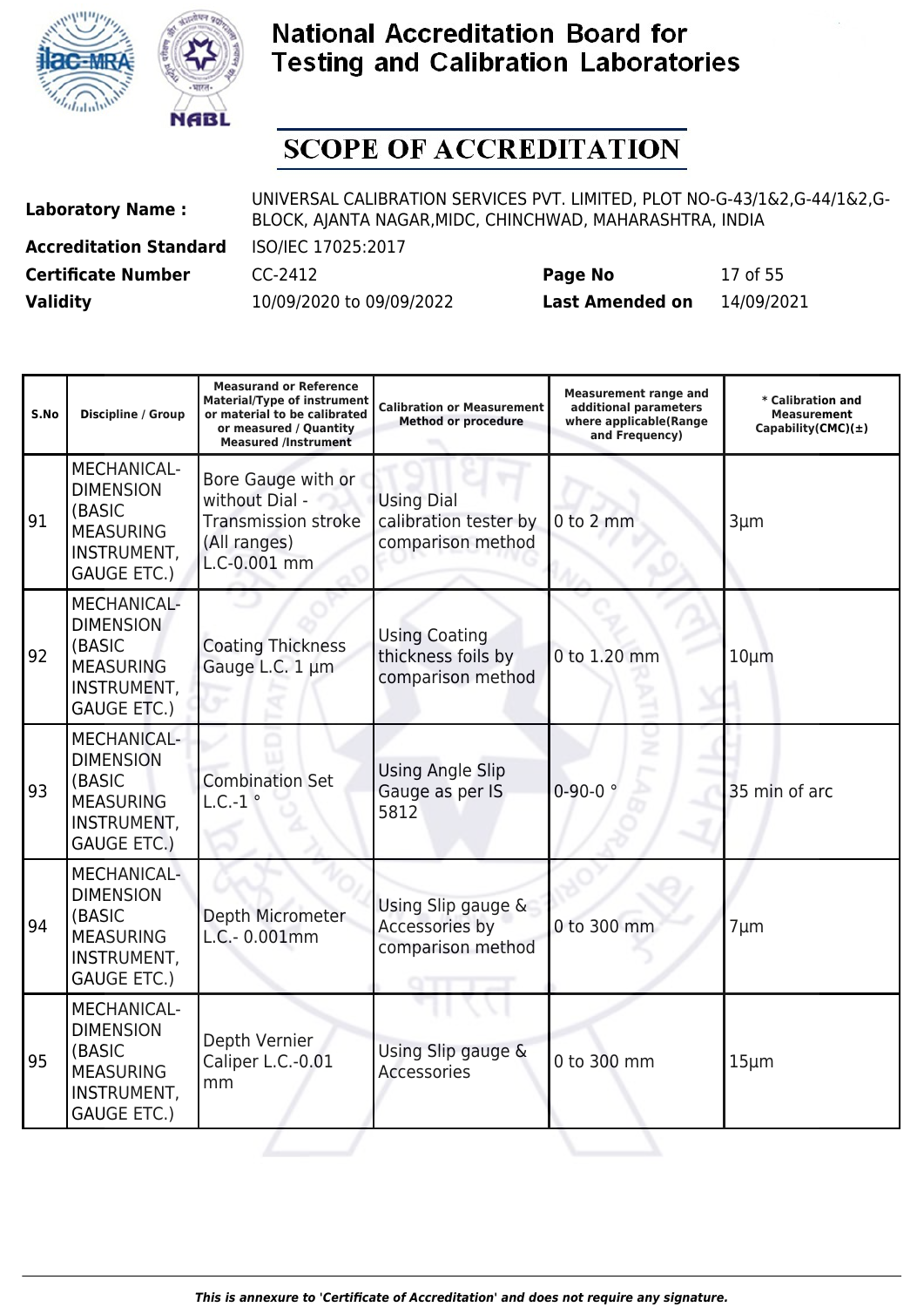



| <b>Laboratory Name:</b>       | UNIVERSAL CALIBRATION SERVICES PVT. LIMITED, PLOT NO-G-43/1&2,G-44/1&2,G-<br>BLOCK, AJANTA NAGAR, MIDC, CHINCHWAD, MAHARASHTRA, INDIA |                        |            |  |
|-------------------------------|---------------------------------------------------------------------------------------------------------------------------------------|------------------------|------------|--|
| <b>Accreditation Standard</b> | ISO/IEC 17025:2017                                                                                                                    |                        |            |  |
| <b>Certificate Number</b>     | CC-2412                                                                                                                               | Page No                | 18 of 55   |  |
| <b>Validity</b>               | 10/09/2020 to 09/09/2022                                                                                                              | <b>Last Amended on</b> | 14/09/2021 |  |

| S.No | <b>Discipline / Group</b>                                                                                 | <b>Measurand or Reference</b><br><b>Material/Type of instrument</b><br>or material to be calibrated<br>or measured / Quantity<br><b>Measured /Instrument</b> | <b>Calibration or Measurement</b><br><b>Method or procedure</b> | <b>Measurement range and</b><br>additional parameters<br>where applicable(Range<br>and Frequency) | * Calibration and<br><b>Measurement</b><br>Capability(CMC) $(\pm)$ |
|------|-----------------------------------------------------------------------------------------------------------|--------------------------------------------------------------------------------------------------------------------------------------------------------------|-----------------------------------------------------------------|---------------------------------------------------------------------------------------------------|--------------------------------------------------------------------|
| 96   | <b>MECHANICAL-</b><br><b>DIMENSION</b><br>(BASIC<br><b>MEASURING</b><br>INSTRUMENT,<br><b>GAUGE ETC.)</b> | Depth Vernier<br>Caliper L.C.-0.02<br>mm                                                                                                                     | Using Slip gauge &<br>Accessories                               | 0 to 600 mm                                                                                       | $25 \mu m$                                                         |
| 97   | MECHANICAL-<br><b>DIMENSION</b><br>(BASIC<br><b>MEASURING</b><br>INSTRUMENT,<br><b>GAUGE ETC.)</b>        | <b>Dial Calibration</b><br>Tester L.C.0.1 µm                                                                                                                 | Using Sylvac probe<br>with DRO by<br>comparison Method          | 0 to 25 mm                                                                                        | $1.5 \mu m$                                                        |
| 98   | <b>MECHANICAL-</b><br><b>DIMENSION</b><br>(BASIC<br><b>MEASURING</b><br>INSTRUMENT,<br><b>GAUGE ETC.)</b> | Dial/Digital<br><b>Thickness Gauge</b><br>L.C-0.001 mm                                                                                                       | Using Slip gauge &<br>Accessories by<br>comparison method       | 0 to 1 mm                                                                                         | $2 \mu m$                                                          |
| 99   | MECHANICAL-<br><b>DIMENSION</b><br>(BASIC<br><b>MEASURING</b><br>INSTRUMENT,<br><b>GAUGE ETC.)</b>        | Dial/Digital<br><b>Thickness Gauge</b><br>L.C-0.01 mm                                                                                                        | Using Slip gauge &<br>Accessories by<br>comparison              | 0 to 25 mm                                                                                        | $7.60 \mu m$                                                       |
| 100  | <b>MECHANICAL-</b><br><b>DIMENSION</b><br>(BASIC<br><b>MEASURING</b><br>INSTRUMENT,<br><b>GAUGE ETC.)</b> | <b>Electronic Probe</b><br>With DRO /<br>Comparator<br>L.C.-0.0001 mm                                                                                        | Using Slip gauge set<br>by Comparision<br>method                | 0 to 25 mm                                                                                        | $1 \mu m$                                                          |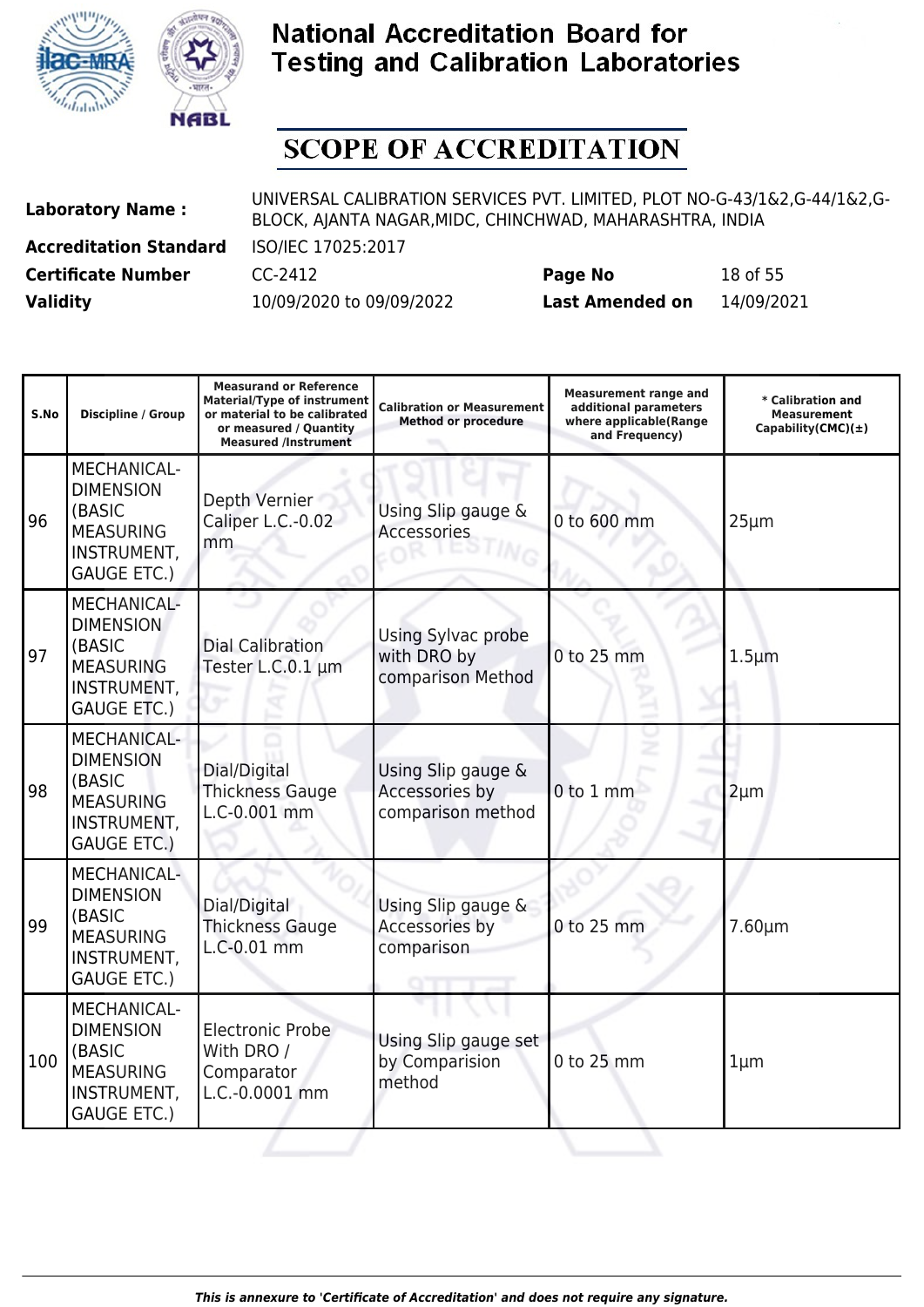



| <b>Laboratory Name:</b>       | UNIVERSAL CALIBRATION SERVICES PVT. LIMITED, PLOT NO-G-43/1&2,G-44/1&2,G-<br>BLOCK, AJANTA NAGAR, MIDC, CHINCHWAD, MAHARASHTRA, INDIA |                        |            |  |
|-------------------------------|---------------------------------------------------------------------------------------------------------------------------------------|------------------------|------------|--|
| <b>Accreditation Standard</b> | ISO/IEC 17025:2017                                                                                                                    |                        |            |  |
| <b>Certificate Number</b>     | CC-2412                                                                                                                               | Page No                | 19 of 55   |  |
| <b>Validity</b>               | 10/09/2020 to 09/09/2022                                                                                                              | <b>Last Amended on</b> | 14/09/2021 |  |

| S.No | <b>Discipline / Group</b>                                                                                        | <b>Measurand or Reference</b><br><b>Material/Type of instrument</b><br>or material to be calibrated<br>or measured / Quantity<br><b>Measured /Instrument</b> | <b>Calibration or Measurement</b><br><b>Method or procedure</b> | <b>Measurement range and</b><br>additional parameters<br>where applicable(Range<br>and Frequency) | * Calibration and<br>Measurement<br>Capability(CMC) $(\pm)$ |
|------|------------------------------------------------------------------------------------------------------------------|--------------------------------------------------------------------------------------------------------------------------------------------------------------|-----------------------------------------------------------------|---------------------------------------------------------------------------------------------------|-------------------------------------------------------------|
| 101  | MECHANICAL-<br><b>DIMENSION</b><br>(BASIC<br><b>MEASURING</b><br>INSTRUMENT,<br><b>GAUGE ETC.)</b>               | <b>External Micrometer</b><br>L.C.-0.001mm                                                                                                                   | Using Slip gauge                                                | 0 to 100 mm                                                                                       | $2 \mu m$                                                   |
| 102  | <b>MECHANICAL-</b><br><b>DIMENSION</b><br>(BASIC<br><b>MEASURING</b><br>INSTRUMENT,<br><b>GAUGE ETC.)</b>        | <b>External Micrometer</b><br>L.C.-0.01mm                                                                                                                    | Using Slip gauge &<br><b>Accessories</b>                        | > 100 mm to 300<br>mm                                                                             | $8 \mu m$                                                   |
| 103  | <b>MECHANICAL-</b><br><b>DIMENSION</b><br>(BASIC<br><b>MEASURING</b><br>INSTRUMENT,<br><b>GAUGE ETC.)</b>        | <b>External Micrometer</b><br>L.C.-0.01mm                                                                                                                    | Using Slip gauge &<br><b>Accessories</b>                        | > 300 mm to 1000<br>mm                                                                            | $15 \mu m$                                                  |
| 104  | <b>MECHANICAL-</b><br><b>DIMENSION</b><br>(BASIC<br><b>MEASURING</b><br><b>INSTRUMENT,</b><br><b>GAUGE ETC.)</b> | <b>Feeler Gauge</b>                                                                                                                                          | Using Sylvac probe<br>with DRO by<br>Comparision method         | $0.01$ mm to $1$ mm                                                                               | $2.50 \mu m$                                                |
| 105  | <b>MECHANICAL-</b><br><b>DIMENSION</b><br>(BASIC<br><b>MEASURING</b><br><b>INSTRUMENT,</b><br><b>GAUGE ETC.)</b> | <b>Height Gauge/Micro</b><br><b>Height Gauge</b><br>(Vernier/Dial/Digital)<br>$L.C.-0.1 \mu m$                                                               | Using Slip gauge                                                | 0 to 1000 mm                                                                                      | $10 \mu m$                                                  |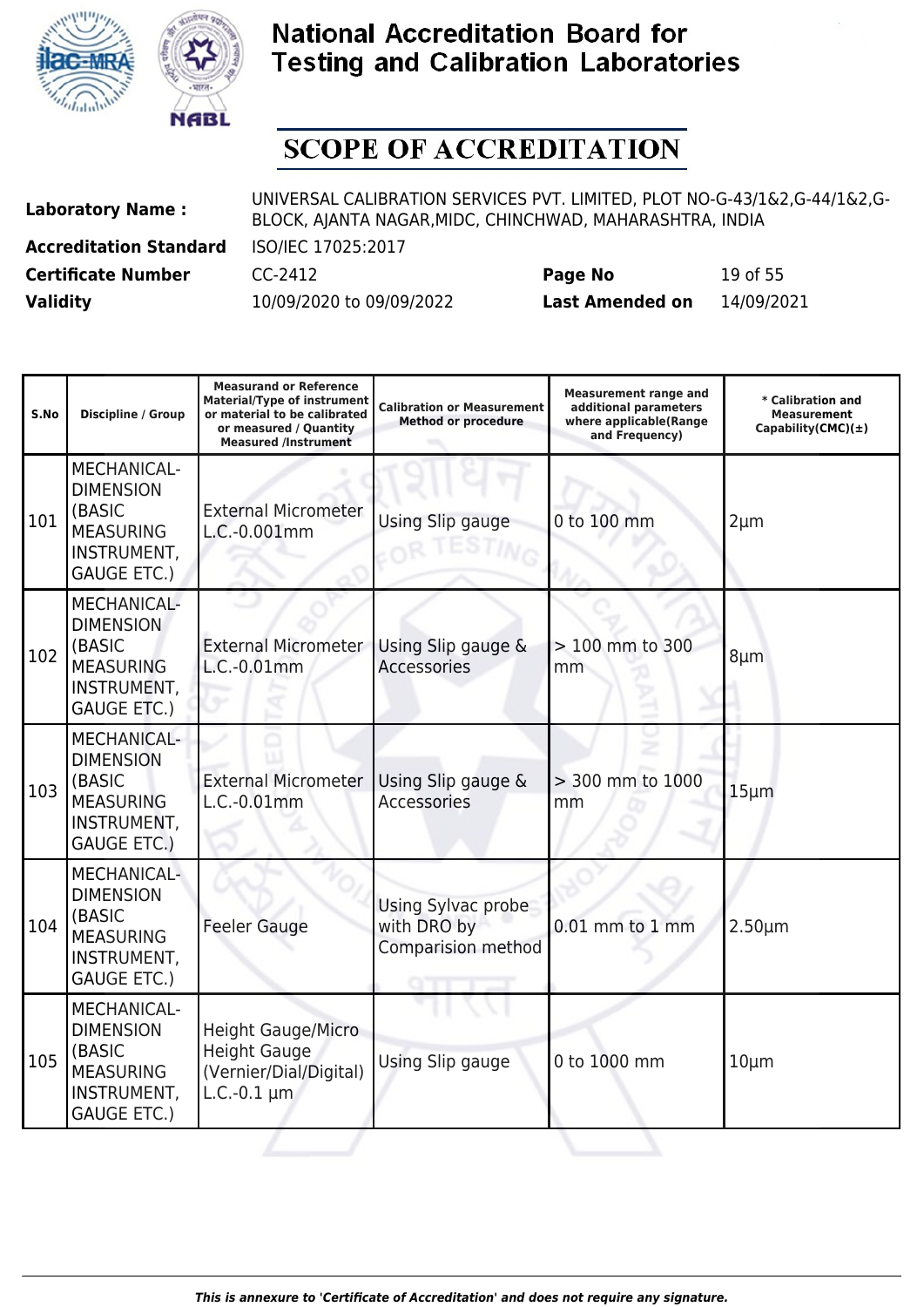



| <b>Laboratory Name:</b>       | UNIVERSAL CALIBRATION SERVICES PVT. LIMITED, PLOT NO-G-43/1&2,G-44/1&2,G-<br>BLOCK, AJANTA NAGAR, MIDC, CHINCHWAD, MAHARASHTRA, INDIA |                        |            |  |
|-------------------------------|---------------------------------------------------------------------------------------------------------------------------------------|------------------------|------------|--|
| <b>Accreditation Standard</b> | ISO/IEC 17025:2017                                                                                                                    |                        |            |  |
| <b>Certificate Number</b>     | CC-2412                                                                                                                               | Page No                | 20 of 55   |  |
| <b>Validity</b>               | 10/09/2020 to 09/09/2022                                                                                                              | <b>Last Amended on</b> | 14/09/2021 |  |

| S.No | <b>Discipline / Group</b>                                                                                 | <b>Measurand or Reference</b><br><b>Material/Type of instrument</b><br>or material to be calibrated<br>or measured / Quantity<br><b>Measured /Instrument</b> | <b>Calibration or Measurement</b><br><b>Method or procedure</b> | <b>Measurement range and</b><br>additional parameters<br>where applicable(Range<br>and Frequency) | * Calibration and<br><b>Measurement</b><br>Capability(CMC) $(\pm)$ |
|------|-----------------------------------------------------------------------------------------------------------|--------------------------------------------------------------------------------------------------------------------------------------------------------------|-----------------------------------------------------------------|---------------------------------------------------------------------------------------------------|--------------------------------------------------------------------|
| 106  | MECHANICAL-<br><b>DIMENSION</b><br>(BASIC<br><b>MEASURING</b><br>INSTRUMENT,<br><b>GAUGE ETC.)</b>        | <b>Internal Micrometer</b><br>L.C.-0.01 mm                                                                                                                   | Using Slip gauge &<br>DRO with probe                            | > 300 mm to 1000<br>mm                                                                            | $13 \mu m$                                                         |
| 107  | MECHANICAL-<br><b>DIMENSION</b><br>(BASIC<br><b>MEASURING</b><br>INSTRUMENT,<br><b>GAUGE ETC.)</b>        | <b>Internal Micrometer</b><br>L.C.-0.01 mm                                                                                                                   | Using Slip gauge &<br>DRO with probe                            | 0.01 mm to 300 mm                                                                                 | $8 \mu m$                                                          |
| 108  | <b>MECHANICAL-</b><br><b>DIMENSION</b><br>(BASIC<br><b>MEASURING</b><br>INSTRUMENT,<br><b>GAUGE ETC.)</b> | Lever Dial L.C.-0.001 Using Dial<br>mm                                                                                                                       | calibration tester                                              | $0$ to $2$ mm                                                                                     | $2 \mu m$                                                          |
| 109  | <b>MECHANICAL-</b><br><b>DIMENSION</b><br>(BASIC<br><b>MEASURING</b><br>INSTRUMENT,<br><b>GAUGE ETC.)</b> | <b>Measuring Pin</b><br>Gauge                                                                                                                                | Using Sylvac probe<br>with Comparator<br>stand                  | 0.10 mm to 20 mm                                                                                  | $2 \mu m$                                                          |
| 110  | <b>MECHANICAL-</b><br><b>DIMENSION</b><br>(BASIC<br><b>MEASURING</b><br>INSTRUMENT,<br><b>GAUGE ETC.)</b> | <b>Measuring Scale</b><br>$L.C.-0.5$ mm                                                                                                                      | Using Tape & Scale<br>Calibrator by<br>comparison method.       | 0 to 2000 mm                                                                                      | 118 $v$ L $\mu$ m, where L<br>in m                                 |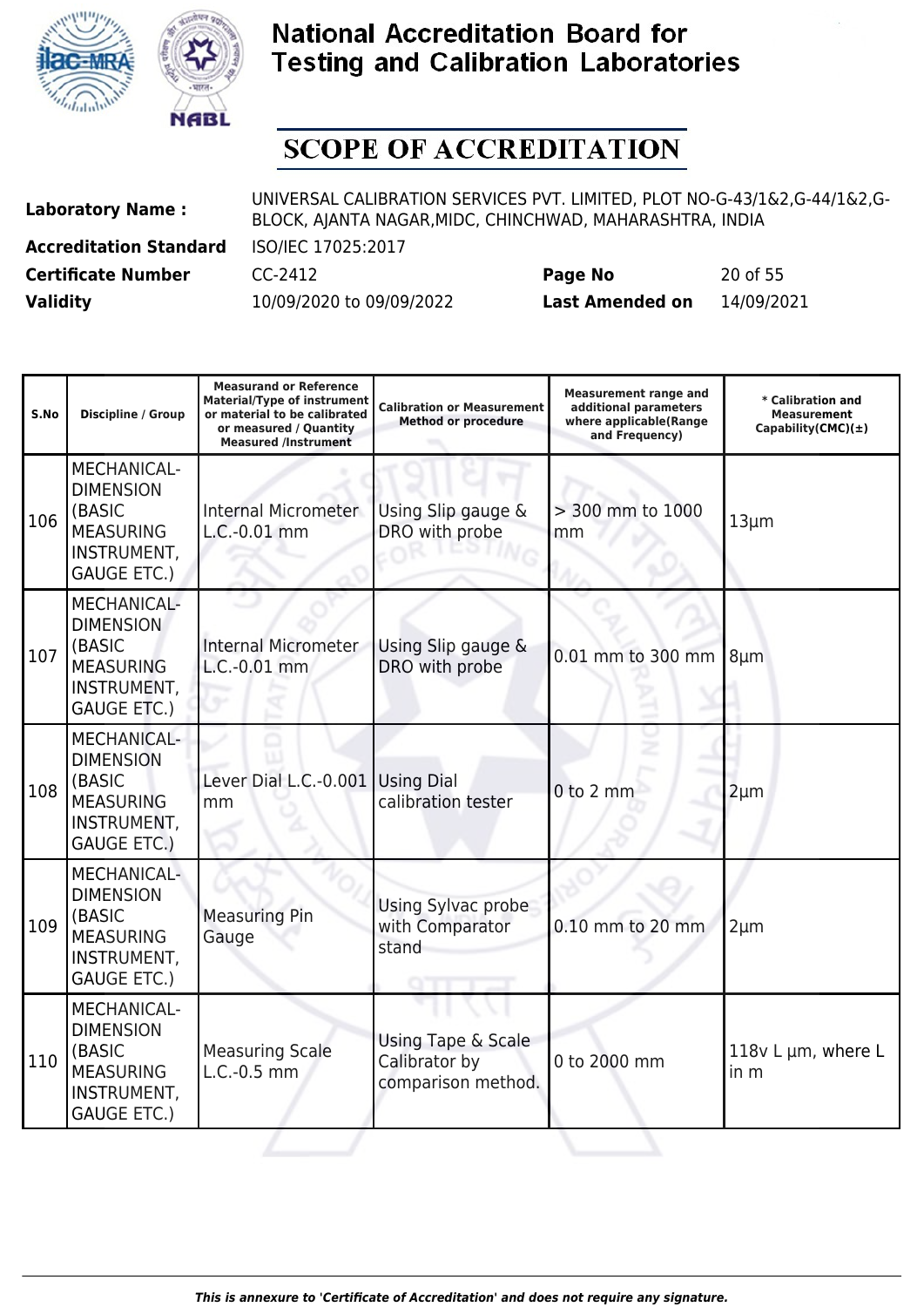



| <b>Laboratory Name:</b>       | UNIVERSAL CALIBRATION SERVICES PVT. LIMITED, PLOT NO-G-43/1&2,G-44/1&2,G-<br>BLOCK, AJANTA NAGAR, MIDC, CHINCHWAD, MAHARASHTRA, INDIA |                        |            |  |
|-------------------------------|---------------------------------------------------------------------------------------------------------------------------------------|------------------------|------------|--|
| <b>Accreditation Standard</b> | ISO/IEC 17025:2017                                                                                                                    |                        |            |  |
| <b>Certificate Number</b>     | CC-2412                                                                                                                               | Page No                | 21 of 55   |  |
| <b>Validity</b>               | 10/09/2020 to 09/09/2022                                                                                                              | <b>Last Amended on</b> | 14/09/2021 |  |

| S.No | <b>Discipline / Group</b>                                                                                        | <b>Measurand or Reference</b><br><b>Material/Type of instrument</b><br>or material to be calibrated<br>or measured / Quantity<br><b>Measured /Instrument</b> | <b>Calibration or Measurement</b><br><b>Method or procedure</b>        | <b>Measurement range and</b><br>additional parameters<br>where applicable(Range<br>and Frequency) | * Calibration and<br>Measurement<br>$Capability(CMC)(\pm)$ |
|------|------------------------------------------------------------------------------------------------------------------|--------------------------------------------------------------------------------------------------------------------------------------------------------------|------------------------------------------------------------------------|---------------------------------------------------------------------------------------------------|------------------------------------------------------------|
| 111  | <b>MECHANICAL-</b><br><b>DIMENSION</b><br>(BASIC<br><b>MEASURING</b><br><b>INSTRUMENT,</b><br><b>GAUGE ETC.)</b> | <b>Measuring Tape/Pie</b><br>Tape L.C:1 mm                                                                                                                   | Using Tape & Scale<br>Calibrator by<br>comparison method               | 0 to 100 m                                                                                        | 118 vL µm, where L<br>in m                                 |
| 112  | <b>MECHANICAL-</b><br><b>DIMENSION</b><br>(BASIC<br><b>MEASURING</b><br>INSTRUMENT,<br><b>GAUGE ETC.)</b>        | Micrometer<br>Head/Drum<br>L.C.0.001 mm                                                                                                                      | Using Sylvac probe<br>with DRO as per IS<br>9483                       | 0 to 25 mm                                                                                        | $1.50 \mu m$                                               |
| 113  | <b>MECHANICAL-</b><br><b>DIMENSION</b><br>(BASIC<br><b>MEASURING</b><br>INSTRUMENT,<br><b>GAUGE ETC.)</b>        | <b>Micrometer Setting</b><br>Rod/Height Master                                                                                                               | Using Slip gauge &<br>sylvac probe with<br>DRO by comparison<br>method | > 275 mm to 1000<br>mm                                                                            | $9.15 \mu m$                                               |
| 114  | <b>MECHANICAL-</b><br><b>DIMENSION</b><br>(BASIC<br><b>MEASURING</b><br><b>INSTRUMENT,</b><br><b>GAUGE ETC.)</b> | <b>Micrometer Setting</b><br>Rod/Height Master                                                                                                               | Using Slip gauge &<br>sylvac probe with<br>DRO by comparison<br>method | Up to 275 mm                                                                                      | $3.50 \mu m$                                               |
| 115  | MECHANICAL-<br><b>DIMENSION</b><br>(BASIC<br><b>MEASURING</b><br><b>INSTRUMENT,</b><br><b>GAUGE ETC.)</b>        | <b>Paint Thickness</b><br>Gauge Foils                                                                                                                        | Using Sylvac probe<br>with DRO by<br>comparison method                 | 0.005 mm to 10 mm $1.50 \mu m$                                                                    |                                                            |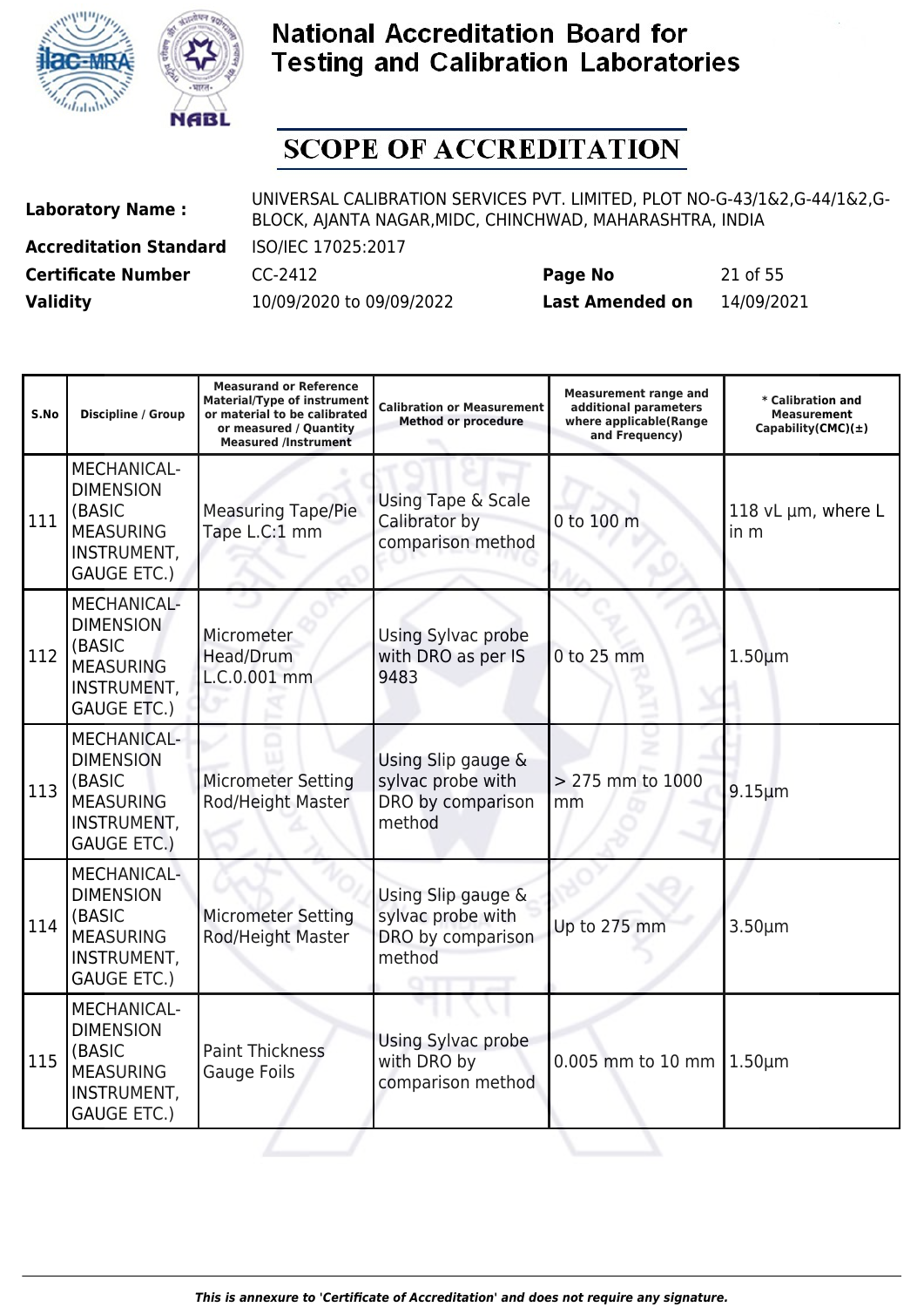



| <b>Laboratory Name:</b>       | UNIVERSAL CALIBRATION SERVICES PVT. LIMITED, PLOT NO-G-43/1&2,G-44/1&2,G-<br>BLOCK, AJANTA NAGAR, MIDC, CHINCHWAD, MAHARASHTRA, INDIA |                        |            |  |
|-------------------------------|---------------------------------------------------------------------------------------------------------------------------------------|------------------------|------------|--|
| <b>Accreditation Standard</b> | ISO/IEC 17025:2017                                                                                                                    |                        |            |  |
| <b>Certificate Number</b>     | CC-2412                                                                                                                               | Page No                | 22 of 55   |  |
| <b>Validity</b>               | 10/09/2020 to 09/09/2022                                                                                                              | <b>Last Amended on</b> | 14/09/2021 |  |

| S.No | <b>Discipline / Group</b>                                                                                        | <b>Measurand or Reference</b><br><b>Material/Type of instrument</b><br>or material to be calibrated<br>or measured / Quantity<br><b>Measured /Instrument</b> | <b>Calibration or Measurement</b><br><b>Method or procedure</b> | <b>Measurement range and</b><br>additional parameters<br>where applicable(Range<br>and Frequency) | * Calibration and<br><b>Measurement</b><br>Capability(CMC) $(\pm)$ |
|------|------------------------------------------------------------------------------------------------------------------|--------------------------------------------------------------------------------------------------------------------------------------------------------------|-----------------------------------------------------------------|---------------------------------------------------------------------------------------------------|--------------------------------------------------------------------|
| 116  | <b>MECHANICAL-</b><br><b>DIMENSION</b><br>(BASIC<br><b>MEASURING</b><br><b>INSTRUMENT,</b><br><b>GAUGE ETC.)</b> | <b>Pistol Caliper</b><br>L.C-0.01 mm                                                                                                                         | Using Slip gauge by<br>comparison method                        | 0 to 150 mm                                                                                       | $60 \mu m$                                                         |
| 117  | MECHANICAL-<br><b>DIMENSION</b><br>(BASIC<br><b>MEASURING</b><br>INSTRUMENT,<br><b>GAUGE ETC.)</b>               | Plain Ring Gauge                                                                                                                                             | Using LMM 300 &<br><b>Master Ring Gauge</b>                     | > 100 mm to 300<br>mm                                                                             | $4 \mu m$                                                          |
| 118  | MECHANICAL-<br><b>DIMENSION</b><br>(BASIC<br><b>MEASURING</b><br>INSTRUMENT,<br><b>GAUGE ETC.)</b>               | Plain Ring Gauge                                                                                                                                             | Using LMM 300 &<br><b>Master Ring Gauge</b>                     | 3 mm to 100 mm                                                                                    | $2 \mu m$                                                          |
| 119  | MECHANICAL-<br><b>DIMENSION</b><br>(BASIC<br><b>MEASURING</b><br>INSTRUMENT,<br><b>GAUGE ETC.)</b>               | Plain/Paddle<br>Plug/Master/Keyway<br>Gauges                                                                                                                 | Using Slip gauge&<br>sylvac probe with<br><b>DRO</b>            | > 100 mm to 300<br>mm                                                                             | $4 \mu m$                                                          |
| 120  | <b>MECHANICAL-</b><br><b>DIMENSION</b><br>(BASIC<br><b>MEASURING</b><br>INSTRUMENT,<br><b>GAUGE ETC.)</b>        | Plain/Paddle<br>Plug/Master/Keyway<br>Gauges                                                                                                                 | Using Slip gauge&<br>sylvac probe with<br><b>DRO</b>            | 0.50 mm to 100 mm $ 2.30 \mu m$                                                                   |                                                                    |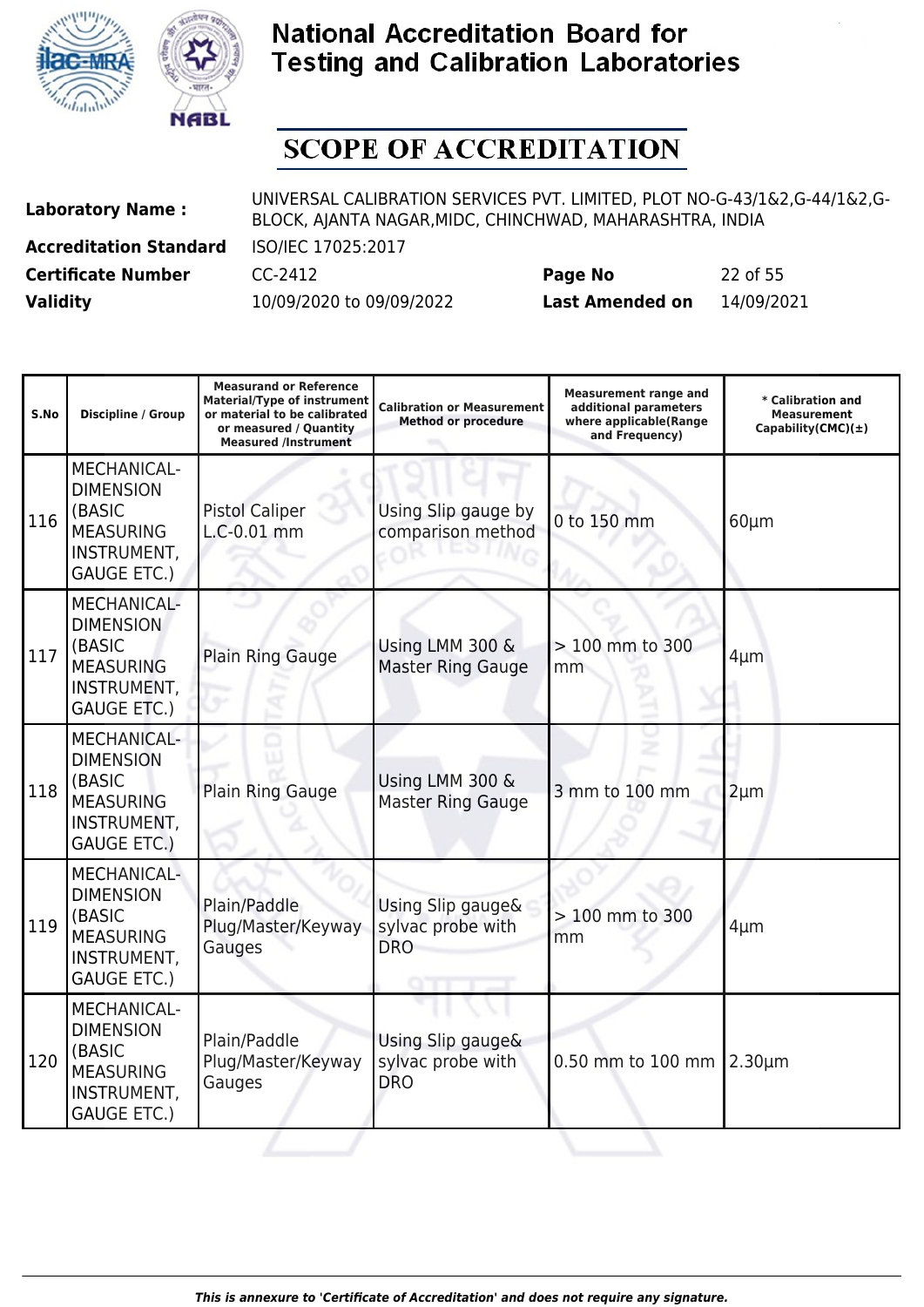



| <b>Laboratory Name:</b>       | UNIVERSAL CALIBRATION SERVICES PVT. LIMITED, PLOT NO-G-43/1&2,G-44/1&2,G-<br>BLOCK, AJANTA NAGAR, MIDC, CHINCHWAD, MAHARASHTRA, INDIA |                        |            |  |
|-------------------------------|---------------------------------------------------------------------------------------------------------------------------------------|------------------------|------------|--|
| <b>Accreditation Standard</b> | ISO/IEC 17025:2017                                                                                                                    |                        |            |  |
| <b>Certificate Number</b>     | CC-2412                                                                                                                               | Page No                | 23 of 55   |  |
| <b>Validity</b>               | 10/09/2020 to 09/09/2022                                                                                                              | <b>Last Amended on</b> | 14/09/2021 |  |

| S.No | <b>Discipline / Group</b>                                                                                        | <b>Measurand or Reference</b><br><b>Material/Type of instrument</b><br>or material to be calibrated<br>or measured / Quantity<br><b>Measured /Instrument</b> | <b>Calibration or Measurement</b><br><b>Method or procedure</b> | <b>Measurement range and</b><br>additional parameters<br>where applicable(Range<br>and Frequency) | * Calibration and<br>Measurement<br>Capability(CMC) $(\pm)$ |
|------|------------------------------------------------------------------------------------------------------------------|--------------------------------------------------------------------------------------------------------------------------------------------------------------|-----------------------------------------------------------------|---------------------------------------------------------------------------------------------------|-------------------------------------------------------------|
| 121  | MECHANICAL-<br><b>DIMENSION</b><br>(BASIC<br><b>MEASURING</b><br><b>INSTRUMENT,</b><br><b>GAUGE ETC.)</b>        | <b>Plunger Dial</b><br>L.C.-0.001 mm                                                                                                                         | <b>Using Dial</b><br>calibration tester                         | 0 to 25 mm                                                                                        | $3 \mu m$                                                   |
| 122  | MECHANICAL-<br><b>DIMENSION</b><br>(BASIC<br><b>MEASURING</b><br>INSTRUMENT,<br><b>GAUGE ETC.)</b>               | <b>Plunger Dial</b><br>L.C.-0.001 mm                                                                                                                         | Using Slip gauge                                                | 0 to 50 mm                                                                                        | $6 \mu m$                                                   |
| 123  | <b>MECHANICAL-</b><br><b>DIMENSION</b><br>(BASIC<br><b>MEASURING</b><br><b>INSTRUMENT,</b><br><b>GAUGE ETC.)</b> | <b>Precision Spirit Level</b><br>Sensitivity 0.02<br>mm/m Base Length<br>300 mm                                                                              | <b>Using Electronic</b><br>Level by comparison<br>method        | 0 to $+/-1$ mm/m                                                                                  | $25 \mu m/m$                                                |
| 124  | MECHANICAL-<br><b>DIMENSION</b><br>(BASIC<br><b>MEASURING</b><br>INSTRUMENT,<br><b>GAUGE ETC.)</b>               | Snap Gauge/Gap<br>Gauge                                                                                                                                      | Using Slip gauge                                                | 0.50 mm to 100 mm                                                                                 | $3 \mu m$                                                   |
| 125  | MECHANICAL-<br><b>DIMENSION</b><br>(BASIC<br><b>MEASURING</b><br>INSTRUMENT,<br><b>GAUGE ETC.)</b>               | Snap Gauge/Gap<br>Gauge                                                                                                                                      | Using LMM 300                                                   | 100 mm to 300 mm                                                                                  | $5 \mu m$                                                   |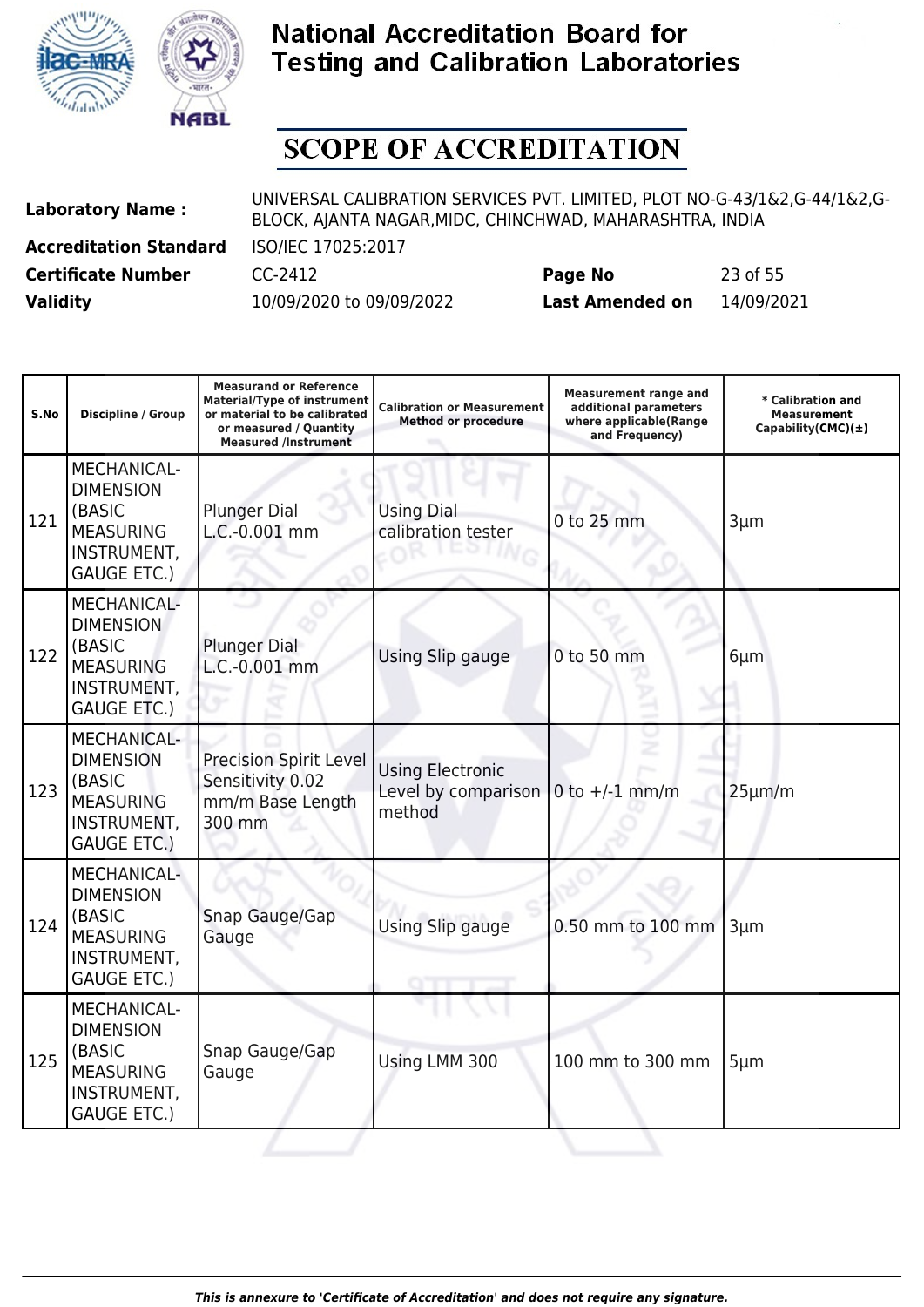



| <b>Laboratory Name:</b>       | UNIVERSAL CALIBRATION SERVICES PVT. LIMITED, PLOT NO-G-43/1&2,G-44/1&2,G-<br>BLOCK, AJANTA NAGAR, MIDC, CHINCHWAD, MAHARASHTRA, INDIA |                        |            |  |
|-------------------------------|---------------------------------------------------------------------------------------------------------------------------------------|------------------------|------------|--|
| <b>Accreditation Standard</b> | ISO/IEC 17025:2017                                                                                                                    |                        |            |  |
| <b>Certificate Number</b>     | CC-2412                                                                                                                               | Page No                | 24 of 55   |  |
| <b>Validity</b>               | 10/09/2020 to 09/09/2022                                                                                                              | <b>Last Amended on</b> | 14/09/2021 |  |

| S.No | <b>Discipline / Group</b>                                                                                 | <b>Measurand or Reference</b><br><b>Material/Type of instrument</b><br>or material to be calibrated<br>or measured / Quantity<br><b>Measured /Instrument</b> | <b>Calibration or Measurement</b><br><b>Method or procedure</b>                 | <b>Measurement range and</b><br>additional parameters<br>where applicable(Range<br>and Frequency) | * Calibration and<br><b>Measurement</b><br>Capability(CMC) $(\pm)$ |
|------|-----------------------------------------------------------------------------------------------------------|--------------------------------------------------------------------------------------------------------------------------------------------------------------|---------------------------------------------------------------------------------|---------------------------------------------------------------------------------------------------|--------------------------------------------------------------------|
| 126  | MECHANICAL-<br><b>DIMENSION</b><br>(BASIC<br><b>MEASURING</b><br>INSTRUMENT,<br><b>GAUGE ETC.)</b>        | Squareness of Tri<br>Square/Engineering<br>Square                                                                                                            | <b>Using Master square</b><br>cylinder , Slip Gauges<br>by Comparison<br>Method | Up to 600 mm                                                                                      | $15 \mu m$                                                         |
| 127  | MECHANICAL-<br><b>DIMENSION</b><br>(BASIC<br><b>MEASURING</b><br>INSTRUMENT,<br><b>GAUGE ETC.)</b>        | <b>Thread Plug Gauge</b><br>(Effective<br>, Minor, Major Dia)                                                                                                | Using LMM 300                                                                   | > 100 mm to 300<br>mm                                                                             | $4 \mu m$                                                          |
| 128  | <b>MECHANICAL-</b><br><b>DIMENSION</b><br>(BASIC<br><b>MEASURING</b><br>INSTRUMENT,<br><b>GAUGE ETC.)</b> | <b>Thread Plug Gauge</b><br>(Effective<br>, Minor, Major Dia)                                                                                                | Using FCDM m/c                                                                  | 2 mm to 100 mm                                                                                    | $4 \mu m$                                                          |
| 129  | <b>MECHANICAL-</b><br><b>DIMENSION</b><br>(BASIC<br><b>MEASURING</b><br>INSTRUMENT,<br><b>GAUGE ETC.)</b> | <b>Thread Ring Gauge</b><br>(Effective Dia)                                                                                                                  | Using LMM 300 &<br>Master Ring Gauge                                            | > 100 mm to 300<br>mm                                                                             | $5 \mu m$                                                          |
| 130  | <b>MECHANICAL-</b><br><b>DIMENSION</b><br>(BASIC<br><b>MEASURING</b><br>INSTRUMENT,<br><b>GAUGE ETC.)</b> | <b>Thread Ring Gauge</b><br>(Effective Dia)                                                                                                                  | Using LMM 300 &<br>Master Ring Gauge                                            | 3 mm to 100 mm                                                                                    | $2 \mu m$                                                          |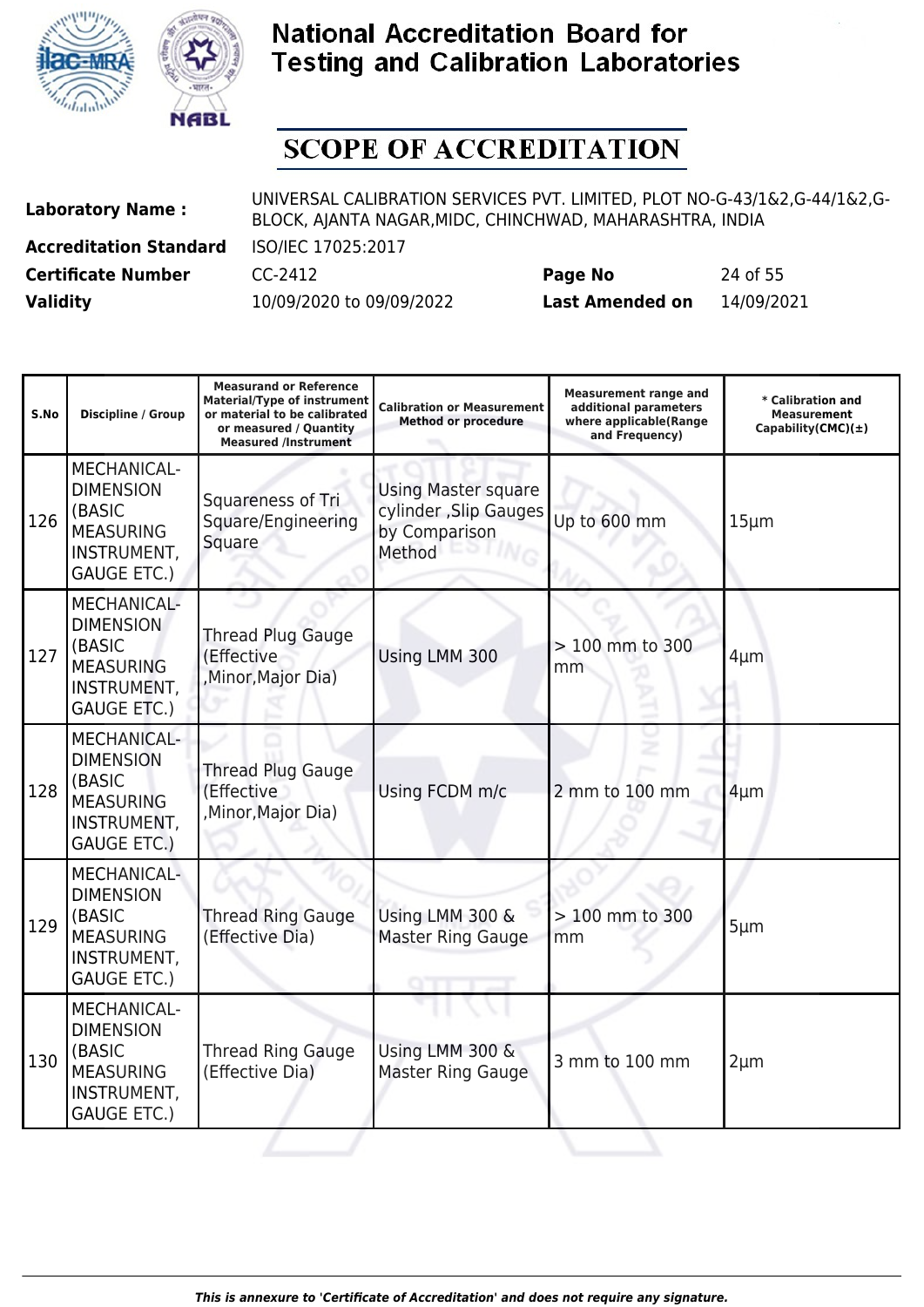



| <b>Laboratory Name:</b>       | UNIVERSAL CALIBRATION SERVICES PVT. LIMITED, PLOT NO-G-43/1&2,G-44/1&2,G-<br>BLOCK, AJANTA NAGAR, MIDC, CHINCHWAD, MAHARASHTRA, INDIA |                        |            |  |
|-------------------------------|---------------------------------------------------------------------------------------------------------------------------------------|------------------------|------------|--|
| <b>Accreditation Standard</b> | ISO/IEC 17025:2017                                                                                                                    |                        |            |  |
| <b>Certificate Number</b>     | CC-2412                                                                                                                               | Page No                | 25 of 55   |  |
| <b>Validity</b>               | 10/09/2020 to 09/09/2022                                                                                                              | <b>Last Amended on</b> | 14/09/2021 |  |

| S.No | <b>Discipline / Group</b>                                                                                 | <b>Measurand or Reference</b><br><b>Material/Type of instrument</b><br>or material to be calibrated<br>or measured / Quantity<br><b>Measured /Instrument</b> | <b>Calibration or Measurement</b><br><b>Method or procedure</b>                                             | <b>Measurement range and</b><br>additional parameters<br>where applicable(Range<br>and Frequency) | * Calibration and<br><b>Measurement</b><br>Capability(CMC) $(\pm)$ |
|------|-----------------------------------------------------------------------------------------------------------|--------------------------------------------------------------------------------------------------------------------------------------------------------------|-------------------------------------------------------------------------------------------------------------|---------------------------------------------------------------------------------------------------|--------------------------------------------------------------------|
| 131  | <b>MECHANICAL-</b><br><b>DIMENSION</b><br>(BASIC<br><b>MEASURING</b><br>INSTRUMENT,<br><b>GAUGE ETC.)</b> | V-Block-<br>Symmetricity<br>,Parallelism &<br>Squareness                                                                                                     | Using Surface Plate,<br>Test Mandrels &<br>sylvac probe with<br>DRO & Square<br><b>Cylinder Slip Gauges</b> | Up to 200 mm                                                                                      | $13 \mu m$                                                         |
| 132  | <b>MECHANICAL-</b><br><b>DIMENSION</b><br>(BASIC<br><b>MEASURING</b><br>INSTRUMENT,<br><b>GAUGE ETC.)</b> | Vernier Caliper -<br>Plain, Digital & Dial<br>(External, Internal &<br>Depth) L.C.-0.01mm                                                                    | Using Slip gauge &<br>Accessories as per IS<br>3651- Part-I &II                                             | 0 to 1000 mm                                                                                      | $17 \mu m$                                                         |
| 133  | <b>MECHANICAL-</b><br><b>DIMENSION</b><br>(PRECISION<br><b>INSTRUMENTS)</b>                               | Angle/Angle templet                                                                                                                                          | <b>Using Video</b><br><b>Measuring Machine</b><br>by comparison<br>method                                   | 0 ° to 360 °                                                                                      | 4.6minute                                                          |
| 134  | <b>MECHANICAL-</b><br><b>DIMENSION</b><br>(PRECISION<br>INSTRUMENTS)                                      | Inclinometer                                                                                                                                                 | using Angle gauge<br>by Comparison<br>method                                                                | $0^\circ - 90^\circ - 0^\circ$                                                                    | $0.1^\circ$                                                        |
| 135  | MECHANICAL-<br><b>DIMENSION</b><br>(PRECISION<br><b>INSTRUMENTS)</b>                                      | <b>Plated Wire Gauges</b>                                                                                                                                    | using VMM by<br>comparison method                                                                           | 0 to 50 mm                                                                                        | $6 \mu m$                                                          |
| 136  | MECHANICAL-<br><b>DIMENSION</b><br>(PRECISION<br><b>INSTRUMENTS)</b>                                      | Radius<br>Gauge/Radius<br>Templet                                                                                                                            | using Video<br><b>Measuring Machine</b><br>by comparison<br>Method                                          | 0.6 mm to 25 mm                                                                                   | $6 \mu m$                                                          |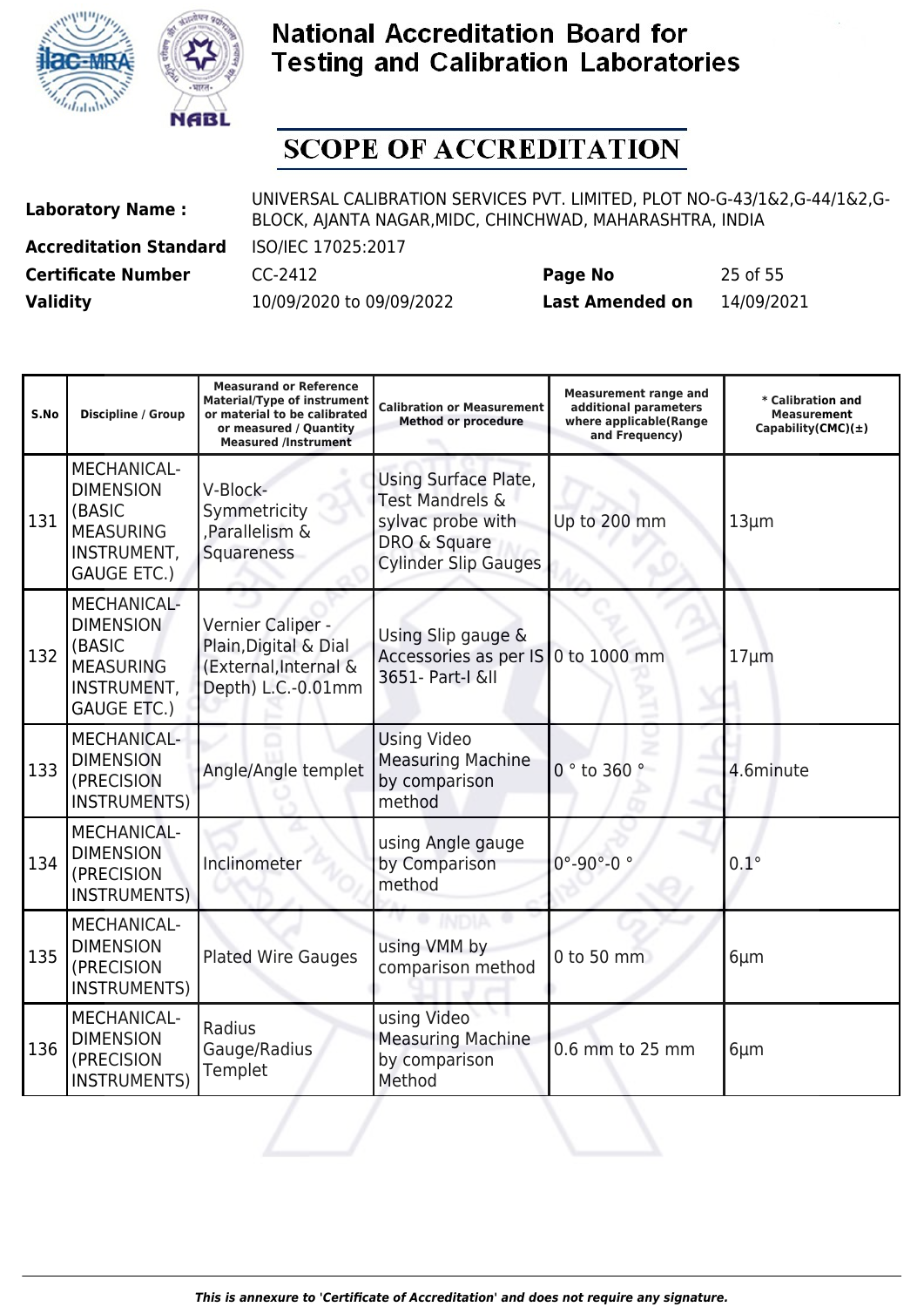



| <b>Laboratory Name:</b>       | UNIVERSAL CALIBRATION SERVICES PVT. LIMITED, PLOT NO-G-43/1&2,G-44/1&2,G-<br>BLOCK, AJANTA NAGAR, MIDC, CHINCHWAD, MAHARASHTRA, INDIA |                        |            |  |
|-------------------------------|---------------------------------------------------------------------------------------------------------------------------------------|------------------------|------------|--|
| <b>Accreditation Standard</b> | ISO/IEC 17025:2017                                                                                                                    |                        |            |  |
| <b>Certificate Number</b>     | CC-2412                                                                                                                               | Page No                | 26 of 55   |  |
| <b>Validity</b>               | 10/09/2020 to 09/09/2022                                                                                                              | <b>Last Amended on</b> | 14/09/2021 |  |

| S.No | <b>Discipline / Group</b>                                                   | <b>Measurand or Reference</b><br><b>Material/Type of instrument</b><br>or material to be calibrated<br>or measured / Quantity<br><b>Measured /Instrument</b>                                                                            | <b>Calibration or Measurement</b><br><b>Method or procedure</b>                                                   | <b>Measurement range and</b><br>additional parameters<br>where applicable(Range<br>and Frequency) | * Calibration and<br><b>Measurement</b><br>Capability(CMC) $(\pm)$ |
|------|-----------------------------------------------------------------------------|-----------------------------------------------------------------------------------------------------------------------------------------------------------------------------------------------------------------------------------------|-------------------------------------------------------------------------------------------------------------------|---------------------------------------------------------------------------------------------------|--------------------------------------------------------------------|
| 137  | <b>MECHANICAL-</b><br><b>DIMENSION</b><br>(PRECISION<br><b>INSTRUMENTS)</b> | <b>Surface Plates(Cast</b><br>Iron/Granite)-<br><b>Flatness</b>                                                                                                                                                                         | Using Digital level<br>based on IS<br>12937-1990,<br>IS7327-1991,<br>IS2285-1991                                  | up to 4000 X 4000<br>mm                                                                           | $2.5vL+W/125\mu m, wh$<br>ere L & W in mm                          |
| 138  | MECHANICAL-<br><b>DIMENSION</b><br>(PRECISION<br><b>INSTRUMENTS)</b>        | <b>Test Sieves</b><br>(Aperture size)                                                                                                                                                                                                   | Using video<br>measuring machine<br>by comparison<br>Method                                                       | 0.01 mm to 125 mm                                                                                 | $7 \mu m$                                                          |
| 139  | <b>MECHANICAL-</b><br><b>DIMENSION</b><br>(PRECISION<br><b>INSTRUMENTS)</b> | <b>Video Measuring</b><br>Machine (Angular)                                                                                                                                                                                             | Using Glass graticule<br>by comparison<br>Method                                                                  | $0°$ to 360                                                                                       | 15s                                                                |
| 140  | <b>MECHANICAL-</b><br><b>DIMENSION</b><br>(PRECISION<br><b>INSTRUMENTS)</b> | <b>Video Measuring</b><br>Machine/Microscope<br>(Linear)                                                                                                                                                                                | Using Glass scale by<br>comparison Method                                                                         | 0 to 200 mm                                                                                       | 3µm                                                                |
| 141  | MECHANICAL-<br><b>DIMENSION</b><br>(PRECISION<br><b>INSTRUMENTS)</b>        | <b>Welding Fillet</b><br>Gauge, Templates,<br>Vickers/Knoop/<br><b>Rockwell Diamond</b><br>ConeIndenter/Hi-Lo,<br>Limit, Width, Paddle<br>,T-gauge, CD/PCD<br>Gauge / Cube mould<br>/ Plain work piece//<br>Inspection JIG &<br>Fixture | <b>Using Video</b><br><b>Measuring Machine</b><br>& 2D Electronics<br><b>Height Gauge by</b><br>comparison Method | 0 to 600 mm                                                                                       | $10 \mu m$                                                         |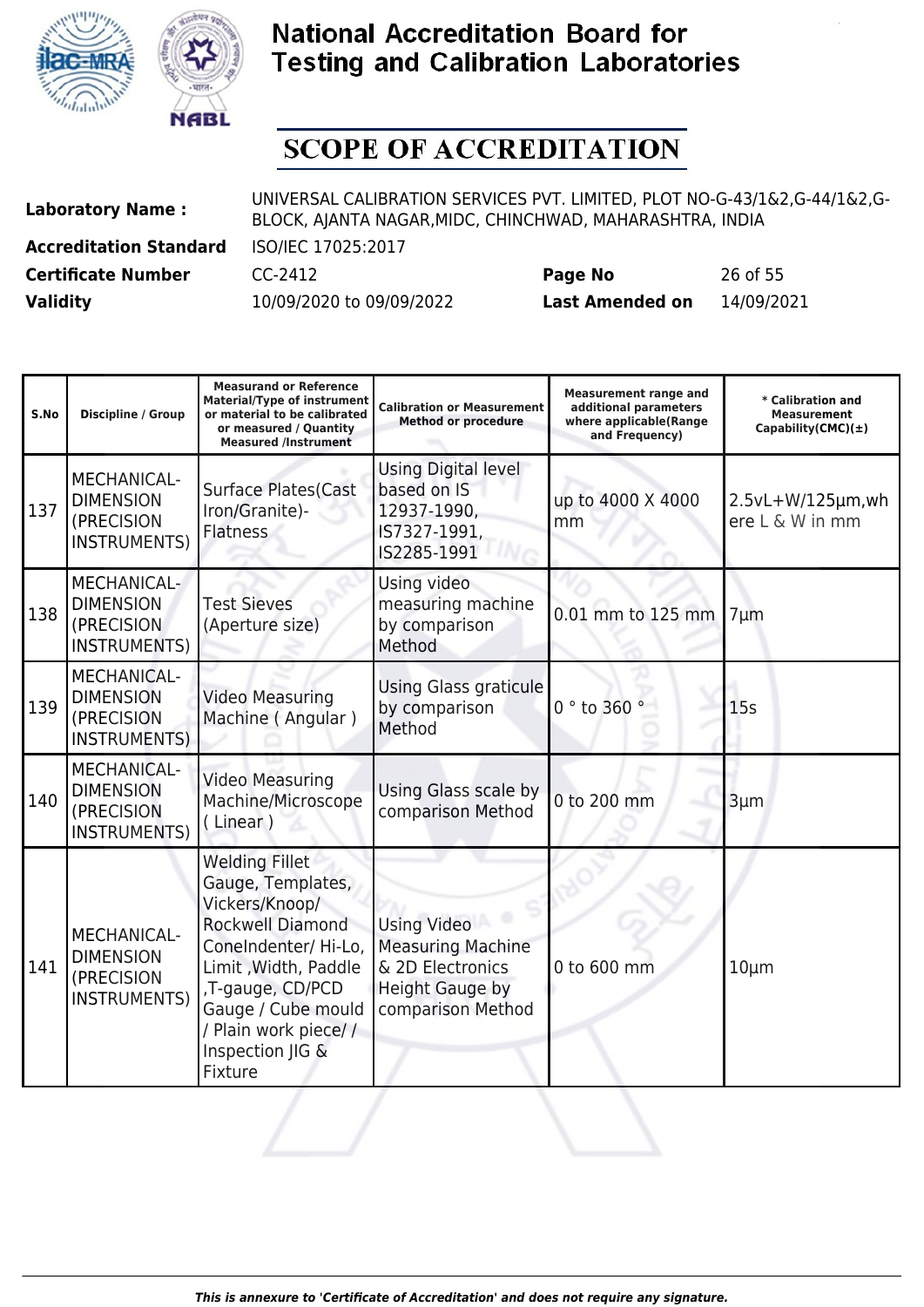



| <b>Laboratory Name:</b>       | UNIVERSAL CALIBRATION SERVICES PVT. LIMITED, PLOT NO-G-43/1&2,G-44/1&2,G-<br>BLOCK, AJANTA NAGAR, MIDC, CHINCHWAD, MAHARASHTRA, INDIA |                        |            |  |
|-------------------------------|---------------------------------------------------------------------------------------------------------------------------------------|------------------------|------------|--|
| <b>Accreditation Standard</b> | ISO/IEC 17025:2017                                                                                                                    |                        |            |  |
| <b>Certificate Number</b>     | CC-2412                                                                                                                               | Page No                | 27 of 55   |  |
| <b>Validity</b>               | 10/09/2020 to 09/09/2022                                                                                                              | <b>Last Amended on</b> | 14/09/2021 |  |

| S.No | <b>Discipline / Group</b>                                                      | <b>Measurand or Reference</b><br><b>Material/Type of instrument</b><br>or material to be calibrated<br>or measured / Quantity<br><b>Measured /Instrument</b> | <b>Calibration or Measurement</b><br><b>Method or procedure</b>                                      | <b>Measurement range and</b><br>additional parameters<br>where applicable(Range<br>and Frequency) | * Calibration and<br><b>Measurement</b><br>$Capability(CMC)(\pm)$ |
|------|--------------------------------------------------------------------------------|--------------------------------------------------------------------------------------------------------------------------------------------------------------|------------------------------------------------------------------------------------------------------|---------------------------------------------------------------------------------------------------|-------------------------------------------------------------------|
| 142  | MECHANICAL-<br><b>DUROMETER</b>                                                | Durometer                                                                                                                                                    | <b>Using Dial</b><br><b>Calibration Tester by</b><br>Depth of Indentor as<br>per ISO 18898 :<br>2016 | 0 Shore A to 100<br>Shore A                                                                       | 0.9Shore A                                                        |
| 143  | <b>MECHANICAL-</b><br><b>MOBILE FORCE</b><br><b>MEASURING</b><br><b>SYSTEM</b> | <b>Pull Gauge/Force</b><br>Gauge in pull mode                                                                                                                | <b>Using Slotted mass</b><br>With hanger as per<br>VDI/VDE 2624 Part<br>2.1                          | 50 N to 500 N                                                                                     | 1.5N                                                              |
| 144  | <b>MECHANICAL-</b><br><b>PRESSURE</b><br><b>INDICATING</b><br><b>DEVICES</b>   | <b>Hydraulic Pressure</b><br>Dial and Digital<br>Pressure<br>Gauges, Pressure<br><b>Transmitters/Transd</b><br>ucers Pressure<br>Switches                    | Digital pressure<br>Calibrator as per<br>DKD-R6-1<br>comparison                                      | >400 bar to 700 bar                                                                               | 10.6 <sub>bar</sub>                                               |
| 145  | <b>MECHANICAL-</b><br><b>PRESSURE</b><br><b>INDICATING</b><br><b>DEVICES</b>   | <b>Hydraulic Pressure</b><br>Dial and Digital<br>Pressure Gauges,<br>Pressure<br>Transmitters/Transd<br>ucers Pressure<br>Switches                           | Digital pressure<br>Calibrator as per<br>DKD-R6-1<br>comparison                                      | 30 bar to 400 bar                                                                                 | $0.15$ bar                                                        |
| 146  | <b>MECHANICAL-</b><br><b>PRESSURE</b><br><b>INDICATING</b><br><b>DEVICES</b>   | <b>Pneumatic Pressure</b><br>Dial and Digital<br>Pressure Gauges,<br>Pressure<br><b>Transmitters/Transd</b><br>ucers Pressure<br>Switches                    | Digital pressure<br>Calibrator -as per<br>DKD-R6-1<br>comparison                                     | $>0.2$ bar to 1 bar                                                                               | 0.005bar                                                          |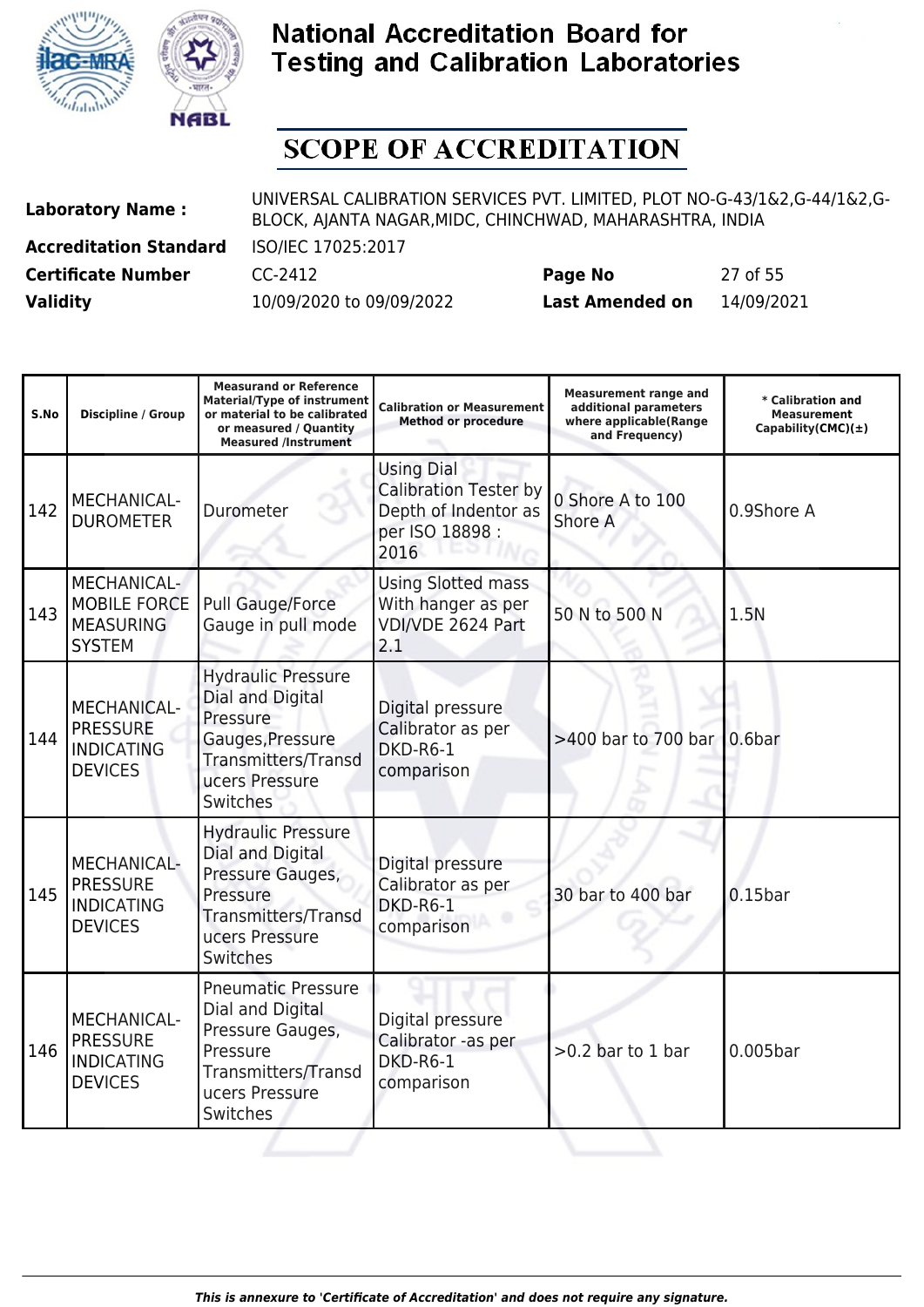



| <b>Laboratory Name:</b>       | UNIVERSAL CALIBRATION SERVICES PVT. LIMITED, PLOT NO-G-43/1&2,G-44/1&2,G-<br>BLOCK, AJANTA NAGAR, MIDC, CHINCHWAD, MAHARASHTRA, INDIA |                        |            |  |
|-------------------------------|---------------------------------------------------------------------------------------------------------------------------------------|------------------------|------------|--|
| <b>Accreditation Standard</b> | ISO/IEC 17025:2017                                                                                                                    |                        |            |  |
| <b>Certificate Number</b>     | CC-2412                                                                                                                               | Page No                | 28 of 55   |  |
| <b>Validity</b>               | 10/09/2020 to 09/09/2022                                                                                                              | <b>Last Amended on</b> | 14/09/2021 |  |

| S.No | <b>Discipline / Group</b>                                                    | <b>Measurand or Reference</b><br><b>Material/Type of instrument</b><br>or material to be calibrated<br>or measured / Quantity<br><b>Measured /Instrument</b> | <b>Calibration or Measurement</b><br><b>Method or procedure</b>      | <b>Measurement range and</b><br>additional parameters<br>where applicable(Range<br>and Frequency) | * Calibration and<br><b>Measurement</b><br>Capability(CMC) $(\pm)$ |
|------|------------------------------------------------------------------------------|--------------------------------------------------------------------------------------------------------------------------------------------------------------|----------------------------------------------------------------------|---------------------------------------------------------------------------------------------------|--------------------------------------------------------------------|
| 147  | MECHANICAL-<br><b>PRESSURE</b><br><b>INDICATING</b><br><b>DEVICES</b>        | <b>Pneumatic Pressure</b><br>Dial and Digital<br>Pressure Gauges,<br>Pressure<br>Transmitters/Transd<br>ucers Pressure<br>Switches                           | Digital pressure<br>Calibrator as per<br>DKD-R6-1<br>comparison      | >1 bar to 30 bar                                                                                  | $0.01$ bar                                                         |
| 148  | <b>MECHANICAL-</b><br><b>PRESSURE</b><br><b>INDICATING</b><br><b>DEVICES</b> | <b>Pneumatic Pressure</b><br>Dial and Digital<br>Pressure Gauges,<br>Magnehelic gauges,<br>Pressure<br>Transmitter/Transdu<br>cers Pressure Switch           | Digital pressure<br>Calibrator -as per<br>DKD-R6-1<br>comparison     | >20 mbar to 200<br>mbar                                                                           | 0.13mbar                                                           |
| 149  | <b>MECHANICAL-</b><br><b>PRESSURE</b><br><b>INDICATING</b><br><b>DEVICES</b> | <b>Pneumatic Pressure</b><br>Digital and Dial<br>Pressure Gauges,<br>Magnehelic gauges,<br>Pressure<br>Transducers/Transmi<br>tters Pressure<br>Switch       | Digital low pressure<br>Calibrator -as per<br>DKD-R6-1<br>comparison | 0 to 20 mbar                                                                                      | $0.01$ mbar                                                        |
| 150  | <b>MECHANICAL-</b><br><b>PRESSURE</b><br><b>INDICATING</b><br><b>DEVICES</b> | <b>Pneumatic Vacuum</b><br>Dial and Digital<br>Vacuum Gauges,<br>Vacuum<br>Transmitters/Transd<br>ucers, Vacuum<br>Switches                                  | Digital Vacuum<br>Calibrator -as per<br>DKD-R6-1<br>comparison       | $-0.87$ bar to $0$                                                                                | 0.0016bar                                                          |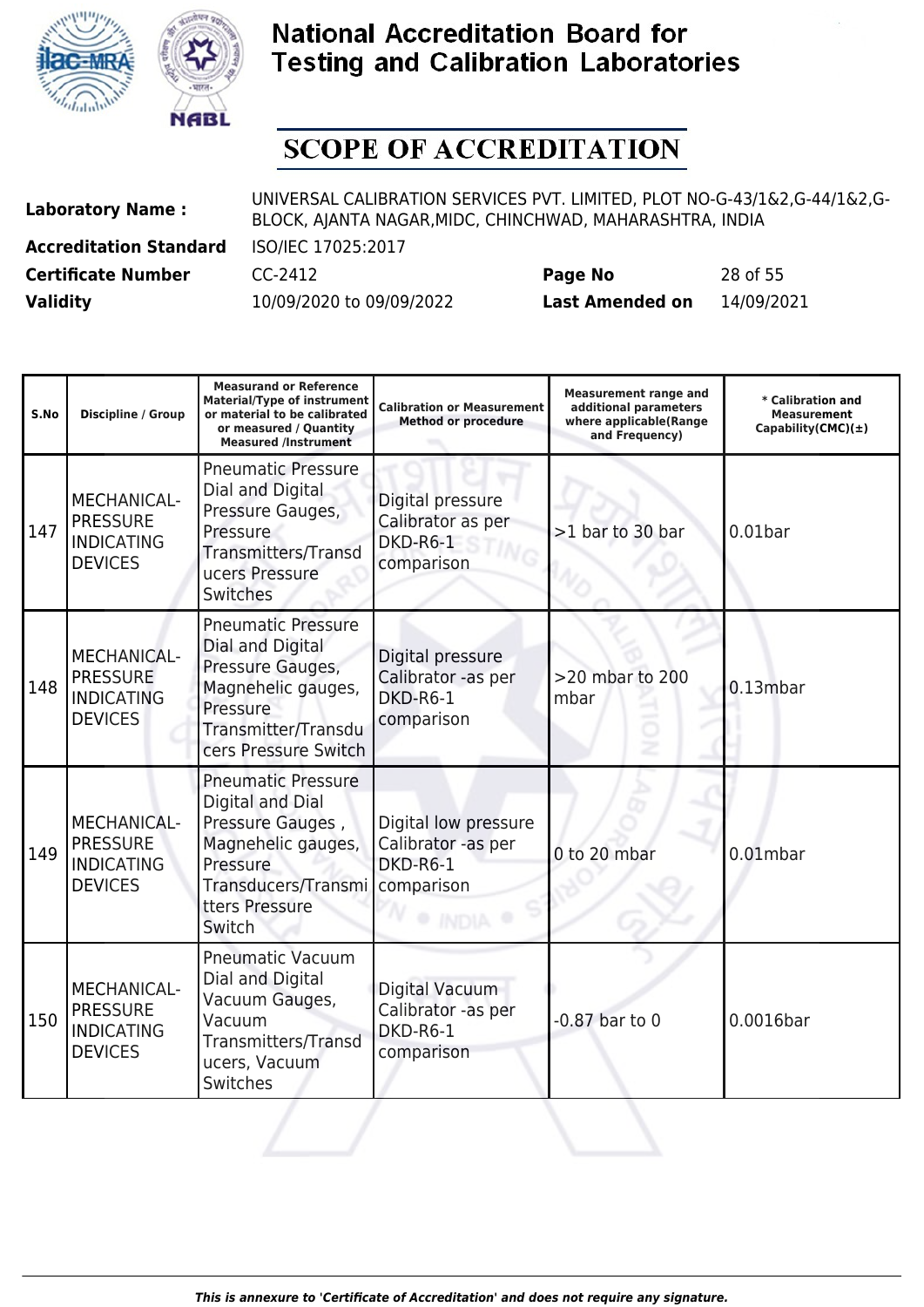



| <b>Laboratory Name:</b>       | UNIVERSAL CALIBRATION SERVICES PVT. LIMITED, PLOT NO-G-43/1&2,G-44/1&2,G-<br>BLOCK, AJANTA NAGAR, MIDC, CHINCHWAD, MAHARASHTRA, INDIA |                        |            |  |
|-------------------------------|---------------------------------------------------------------------------------------------------------------------------------------|------------------------|------------|--|
| <b>Accreditation Standard</b> | ISO/IEC 17025:2017                                                                                                                    |                        |            |  |
| <b>Certificate Number</b>     | CC-2412                                                                                                                               | Page No                | 29 of 55   |  |
| <b>Validity</b>               | 10/09/2020 to 09/09/2022                                                                                                              | <b>Last Amended on</b> | 14/09/2021 |  |

| S.No | <b>Discipline / Group</b>                                                  | <b>Measurand or Reference</b><br><b>Material/Type of instrument</b><br>or material to be calibrated<br>or measured / Quantity<br><b>Measured /Instrument</b> | <b>Calibration or Measurement</b><br><b>Method or procedure</b>                                                                                                      | <b>Measurement range and</b><br>additional parameters<br>where applicable(Range<br>and Frequency) | * Calibration and<br><b>Measurement</b><br>Capability(CMC) $(±)$ |
|------|----------------------------------------------------------------------------|--------------------------------------------------------------------------------------------------------------------------------------------------------------|----------------------------------------------------------------------------------------------------------------------------------------------------------------------|---------------------------------------------------------------------------------------------------|------------------------------------------------------------------|
| 151  | <b>MECHANICAL-</b><br><b>TORQUE</b><br><b>GENERATING</b><br><b>DEVICES</b> | Torque Wrenches<br><b>Type I Class</b><br>A, B, C, D, E & Type II<br>Class A, B, C, D, E, F, G                                                               | <b>Using Torque</b><br>Wrench calibrator as<br>per IS/ISO 16906<br>:2018                                                                                             | 2 Nm to 20 Nm                                                                                     | 2.05%rdg                                                         |
| 152  | MECHANICAL-<br><b>TORQUE</b><br><b>GENERATING</b><br><b>DEVICES</b>        | <b>Torque Wrenches</b><br><b>Type   Class</b><br>A, B, C, D, E & Type II<br>Class A, B, C, D, E, F, G                                                        | <b>Using Torque</b><br>Wrench calibrator as<br>per IS/ISO 16906<br>:2018                                                                                             | 20 Nm to 200 Nm                                                                                   | 1.58%rdg                                                         |
| 153  | MECHANICAL-<br><b>TORQUE</b><br><b>GENERATING</b><br><b>DEVICES</b>        | <b>Torque Wrenches</b><br><b>Type I Class</b><br>A, B, C, D, E & Type II<br>Class A, B, C, D, E, F, G                                                        | <b>Using Torque</b><br>Wrench calibrator as<br>per IS/ISO 16906<br>:2018                                                                                             | 200 Nm to 2000 Nm                                                                                 | 1.75%rdg                                                         |
| 154  | <b>MECHANICAL-</b><br><b>VOLUME</b>                                        | <b>Volume Glass</b><br><b>Burette</b>                                                                                                                        | <b>Using Weighing</b><br>balance with d: 0.01<br>$mg/0.1 mg$ and<br>distilled water based<br>on Gravimetric<br>method as per<br>IS/ISO 4787 &<br><b>ISO/TR 20461</b> | 10 ml to 50 ml                                                                                    | 0.507ml                                                          |
| 155  | MECHANICAL-<br><b>VOLUME</b>                                               | <b>Volume Glass</b><br>Pipettes (Graduated/<br>non graduated)                                                                                                | <b>Using Weighing</b><br>balance with d: 0.01<br>$mg/0.1 mg$ and<br>distilled water based<br>on Gravimetric<br>method as per<br>IS/ISO 4787 &<br><b>ISO/TR 20461</b> | 50 ml to 100 ml                                                                                   | 0.507ml                                                          |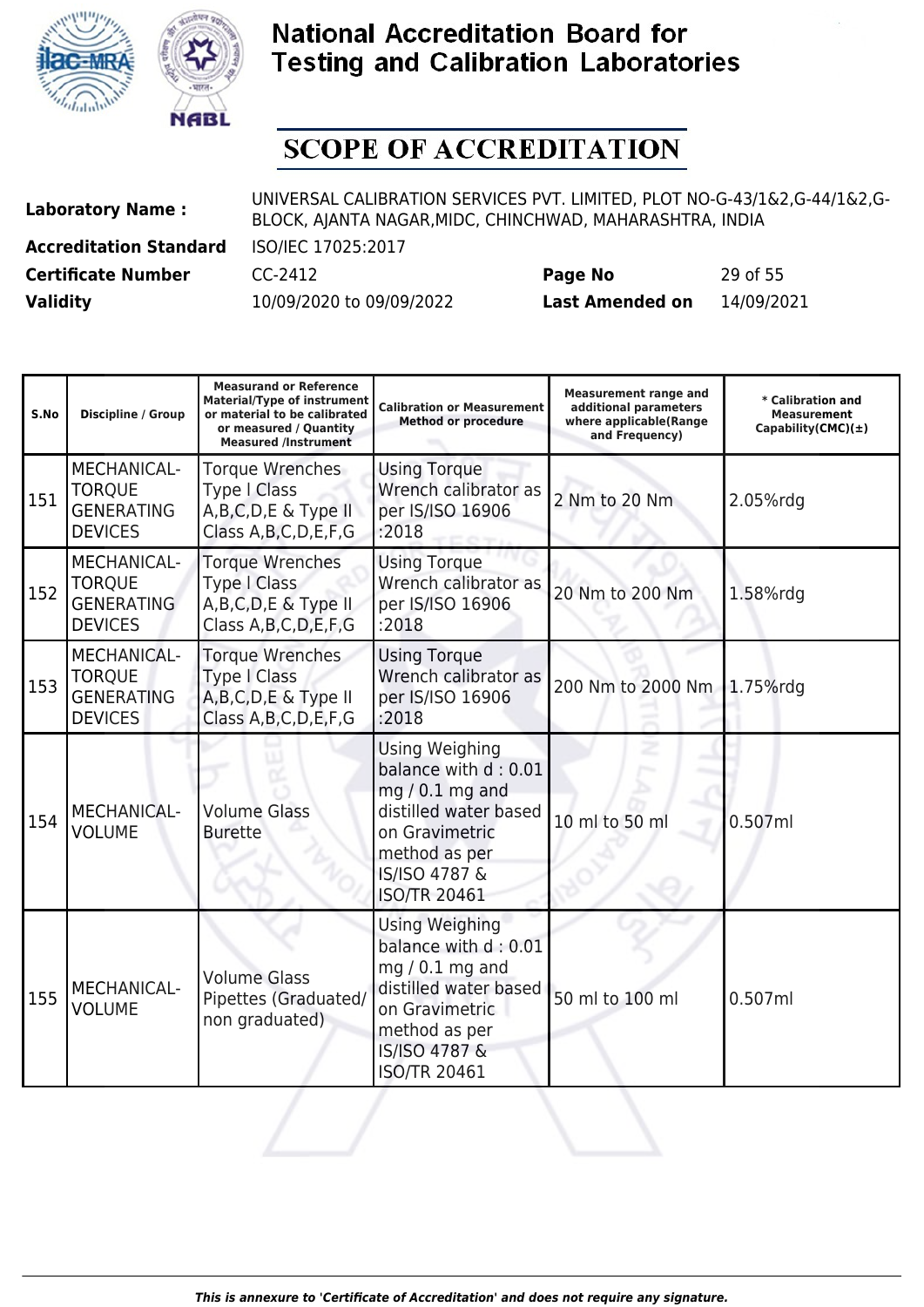



| <b>Laboratory Name:</b>       | UNIVERSAL CALIBRATION SERVICES PVT. LIMITED, PLOT NO-G-43/1&2,G-44/1&2,G-<br>BLOCK, AJANTA NAGAR, MIDC, CHINCHWAD, MAHARASHTRA, INDIA |                        |            |  |
|-------------------------------|---------------------------------------------------------------------------------------------------------------------------------------|------------------------|------------|--|
| <b>Accreditation Standard</b> | ISO/IEC 17025:2017                                                                                                                    |                        |            |  |
| <b>Certificate Number</b>     | CC-2412                                                                                                                               | Page No                | 30 of 55   |  |
| <b>Validity</b>               | 10/09/2020 to 09/09/2022                                                                                                              | <b>Last Amended on</b> | 14/09/2021 |  |

| S.No | <b>Discipline / Group</b>           | <b>Measurand or Reference</b><br><b>Material/Type of instrument</b><br>or material to be calibrated<br>or measured / Quantity<br><b>Measured /Instrument</b> | <b>Calibration or Measurement</b><br><b>Method or procedure</b>                                                                                                        | <b>Measurement range and</b><br>additional parameters<br>where applicable(Range<br>and Frequency) | * Calibration and<br><b>Measurement</b><br>$Capability(CMC)(\pm)$ |
|------|-------------------------------------|--------------------------------------------------------------------------------------------------------------------------------------------------------------|------------------------------------------------------------------------------------------------------------------------------------------------------------------------|---------------------------------------------------------------------------------------------------|-------------------------------------------------------------------|
| 156  | <b>MECHANICAL-</b><br><b>VOLUME</b> | <b>Volume Measuring</b><br>cylinder /volumetric<br>flask /Conical flask/<br>Beaker-Single<br>marking &<br>graduated                                          | Using Weighing<br>balance with d: 0.01<br>mg and distilled<br>water based on<br>Gravimetric method<br>as per IS/ISO 4787 &<br><b>ISO/TR 20461</b>                      | 1 ml to 10 ml                                                                                     | 0.192ml                                                           |
| 157  | <b>MECHANICAL-</b><br><b>VOLUME</b> | <b>Volume Measuring</b><br>cylinder /volumetric<br>flask /Conical flask/<br>Beaker-Single<br>marking &<br>graduated                                          | <b>Using Weighing</b><br>balance with d: 0.01<br>mg/0.1 mg/1mg<br>and distilled water<br>based on<br>Gravimetric method<br>as per IS/ISO 4787 &<br><b>ISO/TR 20461</b> | 100 ml to 500 ml                                                                                  | 2.2ml                                                             |
| 158  | <b>MECHANICAL-</b><br><b>VOLUME</b> | <b>Volume Measuring</b><br>cylinder /volumetric<br>flask /Conical flask/<br><b>Beaker-Single</b><br>marking &<br>graduated                                   | Using Weighing<br>balance with d: 1<br>mg and distilled<br>water based on<br>Gravimetric method<br>as per IS/ISO 4787 &<br><b>ISO/TR 20461</b>                         | 500 ml to 1000 ml                                                                                 | 2.6ml                                                             |
| 159  | MECHANICAL-<br><b>VOLUME</b>        | <b>Volume Micro</b><br>pipettes - Piston<br>operated                                                                                                         | <b>Using Weighing</b><br>balance with d: 0.01<br>mg and distilled<br>water based on<br>Gravimetric method<br>as per ISO 8655 - 6<br>& ISO/TR 20461                     | 10 µ to 100 µ                                                                                     | $0.5\mu$                                                          |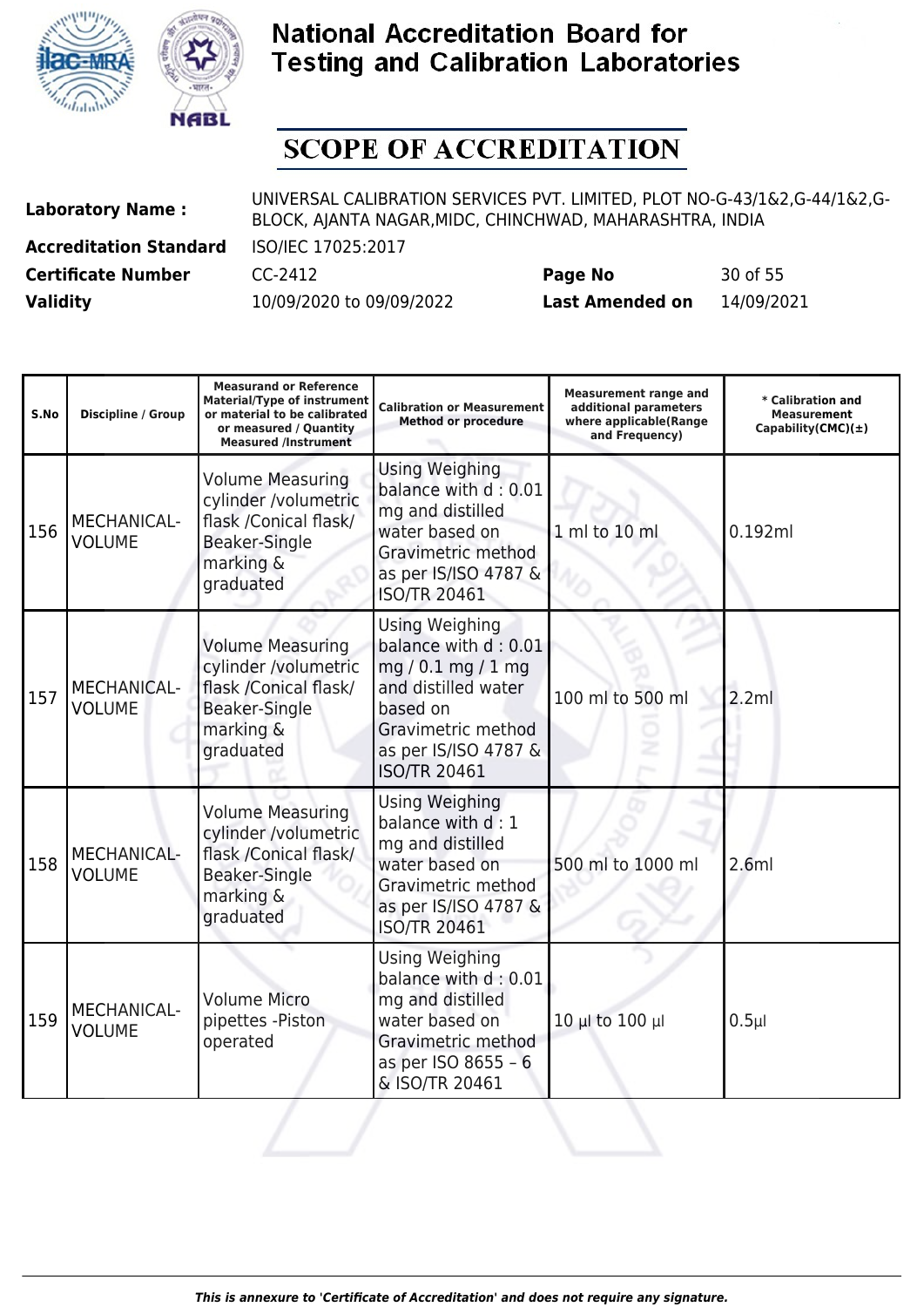



| <b>Laboratory Name:</b>       | UNIVERSAL CALIBRATION SERVICES PVT. LIMITED, PLOT NO-G-43/1&2,G-44/1&2,G-<br>BLOCK, AJANTA NAGAR, MIDC, CHINCHWAD, MAHARASHTRA, INDIA |                        |            |  |
|-------------------------------|---------------------------------------------------------------------------------------------------------------------------------------|------------------------|------------|--|
| <b>Accreditation Standard</b> | ISO/IEC 17025:2017                                                                                                                    |                        |            |  |
| <b>Certificate Number</b>     | CC-2412                                                                                                                               | Page No                | 31 of 55   |  |
| <b>Validity</b>               | 10/09/2020 to 09/09/2022                                                                                                              | <b>Last Amended on</b> | 14/09/2021 |  |

| S.No | <b>Discipline / Group</b>                                                   | <b>Measurand or Reference</b><br><b>Material/Type of instrument</b><br>or material to be calibrated<br>or measured / Quantity<br><b>Measured /Instrument</b> | Calibration or Measurement<br><b>Method or procedure</b>                                                                                    | <b>Measurement range and</b><br>additional parameters<br>where applicable(Range<br>and Frequency) | * Calibration and<br><b>Measurement</b><br>Capability(CMC)(±) |
|------|-----------------------------------------------------------------------------|--------------------------------------------------------------------------------------------------------------------------------------------------------------|---------------------------------------------------------------------------------------------------------------------------------------------|---------------------------------------------------------------------------------------------------|---------------------------------------------------------------|
| 160  | MECHANICAL-<br><b>VOLUME</b>                                                | <b>Volume Micro</b><br>pipettes - Piston<br>operated                                                                                                         | Using Weighing<br>balance with d: 0.01<br>mg and distilled<br>water based on<br>Gravimetric method<br>as per ISO 8655 - 6<br>& ISO/TR 20461 | 100 µl to 1000 µl                                                                                 | $2.54$ µl                                                     |
| 161  | MECHANICAL-<br><b>WEIGHING</b><br><b>SCALE AND</b><br><b>BALANCE</b>        | Electronic weighing<br>balance Class I &<br>Coarser $d = 0.01$ mg                                                                                            | Using standard<br>weights E1&E2 class<br>weights as per OIML<br>$R-76-1$                                                                    | 1 g to 82 g                                                                                       | 0.03 <sub>mg</sub>                                            |
| 162  | <b>MECHANICAL-</b><br><b>WEIGHING</b><br><b>SCALE AND</b><br><b>BALANCE</b> | Electronic weighing<br>balance Class I &<br>Coarser $d = 0.1$ mg                                                                                             | Using standard<br>weights E1&E2 class<br>weights as per OIML<br>$R-76-1$                                                                    | 82 g to 220 g                                                                                     | 0.22 <sub>mg</sub>                                            |
| 163  | <b>MECHANICAL-</b><br><b>WEIGHING</b><br><b>SCALE AND</b><br><b>BALANCE</b> | Electronic weighing<br>balance Class II &<br>Coarser $d = 1$ mg                                                                                              | Using standard F1<br>class weights as per<br><b>OIML R-76-1</b>                                                                             | 220 g to 1.02 kg                                                                                  | 3.0 <sub>mg</sub>                                             |
| 164  | <b>MECHANICAL-</b><br><b>WEIGHING</b><br><b>SCALE AND</b><br><b>BALANCE</b> | Electronic weighing<br>balance Class II &<br>Coarser $d = 10$ mg                                                                                             | Using standard F1<br>class weights as per<br><b>OIML R-76-1</b>                                                                             | 1.02 kg to 2.2 kg                                                                                 | 30 <sub>mg</sub>                                              |
| 165  | <b>MECHANICAL-</b><br><b>WEIGHING</b><br><b>SCALE AND</b><br><b>BALANCE</b> | Electronic weighing<br>balance Class II &<br>Coarser $d = 100$ mg                                                                                            | Using standard F1<br>class weights as per<br><b>OIML R-76-1</b>                                                                             | 2.2 kg to 32.2 kg                                                                                 | 250 <sub>mg</sub>                                             |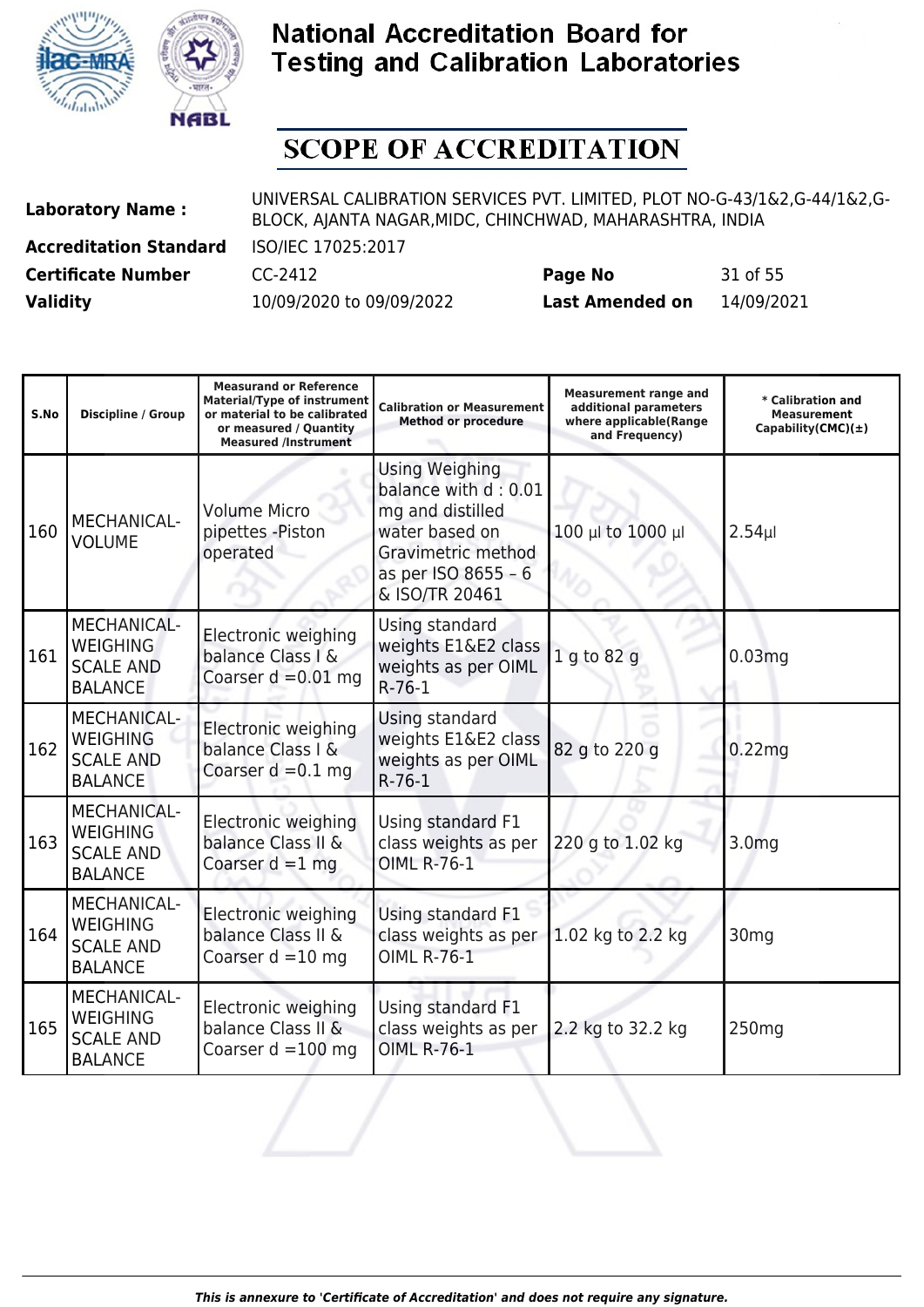



| <b>Laboratory Name:</b>       | UNIVERSAL CALIBRATION SERVICES PVT. LIMITED, PLOT NO-G-43/1&2,G-44/1&2,G-<br>BLOCK, AJANTA NAGAR, MIDC, CHINCHWAD, MAHARASHTRA, INDIA |                        |            |  |
|-------------------------------|---------------------------------------------------------------------------------------------------------------------------------------|------------------------|------------|--|
| <b>Accreditation Standard</b> | ISO/IEC 17025:2017                                                                                                                    |                        |            |  |
| <b>Certificate Number</b>     | CC-2412                                                                                                                               | Page No                | 32 of 55   |  |
| <b>Validity</b>               | 10/09/2020 to 09/09/2022                                                                                                              | <b>Last Amended on</b> | 14/09/2021 |  |

| S.No | Discipline / Group                                                          | <b>Measurand or Reference</b><br><b>Material/Type of instrument</b><br>or material to be calibrated<br>or measured / Quantity<br><b>Measured /Instrument</b> | <b>Calibration or Measurement</b><br><b>Method or procedure</b>                                           | <b>Measurement range and</b><br>additional parameters<br>where applicable(Range<br>and Frequency) | * Calibration and<br><b>Measurement</b><br>Capability(CMC) $(\pm)$ |
|------|-----------------------------------------------------------------------------|--------------------------------------------------------------------------------------------------------------------------------------------------------------|-----------------------------------------------------------------------------------------------------------|---------------------------------------------------------------------------------------------------|--------------------------------------------------------------------|
| 166  | <b>MECHANICAL-</b><br><b>WEIGHING</b><br><b>SCALE AND</b><br><b>BALANCE</b> | Electronic weighing<br>balance Class III &<br>Coarser $d = 1$ g                                                                                              | Using standard F1<br>class weights as per<br><b>OIML R-76-1</b>                                           | 32.2 kg to 200 kg                                                                                 | 35q                                                                |
| 167  | MECHANICAL-<br><b>WEIGHTS</b>                                               | Mass /Weights- For<br>Calibration of F1<br>Class Weights and<br>coarser                                                                                      | Using E1 & E2 class<br>standard weights &<br>Balance of d: 0.01<br>mg by ABBA Method<br>as per OIML R-111 | 1 <sub>q</sub>                                                                                    | 0.025mg                                                            |
| 168  | <b>MECHANICAL-</b><br>WEIGHTS                                               | Mass /Weights- For<br>Calibration of F1<br>Class Weights and<br>coarser                                                                                      | Using E1 & E2 class<br>standard weights &<br>Balance of d: 0.01<br>mg by ABBA Method<br>as per OIML R-111 | 1 <sub>mg</sub>                                                                                   | 0.009 <sub>mg</sub>                                                |
| 169  | MECHANICAL-<br><b>WEIGHTS</b>                                               | Mass /Weights- For<br>Calibration of F1<br>Class Weights and<br>coarser                                                                                      | Using E1 & E2 class<br>standard weights &<br>Balance of d: 0.01<br>mg by ABBA Method<br>as per OIML R-111 | 10 <sub>g</sub>                                                                                   | 0.02 <sub>mg</sub>                                                 |
| 170  | MECHANICAL-<br><b>WEIGHTS</b>                                               | Mass /Weights- For<br>Calibration of F1<br>Class Weights and<br>coarser                                                                                      | Using E1 & E2 class<br>standard weights &<br>Balance of d: 0.01<br>mg by ABBA Method<br>as per OIML R-111 | 10 <sub>mg</sub>                                                                                  | 0.0092mg                                                           |
| 171  | MECHANICAL-<br><b>WEIGHTS</b>                                               | Mass /Weights- For<br>Calibration of F1<br>Class Weights and<br>coarser                                                                                      | Using E1 & E2 class<br>standard weights &<br>Balance of d: 0.1<br>mg by ABBA Method<br>as per OIML R-111  | 100q                                                                                              | 0.15mg                                                             |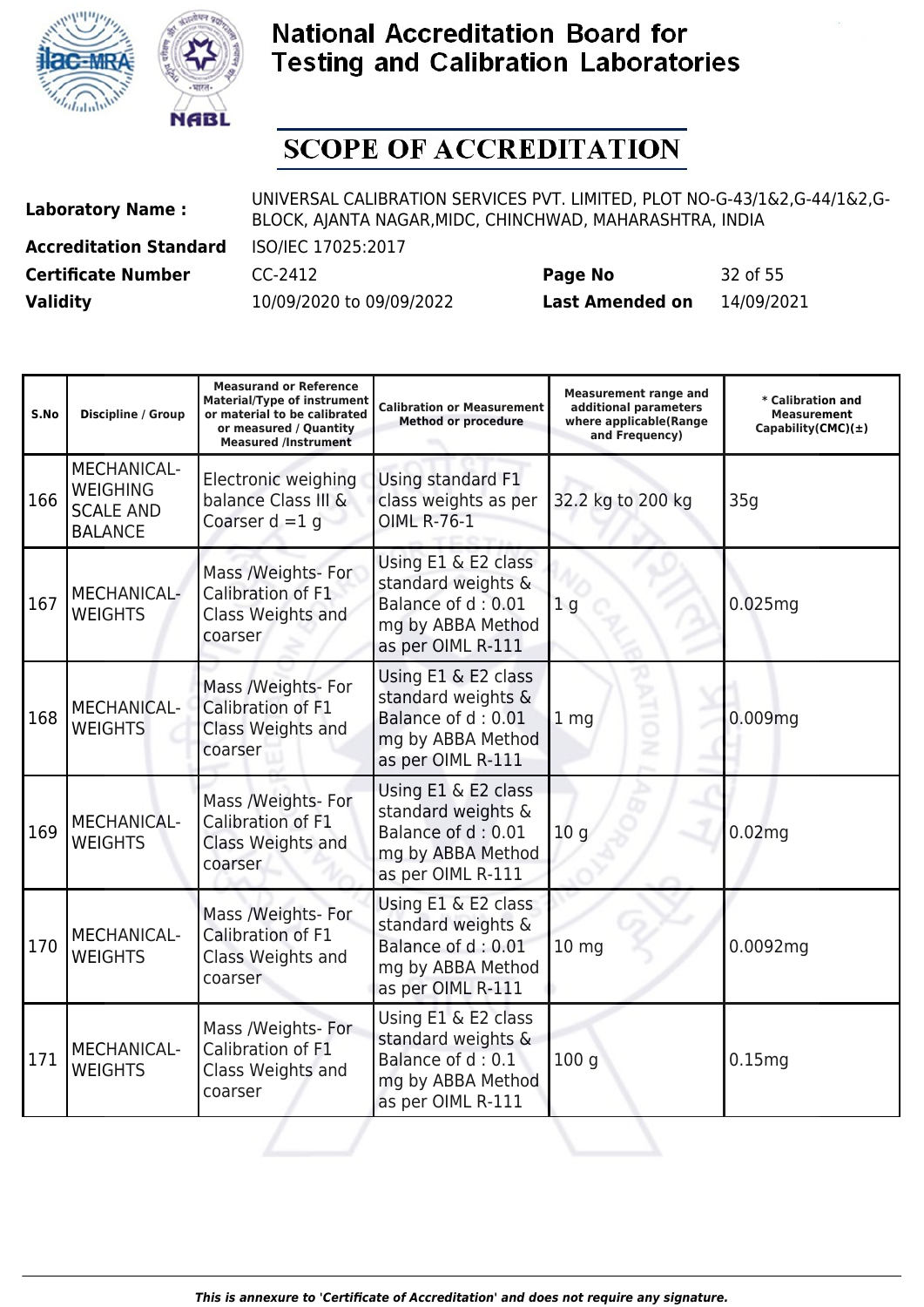



| <b>Laboratory Name:</b>       | UNIVERSAL CALIBRATION SERVICES PVT. LIMITED, PLOT NO-G-43/1&2,G-44/1&2,G-<br>BLOCK, AJANTA NAGAR, MIDC, CHINCHWAD, MAHARASHTRA, INDIA |                        |            |  |
|-------------------------------|---------------------------------------------------------------------------------------------------------------------------------------|------------------------|------------|--|
| <b>Accreditation Standard</b> | ISO/IEC 17025:2017                                                                                                                    |                        |            |  |
| <b>Certificate Number</b>     | CC-2412                                                                                                                               | Page No                | 33 of 55   |  |
| <b>Validity</b>               | 10/09/2020 to 09/09/2022                                                                                                              | <b>Last Amended on</b> | 14/09/2021 |  |

| S.No | <b>Discipline / Group</b>            | <b>Measurand or Reference</b><br><b>Material/Type of instrument</b><br>or material to be calibrated<br>or measured / Quantity<br><b>Measured /Instrument</b> | <b>Calibration or Measurement</b><br><b>Method or procedure</b>                                           | <b>Measurement range and</b><br>additional parameters<br>where applicable(Range<br>and Frequency) | * Calibration and<br><b>Measurement</b><br>Capability(CMC) $(\pm)$ |
|------|--------------------------------------|--------------------------------------------------------------------------------------------------------------------------------------------------------------|-----------------------------------------------------------------------------------------------------------|---------------------------------------------------------------------------------------------------|--------------------------------------------------------------------|
| 172  | MECHANICAL-<br><b>WEIGHTS</b>        | Mass /Weights- For<br>Calibration of F1<br>Class Weights and<br>coarser                                                                                      | Using E1 & E2 class<br>standard weights &<br>Balance of d: 0.01<br>mg by ABBA Method<br>as per OIML R-111 | 100 mg                                                                                            | 0.0096mg                                                           |
| 173  | <b>MECHANICAL-</b><br><b>WEIGHTS</b> | Mass /Weights- For<br>Calibration of F1<br>Class Weights and<br>coarser                                                                                      | Using E1 & E2 class<br>standard weights &<br>Balance of d: 0.01<br>mg by ABBA Method<br>as per OIML R-111 | 2g                                                                                                | 0.025mg                                                            |
| 174  | <b>MECHANICAL-</b><br><b>WEIGHTS</b> | Mass /Weights- For<br>Calibration of F1<br>Class Weights and<br>coarser                                                                                      | Using E1 & E2 class<br>standard weights &<br>Balance of d: 0.01<br>mg by ABBA Method<br>as per OIML R-111 | 2 <sub>mg</sub>                                                                                   | 0.009mg                                                            |
| 175  | <b>MECHANICAL-</b><br><b>WEIGHTS</b> | Mass /Weights- For<br>Calibration of F1<br>Class Weights and<br>coarser                                                                                      | Using E1 & E2 class<br>standard weights &<br>Balance of d: 0.01<br>mg by ABBA Method<br>as per OIML R-111 | 20 <sub>g</sub>                                                                                   | 0.03mg                                                             |
| 176  | MECHANICAL-<br><b>WEIGHTS</b>        | Mass /Weights- For<br>Calibration of F1<br>Class Weights and<br>coarser                                                                                      | Using E1 & E2 class<br>standard weights &<br>Balance of d: 0.01<br>mg by ABBA Method<br>as per OIML R-111 | $20$ mg                                                                                           | 0.009 <sub>mg</sub>                                                |
| 177  | MECHANICAL-<br><b>WEIGHTS</b>        | Mass /Weights- For<br>Calibration of F1<br>Class Weights and<br>coarser                                                                                      | Using E1 & E2 class<br>standard weights &<br>Balance of d: 0.1<br>mg by ABBA Method<br>as per OIML R-111  | 200q                                                                                              | 0.131mg                                                            |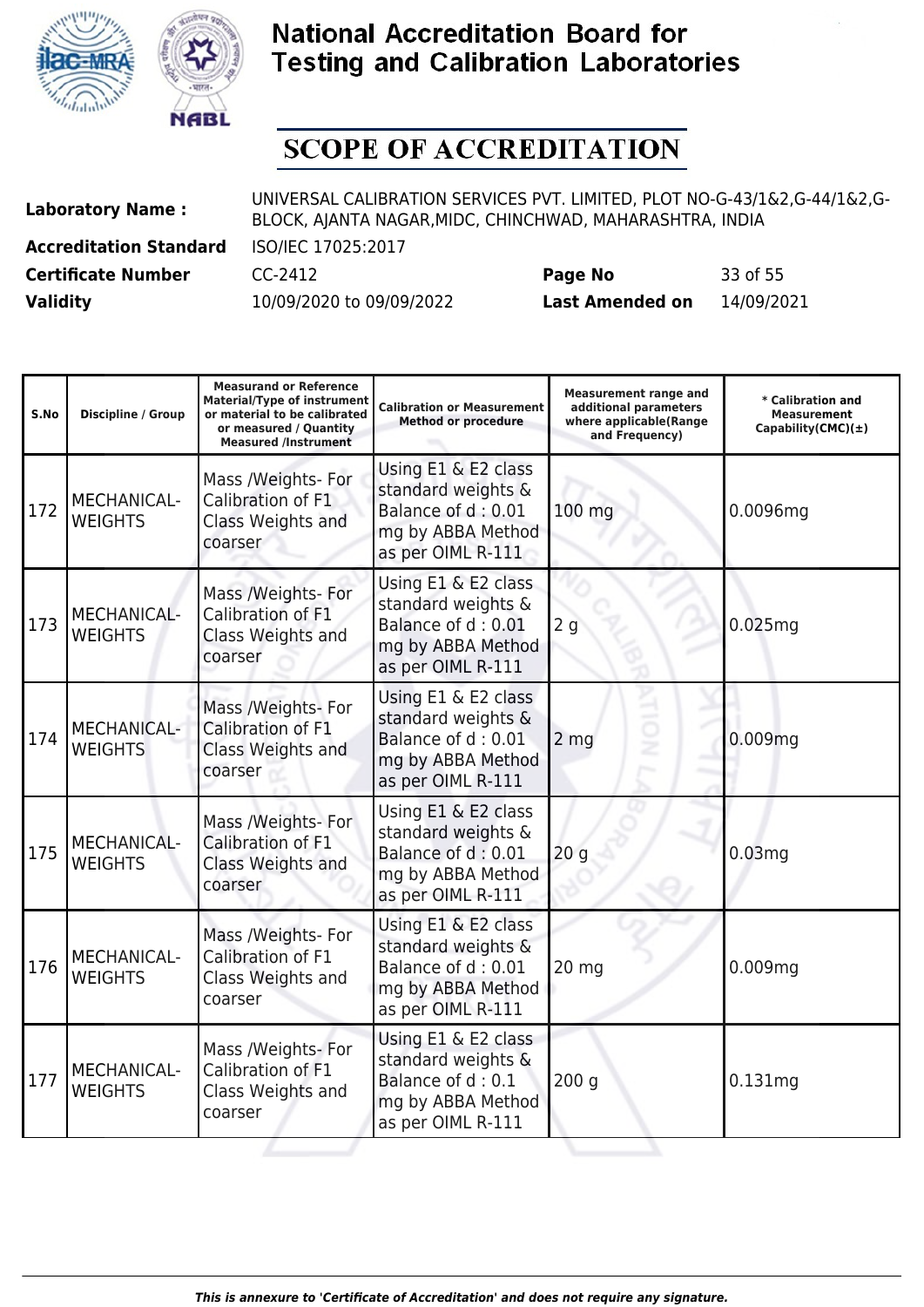



| <b>Laboratory Name:</b>       | UNIVERSAL CALIBRATION SERVICES PVT. LIMITED, PLOT NO-G-43/1&2,G-44/1&2,G-<br>BLOCK, AJANTA NAGAR, MIDC, CHINCHWAD, MAHARASHTRA, INDIA |                        |            |  |
|-------------------------------|---------------------------------------------------------------------------------------------------------------------------------------|------------------------|------------|--|
| <b>Accreditation Standard</b> | ISO/IEC 17025:2017                                                                                                                    |                        |            |  |
| <b>Certificate Number</b>     | CC-2412                                                                                                                               | Page No                | 34 of 55   |  |
| <b>Validity</b>               | 10/09/2020 to 09/09/2022                                                                                                              | <b>Last Amended on</b> | 14/09/2021 |  |

| S.No | <b>Discipline / Group</b>            | <b>Measurand or Reference</b><br><b>Material/Type of instrument</b><br>or material to be calibrated<br>or measured / Quantity<br><b>Measured /Instrument</b> | <b>Calibration or Measurement</b><br><b>Method or procedure</b>                                           | <b>Measurement range and</b><br>additional parameters<br>where applicable(Range<br>and Frequency) | * Calibration and<br><b>Measurement</b><br>Capability(CMC) $(\pm)$ |
|------|--------------------------------------|--------------------------------------------------------------------------------------------------------------------------------------------------------------|-----------------------------------------------------------------------------------------------------------|---------------------------------------------------------------------------------------------------|--------------------------------------------------------------------|
| 178  | <b>MECHANICAL-</b><br><b>WEIGHTS</b> | Mass /Weights- For<br>Calibration of F1<br>Class Weights and<br>coarser                                                                                      | Using E1 & E2 class<br>standard weights &<br>Balance of d: 0.01<br>mg by ABBA Method<br>as per OIML R-111 | 200 mg                                                                                            | 0.025mg                                                            |
| 179  | MECHANICAL-<br><b>WEIGHTS</b>        | Mass /Weights- For<br>Calibration of F1<br>Class Weights and<br>coarser                                                                                      | Using E1 & E2 class<br>standard weights &<br>Balance of d: 0.01<br>mg by ABBA Method<br>as per OIML R-111 | 5 <sub>g</sub>                                                                                    | 0.025mg                                                            |
| 180  | <b>MECHANICAL-</b><br><b>WEIGHTS</b> | Mass /Weights- For<br>Calibration of F1<br>Class Weights and<br>coarser                                                                                      | Using E1 & E2 class<br>standard weights &<br>Balance of d: 0.01<br>mg by ABBA Method<br>as per OIML R-111 | 5 <sub>mg</sub>                                                                                   | 0.009mg                                                            |
| 181  | <b>MECHANICAL-</b><br><b>WEIGHTS</b> | Mass /Weights- For<br>Calibration of F1<br>Class Weights and<br>coarser                                                                                      | Using E1 & E2 class<br>standard weights &<br>Balance of d: 0.01<br>mg by ABBA Method<br>as per OIML R-111 | 50q                                                                                               | 0.03 <sub>mg</sub>                                                 |
| 182  | MECHANICAL-<br><b>WEIGHTS</b>        | Mass /Weights- For<br>Calibration of F1<br>Class Weights and<br>coarser                                                                                      | Using E1 & E2 class<br>standard weights &<br>Balance of d: 0.01<br>mg by ABBA Method<br>as per OIML R-111 | 50 mg                                                                                             | 0.01 <sub>mg</sub>                                                 |
| 183  | <b>MECHANICAL-</b><br><b>WEIGHTS</b> | Mass /Weights- For<br>Calibration of F1<br>Class Weights and<br>coarser                                                                                      | Using E1 & E2 class<br>standard weights &<br>Balance of d: 0.01<br>mg by ABBA Method<br>as per OIML R-111 | 500 mg                                                                                            | 0.025mg                                                            |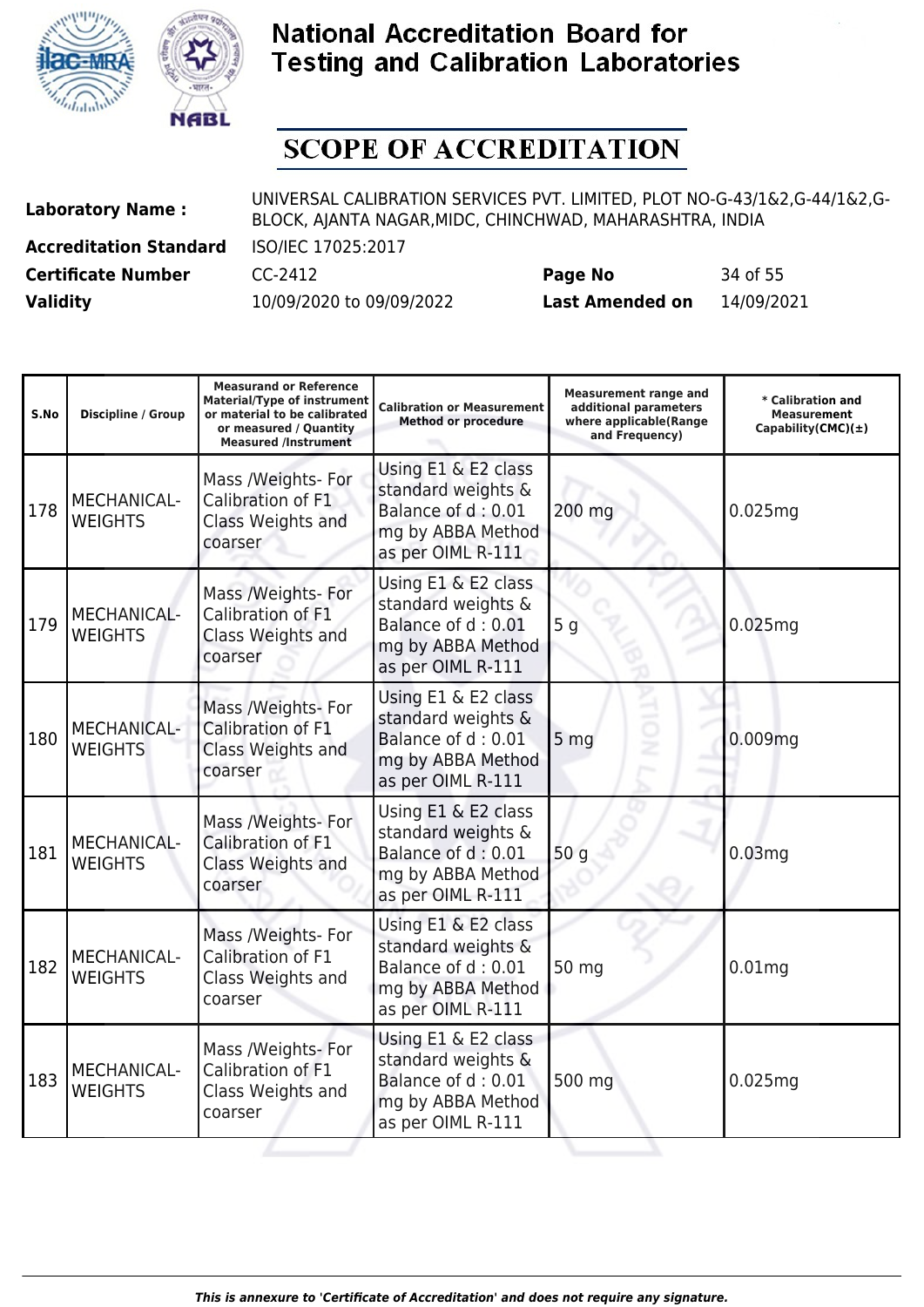



| <b>Laboratory Name:</b>       | UNIVERSAL CALIBRATION SERVICES PVT. LIMITED, PLOT NO-G-43/1&2,G-44/1&2,G-<br>BLOCK, AJANTA NAGAR, MIDC, CHINCHWAD, MAHARASHTRA, INDIA |                        |            |  |
|-------------------------------|---------------------------------------------------------------------------------------------------------------------------------------|------------------------|------------|--|
| <b>Accreditation Standard</b> | ISO/IEC 17025:2017                                                                                                                    |                        |            |  |
| <b>Certificate Number</b>     | CC-2412                                                                                                                               | Page No                | 35 of 55   |  |
| <b>Validity</b>               | 10/09/2020 to 09/09/2022                                                                                                              | <b>Last Amended on</b> | 14/09/2021 |  |

| S.No | <b>Discipline / Group</b>            | <b>Measurand or Reference</b><br><b>Material/Type of instrument</b><br>or material to be calibrated<br>or measured / Quantity<br><b>Measured /Instrument</b> | <b>Calibration or Measurement</b><br><b>Method or procedure</b>                                     | <b>Measurement range and</b><br>additional parameters<br>where applicable(Range<br>and Frequency) | * Calibration and<br><b>Measurement</b><br>Capability(CMC) $(\pm)$ |
|------|--------------------------------------|--------------------------------------------------------------------------------------------------------------------------------------------------------------|-----------------------------------------------------------------------------------------------------|---------------------------------------------------------------------------------------------------|--------------------------------------------------------------------|
| 184  | MECHANICAL-<br><b>WEIGHTS</b>        | Mass /Weights- For<br>Calibration of F2<br>Class Weights and<br>coarser                                                                                      | Using F1 class<br>standard weights &<br>Balance of d: 1 mg<br>by ABBA Method as<br>per OIML R-111   | 1 <sub>kg</sub>                                                                                   | 5.0 <sub>mg</sub>                                                  |
| 185  | MECHANICAL-<br><b>WEIGHTS</b>        | Mass /Weights- For<br>Calibration of F2<br>Class Weights and<br>coarser                                                                                      | Using F1 class<br>standard weights &<br>Balance of d: 10 mg<br>by ABBA Method as<br>per OIML R-111  | $2$ kg                                                                                            | 10.0mg                                                             |
| 186  | MECHANICAL-<br><b>WEIGHTS</b>        | Mass /Weights- For<br>Calibration of F2<br>Class Weights and<br>coarser                                                                                      | Using F1 class<br>standard weights &<br>Balance of d: 1 mg<br>by ABBA Method as<br>per OIML R-111   | 500 g                                                                                             | 3.0 <sub>mg</sub>                                                  |
| 187  | <b>MECHANICAL-</b><br><b>WEIGHTS</b> | Mass /Weights- For<br>Calibration of M1<br>Class Weights and<br>coarser                                                                                      | Using F1 class<br>standard weights &<br>Balance of d: 100<br>mg by ABBA Method<br>as per OIML R-111 | 10 kg                                                                                             | 143.0mg                                                            |
| 188  | MECHANICAL-<br><b>WEIGHTS</b>        | Mass /Weights- For<br>Calibration of M1<br>Class Weights and<br>coarser                                                                                      | Using F1 class<br>standard weights &<br>Balance of d: 100<br>mg by ABBA Method<br>as per OIML R-111 | 20 kg                                                                                             | 100.0mg                                                            |
| 189  | MECHANICAL-<br><b>WEIGHTS</b>        | Mass /Weights- For<br>Calibration of M1<br>Class Weights and<br>coarser                                                                                      | Using F1 class<br>standard weights &<br>Balance of d: 100<br>mg by ABBA Method<br>as per OIML R-111 | $5$ kg                                                                                            | 100.0mg                                                            |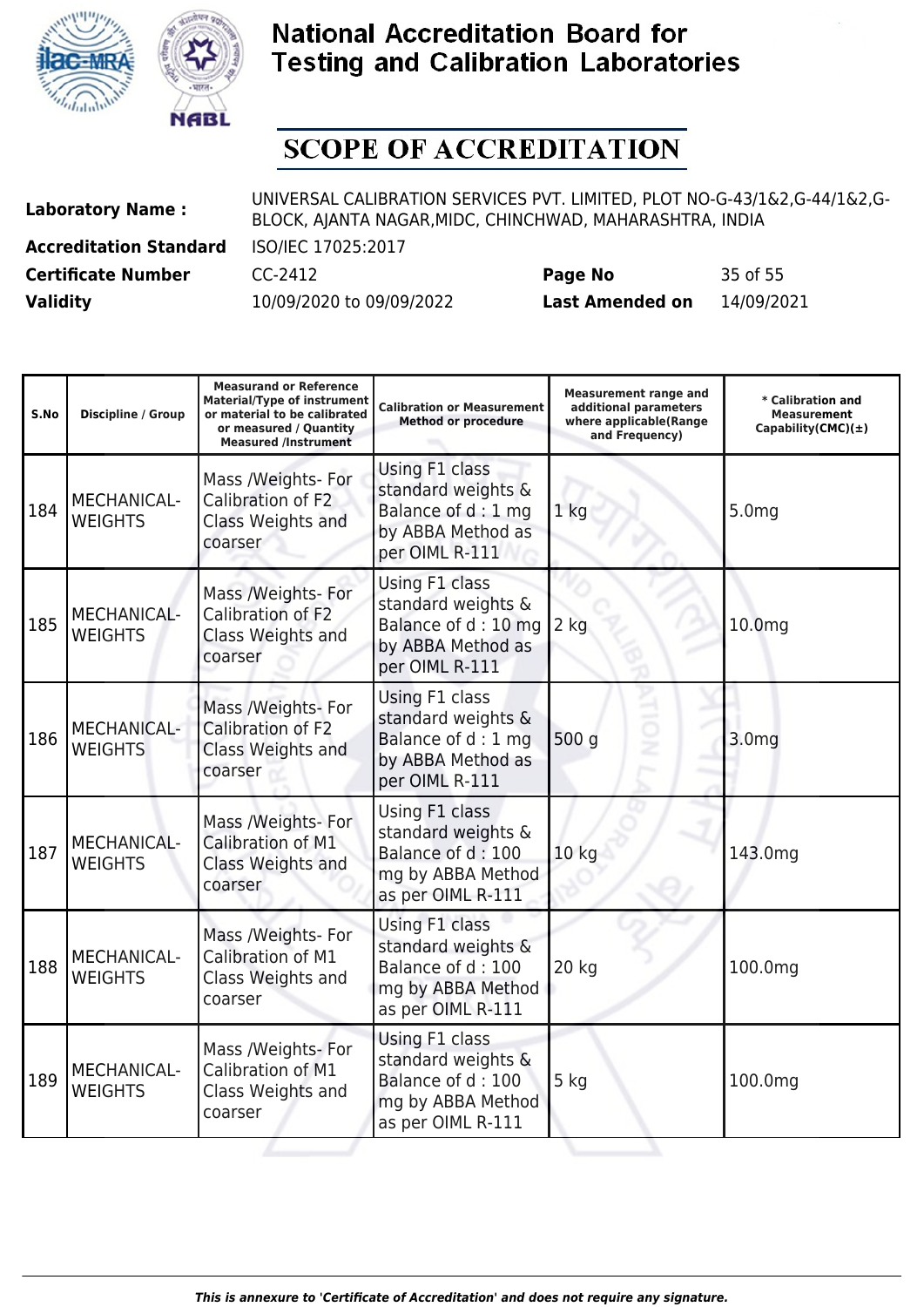



| <b>Laboratory Name:</b>       | UNIVERSAL CALIBRATION SERVICES PVT. LIMITED, PLOT NO-G-43/1&2,G-44/1&2,G-<br>BLOCK, AJANTA NAGAR, MIDC, CHINCHWAD, MAHARASHTRA, INDIA |                        |            |  |
|-------------------------------|---------------------------------------------------------------------------------------------------------------------------------------|------------------------|------------|--|
| <b>Accreditation Standard</b> | ISO/IEC 17025:2017                                                                                                                    |                        |            |  |
| <b>Certificate Number</b>     | CC-2412                                                                                                                               | Page No                | 36 of 55   |  |
| <b>Validity</b>               | 10/09/2020 to 09/09/2022                                                                                                              | <b>Last Amended on</b> | 14/09/2021 |  |

| S.No | <b>Discipline / Group</b>                      | <b>Measurand or Reference</b><br><b>Material/Type of instrument</b><br>or material to be calibrated<br>or measured / Quantity<br><b>Measured /Instrument</b> | <b>Calibration or Measurement</b><br><b>Method or procedure</b>                                                                | <b>Measurement range and</b><br>additional parameters<br>where applicable(Range<br>and Frequency) | * Calibration and<br><b>Measurement</b><br>Capability(CMC) $(\pm)$ |
|------|------------------------------------------------|--------------------------------------------------------------------------------------------------------------------------------------------------------------|--------------------------------------------------------------------------------------------------------------------------------|---------------------------------------------------------------------------------------------------|--------------------------------------------------------------------|
| 190  | THERMAL-<br><b>SPECIFIC HEAT</b><br>& HUMIDITY | Humidity Sensor/<br>Transducer/Transmit<br>ter with<br>Indicator/Digital<br>thermo<br>hygrometer(@25°C)                                                      | <b>Using Temperature</b><br>& Humidity meter<br>(source Humidity<br>Generator/Calibrator<br>) with probe/<br>comparison Method | 20 %RH to 95 %RH                                                                                  | 3%RH                                                               |
| 191  | <b>THERMAL-</b><br><b>TEMPERATURE</b>          | Glass thermometer /<br>Dial thermometer                                                                                                                      | Using RTD (Pt-100),<br>61/2 DMM & Liquid<br>bath / comparison<br>Method                                                        | 140 °C to 250 °C                                                                                  | $0.68^{\circ}$ C                                                   |
| 192  | <b>THERMAL-</b><br><b>TEMPERATURE</b>          | Glass thermometer /<br>Dial thermometer                                                                                                                      | Using RTD (Pt-100),<br>61/2 DMM & Liquid<br>bath by comparison<br>Method                                                       | -35 °C to 140 °C                                                                                  | $0.2^{\circ}$ C                                                    |
| 193  | THERMAL-<br><b>TEMPERATURE</b>                 | RTD/Thermocouple /<br>Sensor with or<br>without temperature<br>Indicator/Data<br>logger / Recorder                                                           | Using RTD (Pt-100),<br>61/2 DMM & Liquid<br>bath/Dry block insert<br>/ comparison Method                                       | -35 °C to 140 °C                                                                                  | 0.29C                                                              |
| 194  | THERMAL-<br><b>TEMPERATURE</b>                 | RTD/Thermocouple /<br>Sensor with or<br>without temperature<br>Indicator/Data<br>logger / Recorder                                                           | Using RTD (Pt-100),<br>61/2 DMM & Liquid<br>bath/Dry block insert<br>/Direct/ comparison<br>Method                             | 140 °C to 600 °C                                                                                  | 0.95°C                                                             |
| 195  | <b>THERMAL-</b><br><b>TEMPERATURE</b>          | RTD/Thermocouple /<br>Sensor with or<br>without temperature<br>Indicator/Data<br>logger / Recorder                                                           | Using RTD (Pt-100),<br>61/2 DMM & Liquid<br>bath/Dry block insert<br>/Direct/ comparison<br>Method                             | -35 °C to 140 °C                                                                                  | $0.45^{\circ}$ C                                                   |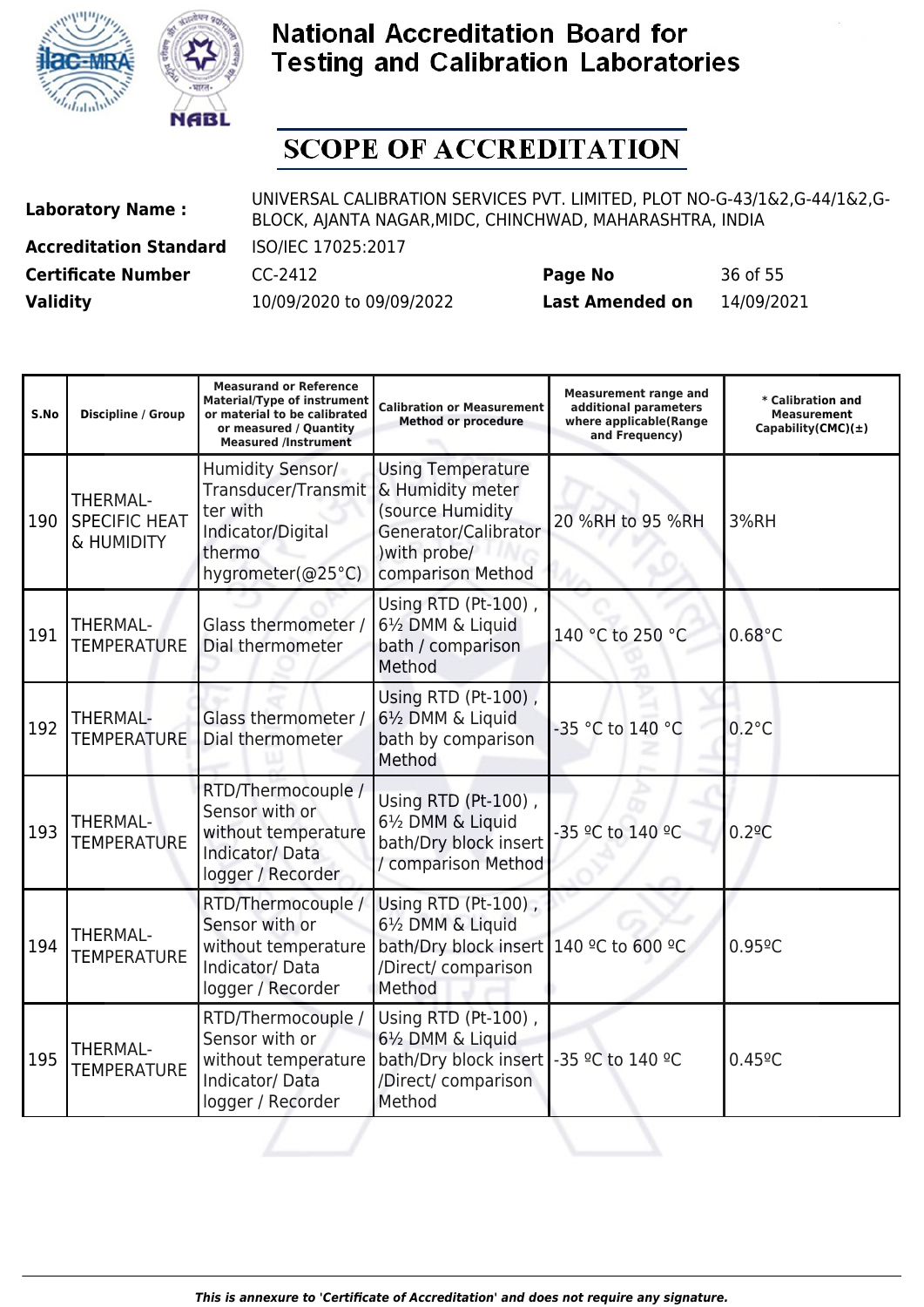



## **SCOPE OF ACCREDITATION**

| <b>Laboratory Name:</b>       | UNIVERSAL CALIBRATION SERVICES PVT. LIMITED, PLOT NO-G-43/1&2,G-44/1&2,G-<br>BLOCK, AJANTA NAGAR, MIDC, CHINCHWAD, MAHARASHTRA, INDIA |                        |            |  |
|-------------------------------|---------------------------------------------------------------------------------------------------------------------------------------|------------------------|------------|--|
| <b>Accreditation Standard</b> | ISO/IEC 17025:2017                                                                                                                    |                        |            |  |
| <b>Certificate Number</b>     | CC-2412                                                                                                                               | Page No                | 37 of 55   |  |
| <b>Validity</b>               | 10/09/2020 to 09/09/2022                                                                                                              | <b>Last Amended on</b> | 14/09/2021 |  |

| S.No | Discipline / Group             | <b>Measurand or Reference</b><br>Material/Type of instrument<br>or material to be calibrated<br>or measured / Quantity<br><b>Measured /Instrument</b> | <b>Calibration or Measurement</b><br><b>Method or procedure</b>                                                           | <b>Measurement range and</b><br>additional parameters<br>where applicable(Range<br>and Frequency) | * Calibration and<br><b>Measurement</b><br>Capability(CMC) $(\pm)$ |
|------|--------------------------------|-------------------------------------------------------------------------------------------------------------------------------------------------------|---------------------------------------------------------------------------------------------------------------------------|---------------------------------------------------------------------------------------------------|--------------------------------------------------------------------|
| 196  | THERMAL-<br><b>TEMPERATURE</b> | Thermocouple /<br>Sensor with or<br>without temperature<br>Indicator/Data<br>logger / Recorder                                                        | Using R-Type<br>Thermocouple, unive<br>rsal calibrator &<br>Liquid bath/Dry<br>block insert /Direct/<br>comparison Method | 600 °C to 1200 °C                                                                                 | $2.15^{\circ}$ C                                                   |



*This is annexure to 'Certificate of Accreditation' and does not require any signature.*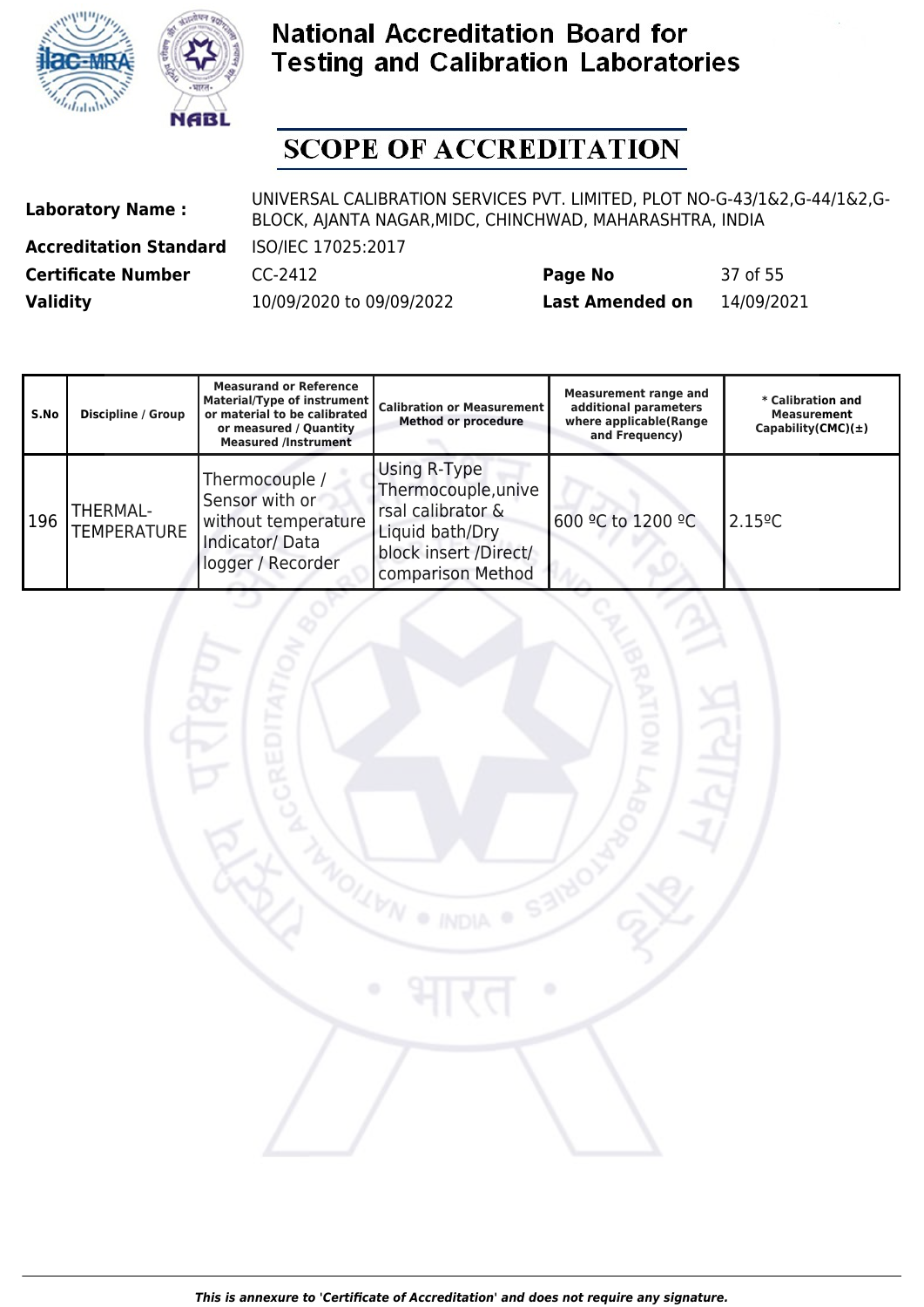



| <b>Laboratory Name:</b>       | UNIVERSAL CALIBRATION SERVICES PVT. LIMITED, PLOT NO-G-43/1&2,G-44/1&2,G-<br>BLOCK, AJANTA NAGAR, MIDC, CHINCHWAD, MAHARASHTRA, INDIA |                        |            |  |
|-------------------------------|---------------------------------------------------------------------------------------------------------------------------------------|------------------------|------------|--|
| <b>Accreditation Standard</b> | ISO/IEC 17025:2017                                                                                                                    |                        |            |  |
| <b>Certificate Number</b>     | CC-2412                                                                                                                               | Page No                | 38 of 55   |  |
| <b>Validity</b>               | 10/09/2020 to 09/09/2022                                                                                                              | <b>Last Amended on</b> | 14/09/2021 |  |

| S.No           | Discipline / Group                                                                         | <b>Measurand or Reference</b><br><b>Material/Type of instrument</b><br>or material to be calibrated<br>or measured / Quantity<br><b>Measured /Instrument</b> | <b>Calibration or Measurement</b><br><b>Method or procedure</b>        | <b>Measurement range and</b><br>additional parameters<br>where applicable(Range<br>and Frequency) | * Calibration and<br><b>Measurement</b><br>Capability(CMC) $(\pm)$ |
|----------------|--------------------------------------------------------------------------------------------|--------------------------------------------------------------------------------------------------------------------------------------------------------------|------------------------------------------------------------------------|---------------------------------------------------------------------------------------------------|--------------------------------------------------------------------|
|                |                                                                                            |                                                                                                                                                              | <b>Site Facility</b>                                                   |                                                                                                   |                                                                    |
| $\mathbf{1}$   | <b>ELECTRO-</b><br><b>TECHNICAL-</b><br>Alternating<br>Current $(< 1$<br>GHz)<br>(Measure) | 1&3 Phase Energy (<br>240V, 5A & UPF)@<br>50Hz                                                                                                               | Using Accuchek and<br>energy source by<br>Direct/ comparison<br>Method | 1.2 Wh to 3.6 kWh                                                                                 | 1.18%                                                              |
| $\overline{2}$ | <b>ELECTRO-</b><br><b>TECHNICAL-</b><br>Alternating<br>Current $(< 1$<br>GHz)<br>(Measure) | AC Current @<br>$(10Hz-1kHz)$                                                                                                                                | Using 6 1/2 DMM<br>FLUKE & MFC by<br>Direct/ Comparison<br>Method      | 100 µA to 1 A                                                                                     | 0.55 % to 0.20 %                                                   |
| 3              | ELECTRO-<br><b>TECHNICAL-</b><br>Alternating<br>Current $(< 1$<br>GHz)<br>(Measure)        | AC Current @<br>$(1kHz-5kHz)$                                                                                                                                | Using 6 1/2 DMM<br>FLUKE & MFC by<br>Direct/ Comparison<br>Method      | 1 A to 3 A                                                                                        | 0.20 % to 0.25 %                                                   |
| 4              | <b>ELECTRO-</b><br><b>TECHNICAL-</b><br>Alternating<br>Current $(< 1$<br>GHz)<br>(Measure) | AC Current @<br>$(1kHz-5kHz)$                                                                                                                                | Using 6 1/2 DMM<br>FLUKE & MFC by<br>Direct/ Comparison<br>Method      | $100 \mu A$ to $1 \text{ A}$                                                                      | 0.55 % to 0.20 %                                                   |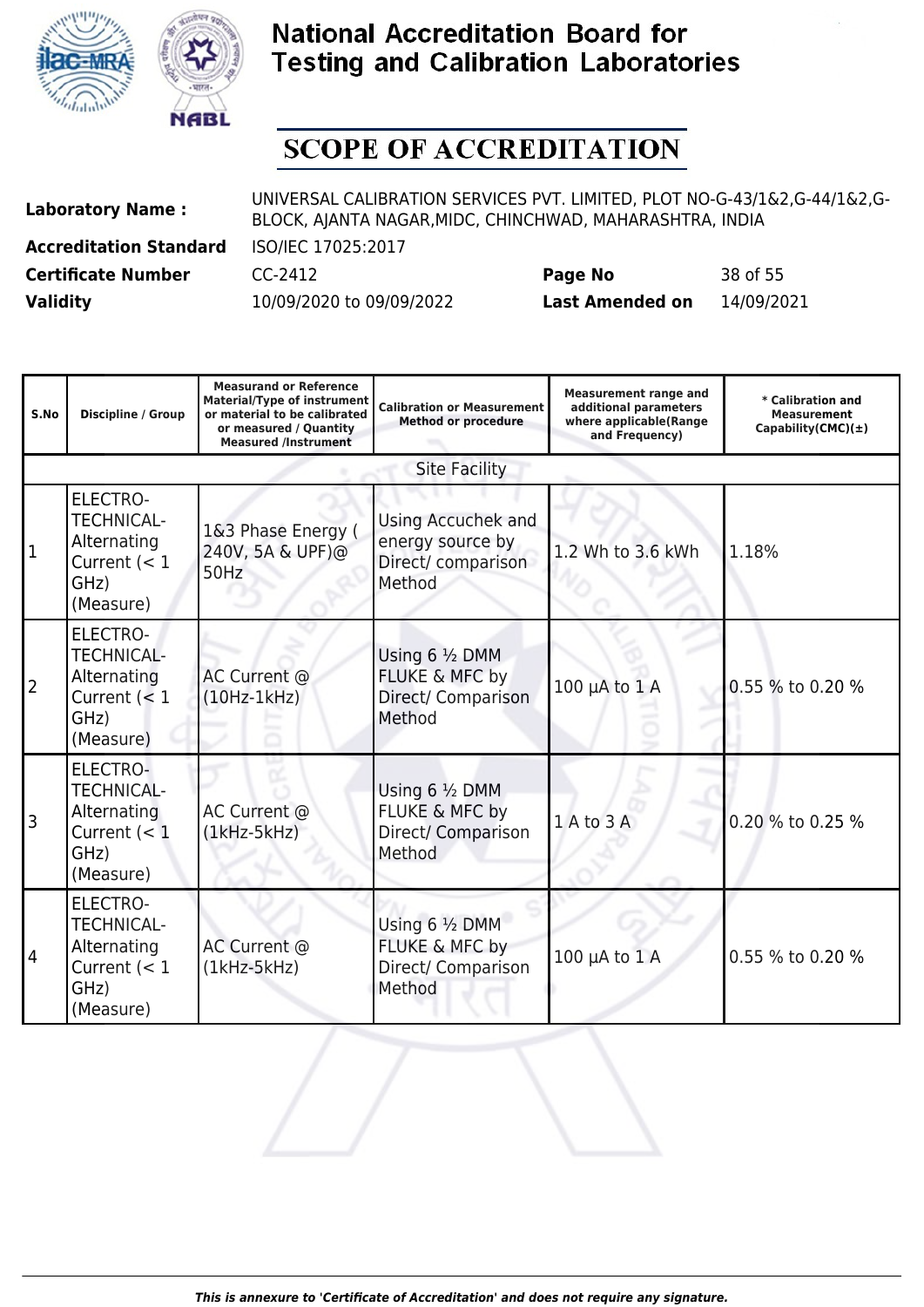



| <b>Laboratory Name:</b>       | UNIVERSAL CALIBRATION SERVICES PVT. LIMITED, PLOT NO-G-43/1&2,G-44/1&2,G-<br>BLOCK, AJANTA NAGAR, MIDC, CHINCHWAD, MAHARASHTRA, INDIA |                        |            |  |
|-------------------------------|---------------------------------------------------------------------------------------------------------------------------------------|------------------------|------------|--|
| <b>Accreditation Standard</b> | ISO/IEC 17025:2017                                                                                                                    |                        |            |  |
| <b>Certificate Number</b>     | CC-2412                                                                                                                               | Page No                | 39 of 55   |  |
| <b>Validity</b>               | 10/09/2020 to 09/09/2022                                                                                                              | <b>Last Amended on</b> | 14/09/2021 |  |

| S.No | <b>Discipline / Group</b>                                                                  | <b>Measurand or Reference</b><br><b>Material/Type of instrument</b><br>or material to be calibrated<br>or measured / Quantity<br><b>Measured /Instrument</b> | <b>Calibration or Measurement</b><br><b>Method or procedure</b>                                            | <b>Measurement range and</b><br>additional parameters<br>where applicable(Range<br>and Frequency) | * Calibration and<br><b>Measurement</b><br>Capability(CMC) $(\pm)$ |
|------|--------------------------------------------------------------------------------------------|--------------------------------------------------------------------------------------------------------------------------------------------------------------|------------------------------------------------------------------------------------------------------------|---------------------------------------------------------------------------------------------------|--------------------------------------------------------------------|
| 5    | <b>ELECTRO-</b><br><b>TECHNICAL-</b><br>Alternating<br>Current $(< 1$<br>GHz)<br>(Measure) | AC High Current @<br>(50Hz)                                                                                                                                  | Using C.T. + $6\frac{1}{2}$<br><b>DMM FLUKE &amp;</b><br>current source by<br>Direct/ comparison<br>Method | 20 A to 2000 A                                                                                    | 2.10 % to 2.40 %                                                   |
| 6    | <b>ELECTRO-</b><br><b>TECHNICAL-</b><br>Alternating<br>Current $(< 1$<br>GHz)<br>(Measure) | AC High Voltage @<br>(50Hz)                                                                                                                                  | Using HV Divider &<br>HV source by Direct/<br>comparison Method                                            | 1 kV to 20 kV                                                                                     | 2.40 % to 2.60 %                                                   |
| 7    | ELECTRO-<br><b>TECHNICAL-</b><br>Alternating<br>Current $(< 1$<br>GHz)<br>(Measure)        | AC High Voltage @<br>(50Hz)                                                                                                                                  | Using HV Divider by<br><b>Direct Method</b>                                                                | 20 kV to 100 kV                                                                                   | 2.60 % to 4.05 %                                                   |
| 8    | <b>ELECTRO-</b><br><b>TECHNICAL-</b><br>Alternating<br>Current $(< 1$<br>GHz)<br>(Measure) | AC Voltage @<br>$(10Hz-20kHz)$                                                                                                                               | Using 6 1/2 DMM<br>FLUKE & MFC by<br>Direct/ Comparison<br>Method                                          | 10 mV to 1000 V                                                                                   | 0.90 % to 0.15 %                                                   |
| و    | <b>ELECTRO-</b><br><b>TECHNICAL-</b><br>Alternating<br>Current $(< 1$<br>GHz)<br>(Measure) | AC Voltage @<br>(20kHz)                                                                                                                                      | Using 6 1/2 DMM<br><b>FLUKE &amp; MFC by</b><br>Direct/ Comparison<br>Method                               | 10 mV to 700 V                                                                                    | 0.75 % to 0.25 %                                                   |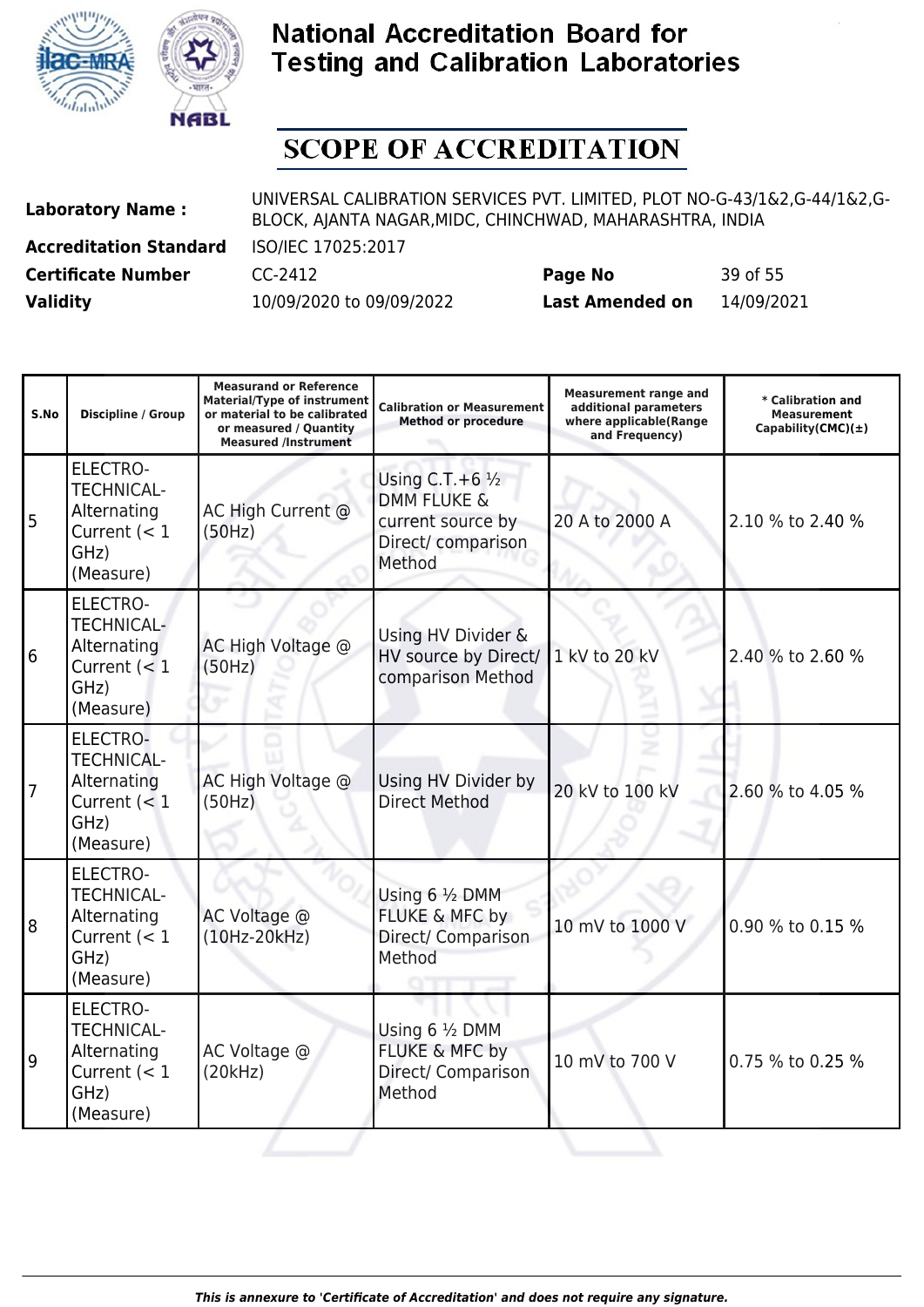



| <b>Laboratory Name:</b>       | UNIVERSAL CALIBRATION SERVICES PVT. LIMITED, PLOT NO-G-43/1&2,G-44/1&2,G-<br>BLOCK, AJANTA NAGAR, MIDC, CHINCHWAD, MAHARASHTRA, INDIA |                        |            |  |
|-------------------------------|---------------------------------------------------------------------------------------------------------------------------------------|------------------------|------------|--|
| <b>Accreditation Standard</b> | ISO/IEC 17025:2017                                                                                                                    |                        |            |  |
| <b>Certificate Number</b>     | CC-2412                                                                                                                               | Page No                | 40 of 55   |  |
| <b>Validity</b>               | 10/09/2020 to 09/09/2022                                                                                                              | <b>Last Amended on</b> | 14/09/2021 |  |

| S.No | <b>Discipline / Group</b>                                                                  | <b>Measurand or Reference</b><br><b>Material/Type of instrument</b><br>or material to be calibrated<br>or measured / Quantity<br><b>Measured /Instrument</b> | <b>Calibration or Measurement</b><br><b>Method or procedure</b>                             | <b>Measurement range and</b><br>additional parameters<br>where applicable(Range<br>and Frequency) | * Calibration and<br><b>Measurement</b><br>Capability(CMC) $(\pm)$ |
|------|--------------------------------------------------------------------------------------------|--------------------------------------------------------------------------------------------------------------------------------------------------------------|---------------------------------------------------------------------------------------------|---------------------------------------------------------------------------------------------------|--------------------------------------------------------------------|
| 10   | <b>ELECTRO-</b><br><b>TECHNICAL-</b><br>Alternating<br>Current $(< 1$<br>GHz)<br>(Measure) | Capacitance @<br>(1kHz)                                                                                                                                      | Using 6 1/2 DMM<br><b>FLUKE &amp;</b><br>capacitance box by<br>Direct/ Comparison<br>Method | 10 mF to 100 mF                                                                                   | 1.85 % to 4.90 %                                                   |
| 11   | <b>ELECTRO-</b><br><b>TECHNICAL-</b><br>Alternating<br>Current $(< 1$<br>GHz)<br>(Measure) | Capacitance @<br>(1kHz)                                                                                                                                      | Using 6 1/2 DMM<br><b>FLUKE &amp;</b><br>capacitance box by<br>Direct/ Comparison<br>Method | 1nF to 10 mF                                                                                      | 5.47 % to 1.85 %                                                   |
| 12   | <b>ELECTRO-</b><br><b>TECHNICAL-</b><br>Alternating<br>Current $(< 1$<br>GHz) (Source)     | AC Current @<br>$(10Hz-1kHz)$                                                                                                                                | Using 5522A/9100<br>Calibrator(Fluke) by<br><b>Direct Method</b>                            | $30 \mu A$ to $3 A$                                                                               | 0.62 % to 0.09 %                                                   |
| 13   | <b>ELECTRO-</b><br><b>TECHNICAL-</b><br>Alternating<br>Current $(< 1$<br>GHz) (Source)     | AC Current @<br>$(1kHz-5kHz)$                                                                                                                                | Using 5522A/9100<br>Calibrator(Fluke) by<br><b>Direct Method</b>                            | 30 µA to 330 mA                                                                                   | 0.95 % to 0.2 %                                                    |
| 14   | <b>ELECTRO-</b><br><b>TECHNICAL-</b><br>Alternating<br>Current $(< 1$<br>GHz) (Source)     | AC Current @<br>$(1kHz-5kHz)$                                                                                                                                | Using 5522A/9100<br>Calibrator(Fluke) by<br><b>Direct Method</b>                            | 330 mA to 10 A                                                                                    | 0.2 % to 3.5 %                                                     |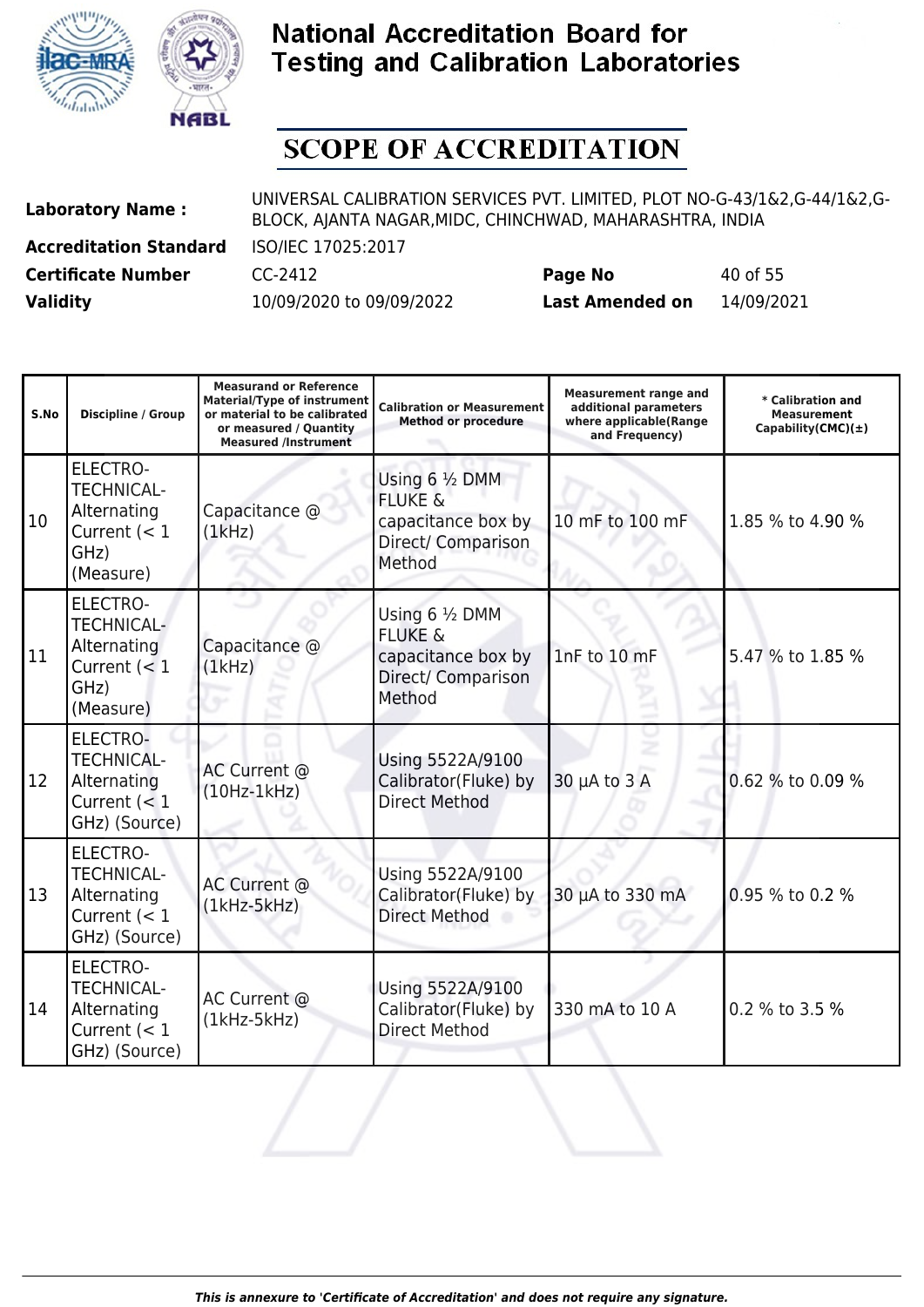



| <b>Laboratory Name:</b>       | UNIVERSAL CALIBRATION SERVICES PVT. LIMITED, PLOT NO-G-43/1&2,G-44/1&2,G-<br>BLOCK, AJANTA NAGAR, MIDC, CHINCHWAD, MAHARASHTRA, INDIA |                        |            |  |
|-------------------------------|---------------------------------------------------------------------------------------------------------------------------------------|------------------------|------------|--|
| <b>Accreditation Standard</b> | ISO/IEC 17025:2017                                                                                                                    |                        |            |  |
| <b>Certificate Number</b>     | CC-2412                                                                                                                               | Page No                | 41 of 55   |  |
| <b>Validity</b>               | 10/09/2020 to 09/09/2022                                                                                                              | <b>Last Amended on</b> | 14/09/2021 |  |

| S.No | <b>Discipline / Group</b>                                                              | <b>Measurand or Reference</b><br><b>Material/Type of instrument</b><br>or material to be calibrated<br>or measured / Quantity<br><b>Measured /Instrument</b> | <b>Calibration or Measurement</b><br><b>Method or procedure</b>          | <b>Measurement range and</b><br>additional parameters<br>where applicable(Range<br>and Frequency) | * Calibration and<br><b>Measurement</b><br>$Capability(CMC)(\pm)$ |
|------|----------------------------------------------------------------------------------------|--------------------------------------------------------------------------------------------------------------------------------------------------------------|--------------------------------------------------------------------------|---------------------------------------------------------------------------------------------------|-------------------------------------------------------------------|
| 15   | <b>ELECTRO-</b><br><b>TECHNICAL-</b><br>Alternating<br>Current $(< 1$<br>GHz) (Source) | AC Current @<br>$(45Hz-1kHz)$                                                                                                                                | Using 5522A/9100<br>Calibrator(Fluke) by<br><b>Direct Method</b>         | 3 A to 20 A                                                                                       | 0.09 % to 0.21 %                                                  |
| 16   | <b>ELECTRO-</b><br><b>TECHNICAL-</b><br>Alternating<br>Current $(< 1$<br>GHz) (Source) | AC Current @<br>$(50Hz-60Hz)$                                                                                                                                | Using 5522A/9100<br>Calibrator(Fluke)<br>with CC by Direct<br>Method     | 10 A to 1000 A                                                                                    | 0.5 % to 0.55 %                                                   |
| 17   | ELECTRO-<br><b>TECHNICAL-</b><br>Alternating<br>Current $(< 1$<br>GHz) (Source)        | <b>AC Power</b><br>50Hz-60Hz/ 0.2pF to<br>1pF(Lead & Lag)/<br>30V to 1000V/ 10mA<br>to 20A                                                                   | Using 5522A<br>calibrator(Fluke)/305<br>0 calibrator by<br>Direct method | 60 mW to 20 kW                                                                                    | 1.8 % to 0.38 %                                                   |
| 18   | <b>ELECTRO-</b><br><b>TECHNICAL-</b><br>Alternating<br>Current $(< 1$<br>GHz) (Source) | AC Voltage @<br>$(10Hz-45Hz)$                                                                                                                                | Using 5522A/9100<br>Calibrator(Fluke) by<br><b>Direct Method</b>         | 1 mV to 33 V                                                                                      | 0.9 % to 0.05 %                                                   |
| 19   | <b>ELECTRO-</b><br><b>TECHNICAL-</b><br>Alternating<br>Current $(< 1$<br>GHz) (Source) | AC Voltage @<br>(10kHz-100kHz)                                                                                                                               | Using 5522A/9100<br>Calibrator(Fluke) by<br><b>Direct Method</b>         | 30 mV to 330 mV                                                                                   | 0.5 % to 0.15 %                                                   |
| 20   | <b>ELECTRO-</b><br><b>TECHNICAL-</b><br>Alternating<br>Current $(< 1$<br>GHz) (Source) | AC Voltage @<br>(10kHz-100kHz)                                                                                                                               | Using 5522A/9100<br>Calibrator(Fluke) by<br><b>Direct Method</b>         | 330 mV to 330 V                                                                                   | 0.15 % to 0.32 %                                                  |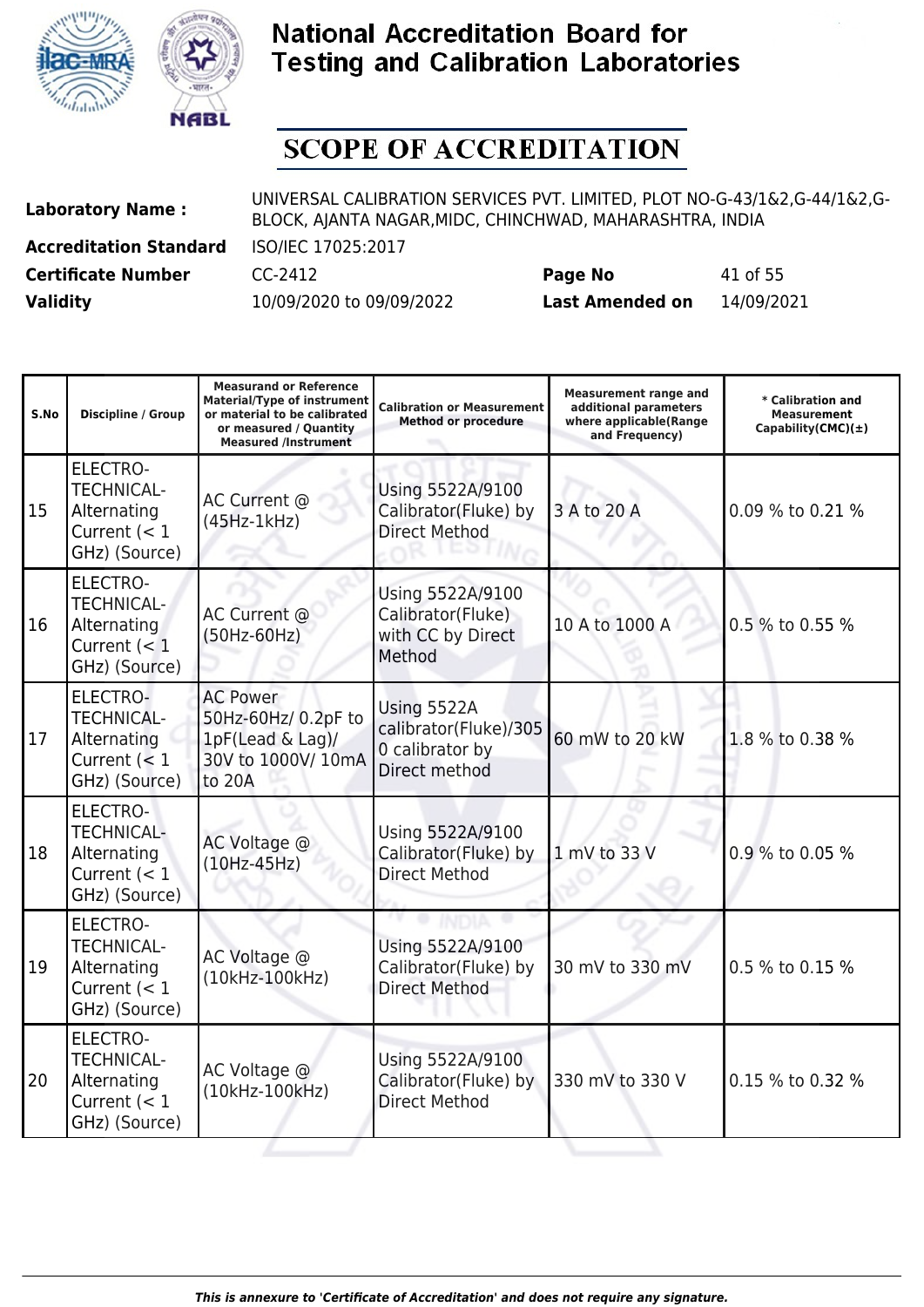



| <b>Laboratory Name:</b>       | UNIVERSAL CALIBRATION SERVICES PVT. LIMITED, PLOT NO-G-43/1&2,G-44/1&2,G-<br>BLOCK, AJANTA NAGAR, MIDC, CHINCHWAD, MAHARASHTRA, INDIA |                        |            |  |
|-------------------------------|---------------------------------------------------------------------------------------------------------------------------------------|------------------------|------------|--|
| <b>Accreditation Standard</b> | ISO/IEC 17025:2017                                                                                                                    |                        |            |  |
| <b>Certificate Number</b>     | CC-2412                                                                                                                               | Page No                | 42 of 55   |  |
| <b>Validity</b>               | 10/09/2020 to 09/09/2022                                                                                                              | <b>Last Amended on</b> | 14/09/2021 |  |

| S.No | Discipline / Group                                                                     | <b>Measurand or Reference</b><br><b>Material/Type of instrument</b><br>or material to be calibrated<br>or measured / Quantity<br><b>Measured /Instrument</b> | <b>Calibration or Measurement</b><br><b>Method or procedure</b>  | <b>Measurement range and</b><br>additional parameters<br>where applicable(Range<br>and Frequency) | * Calibration and<br><b>Measurement</b><br>Capability(CMC) $(\pm)$ |
|------|----------------------------------------------------------------------------------------|--------------------------------------------------------------------------------------------------------------------------------------------------------------|------------------------------------------------------------------|---------------------------------------------------------------------------------------------------|--------------------------------------------------------------------|
| I21  | <b>ELECTRO-</b><br><b>TECHNICAL-</b><br>Alternating<br>Current $(< 1$<br>GHz) (Source) | AC Voltage @<br>(45Hz-10kHz)                                                                                                                                 | Using 5522A/9100<br>Calibrator(Fluke) by<br><b>Direct Method</b> | 1 mV to 330 mV                                                                                    | 0.8 % to 0.02 %                                                    |
| 22   | <b>ELECTRO-</b><br><b>TECHNICAL-</b><br>Alternating<br>Current $(< 1$<br>GHz) (Source) | AC Voltage @<br>(45Hz-10kHz)                                                                                                                                 | Using 5522A/9100<br>Calibrator(Fluke) by<br><b>Direct Method</b> | 330 mV to 1000 V                                                                                  | 0.02 % to 0.04 %                                                   |
| 23   | ELECTRO-<br><b>TECHNICAL-</b><br>Alternating<br>Current $(< 1$<br>GHz) (Source)        | Capacitance @<br>(1kHz)                                                                                                                                      | Using 5522A/9100<br>Calibrator(Fluke) by<br><b>Direct Method</b> | 220 pF to 330 nF                                                                                  | 5.85 % to 0.45 %                                                   |
| 24   | <b>ELECTRO-</b><br><b>TECHNICAL-</b><br>Alternating<br>Current $(< 1$<br>GHz) (Source) | Capacitance @<br>(1kHz)                                                                                                                                      | Using 5522A/9100<br>Calibrator(Fluke) by<br><b>Direct Method</b> | 330 nF to 30 mF                                                                                   | 0.45 % to 1.5 %                                                    |
| 25   | <b>ELECTRO-</b><br><b>TECHNICAL-</b><br>Alternating<br>Current $(< 1$<br>GHz) (Source) | Inductance @ (1kHz)                                                                                                                                          | Using Inductance<br>box by Direct<br>Method                      | 1 mH to 10 H                                                                                      | 3%                                                                 |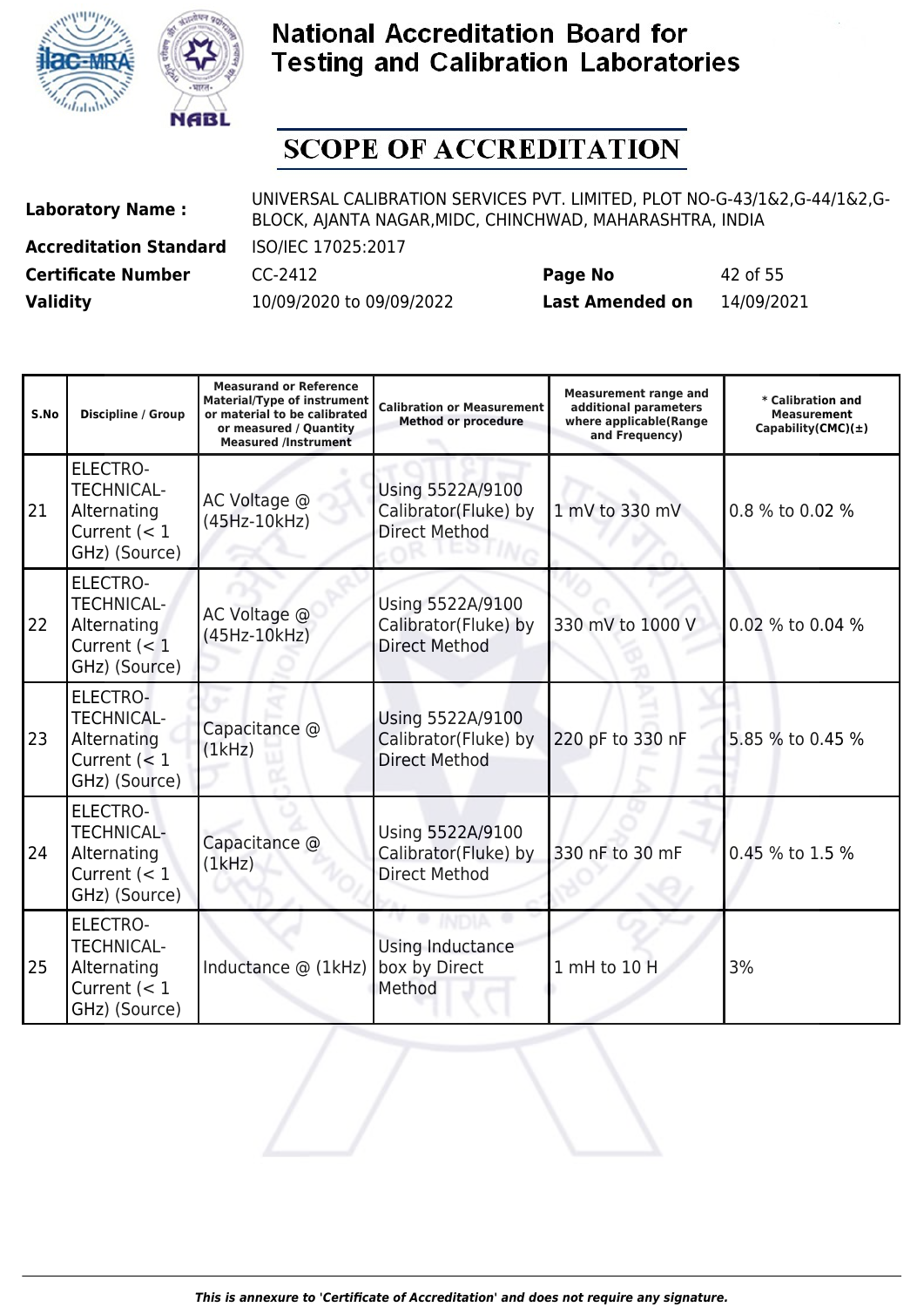



| <b>Laboratory Name:</b>       | UNIVERSAL CALIBRATION SERVICES PVT. LIMITED, PLOT NO-G-43/1&2,G-44/1&2,G-<br>BLOCK, AJANTA NAGAR, MIDC, CHINCHWAD, MAHARASHTRA, INDIA |                        |            |  |
|-------------------------------|---------------------------------------------------------------------------------------------------------------------------------------|------------------------|------------|--|
| <b>Accreditation Standard</b> | ISO/IEC 17025:2017                                                                                                                    |                        |            |  |
| <b>Certificate Number</b>     | CC-2412                                                                                                                               | Page No                | 43 of 55   |  |
| <b>Validity</b>               | 10/09/2020 to 09/09/2022                                                                                                              | <b>Last Amended on</b> | 14/09/2021 |  |

| S.No | <b>Discipline / Group</b>                                                                       | <b>Measurand or Reference</b><br><b>Material/Type of instrument</b><br>or material to be calibrated<br>or measured / Quantity<br><b>Measured /Instrument</b> | <b>Calibration or Measurement</b><br><b>Method or procedure</b>                            | <b>Measurement range and</b><br>additional parameters<br>where applicable(Range<br>and Frequency) | * Calibration and<br><b>Measurement</b><br>Capability(CMC) $(\pm)$ |
|------|-------------------------------------------------------------------------------------------------|--------------------------------------------------------------------------------------------------------------------------------------------------------------|--------------------------------------------------------------------------------------------|---------------------------------------------------------------------------------------------------|--------------------------------------------------------------------|
| 26   | ELECTRO-<br><b>TECHNICAL-</b><br>Alternating<br>Current $(< 1$<br>GHz)<br>(Source, Measu<br>re) | AC Current @<br>$(10Hz-1kHz)$                                                                                                                                | Using 6 1/2 DMM<br>FLUKE & MFC by<br>Direct/ Comparison<br>Method                          | 1 A to 10 A                                                                                       | 0.20 % to 0.25 %                                                   |
| 27   | <b>ELECTRO-</b><br><b>TECHNICAL-</b><br><b>DIRECT</b><br><b>CURRENT</b><br>(Measure)            | <b>DC Current</b>                                                                                                                                            | Using Shunt with 6<br>1/2 DMM FLUKE &<br>current source by<br>Direct/ Comparison<br>Method | 10 A to 100 A                                                                                     | 0.9 % to 0.53 %                                                    |
| 28   | <b>ELECTRO-</b><br><b>TECHNICAL-</b><br><b>DIRECT</b><br><b>CURRENT</b><br>(Measure)            | <b>DC Current</b>                                                                                                                                            | Using 6 1/2 DMM<br>FLUKE & MFC by<br>Direct/ Comparison<br>Method                          | 100 µA to 100 mA                                                                                  | 0.1 % to 0.07 %                                                    |
| 29   | <b>ELECTRO-</b><br><b>TECHNICAL-</b><br><b>DIRECT</b><br><b>CURRENT</b><br>(Measure)            | <b>DC Current</b>                                                                                                                                            | Using 6 1/2 DMM<br>FLUKE & MFC by<br>Direct/ Comparison<br>Method                          | 100 mA to 10 A                                                                                    | 0.07 % to 0.2 %                                                    |
| 30   | <b>ELECTRO-</b><br><b>TECHNICAL-</b><br><b>DIRECT</b><br><b>CURRENT</b><br>(Measure)            | DC High Voltage                                                                                                                                              | Using HV Divider<br>with indicator &HV<br>source by Direct/<br>comparison Method           | 1 kV to 20 kV                                                                                     | 1.97 % to 2.10 %                                                   |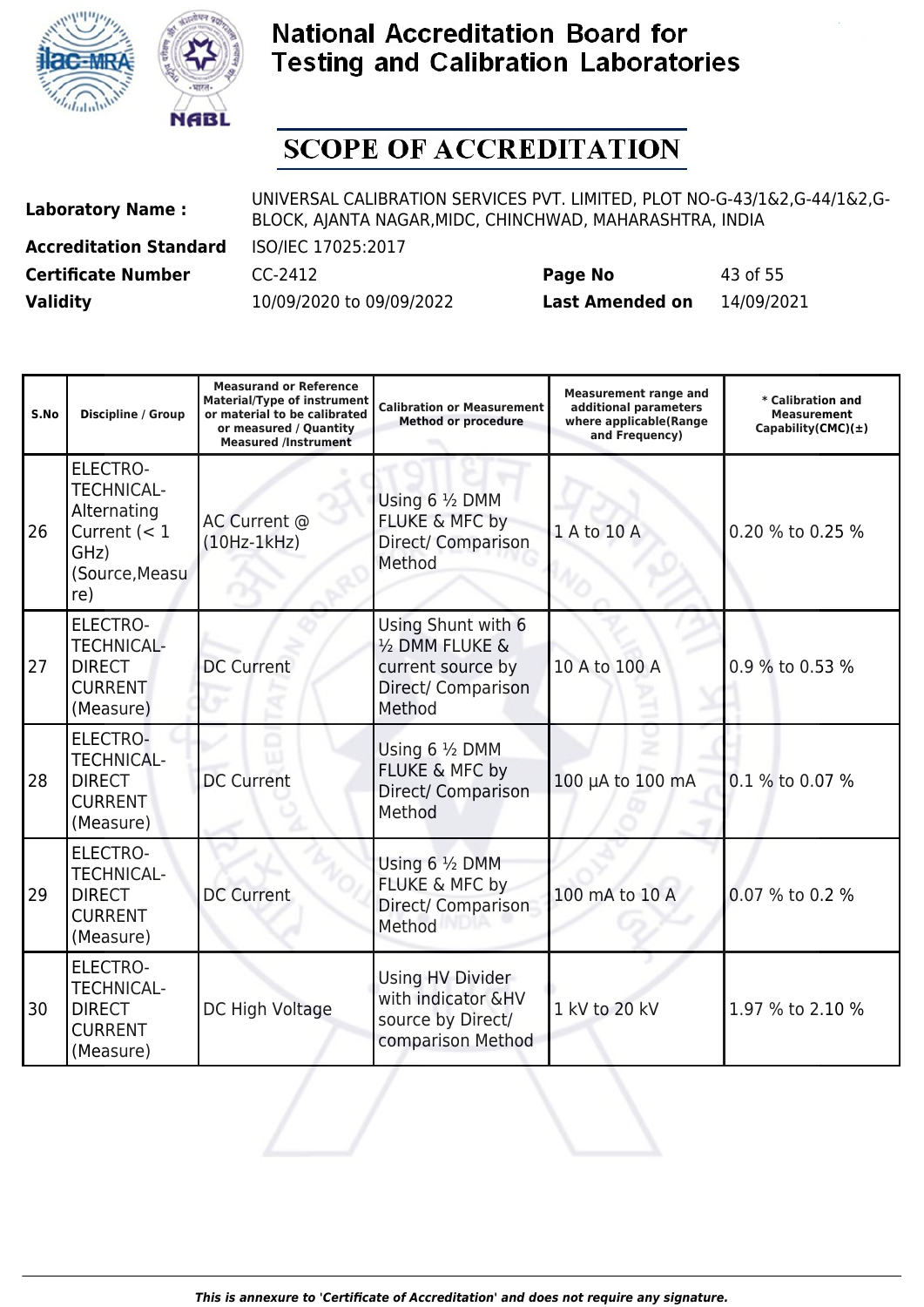



| <b>Laboratory Name:</b>       | UNIVERSAL CALIBRATION SERVICES PVT. LIMITED, PLOT NO-G-43/1&2,G-44/1&2,G-<br>BLOCK, AJANTA NAGAR, MIDC, CHINCHWAD, MAHARASHTRA, INDIA |                        |            |  |
|-------------------------------|---------------------------------------------------------------------------------------------------------------------------------------|------------------------|------------|--|
| <b>Accreditation Standard</b> | ISO/IEC 17025:2017                                                                                                                    |                        |            |  |
| <b>Certificate Number</b>     | CC-2412                                                                                                                               | Page No                | 44 of 55   |  |
| <b>Validity</b>               | 10/09/2020 to 09/09/2022                                                                                                              | <b>Last Amended on</b> | 14/09/2021 |  |

| S.No | <b>Discipline / Group</b>                                                            | <b>Measurand or Reference</b><br><b>Material/Type of instrument</b><br>or material to be calibrated<br>or measured / Quantity<br><b>Measured /Instrument</b> | <b>Calibration or Measurement</b><br><b>Method or procedure</b>                                     | <b>Measurement range and</b><br>additional parameters<br>where applicable(Range<br>and Frequency) | * Calibration and<br><b>Measurement</b><br>Capability(CMC) $(\pm)$ |
|------|--------------------------------------------------------------------------------------|--------------------------------------------------------------------------------------------------------------------------------------------------------------|-----------------------------------------------------------------------------------------------------|---------------------------------------------------------------------------------------------------|--------------------------------------------------------------------|
| 31   | <b>ELECTRO-</b><br><b>TECHNICAL-</b><br><b>DIRECT</b><br><b>CURRENT</b><br>(Measure) | DC High Voltage                                                                                                                                              | Using HV Divider by<br><b>Direct Method</b>                                                         | 20 kV to 100 kV                                                                                   | 2.30 % to 3.06 %                                                   |
| 32   | <b>ELECTRO-</b><br><b>TECHNICAL-</b><br><b>DIRECT</b><br><b>CURRENT</b><br>(Measure) | DC Voltage                                                                                                                                                   | Using 6 1/2 DMM<br>FLUKE & MFC by<br>Direct/ Comparison<br>Method                                   | 1 mV to 1 V                                                                                       | 0.42 % to 0.085 %                                                  |
| 33   | ELECTRO-<br><b>TECHNICAL-</b><br><b>DIRECT</b><br><b>CURRENT</b><br>(Measure)        | DC Voltage                                                                                                                                                   | Using 6 1/2 DMM<br>FLUKE & MFC by<br>Direct/ Comparison<br>Method                                   | 1 V to 1000 V                                                                                     | 0.085 % to 0.006 %                                                 |
| 34   | <b>ELECTRO-</b><br><b>TECHNICAL-</b><br><b>DIRECT</b><br><b>CURRENT</b><br>(Measure) | Resistance                                                                                                                                                   | Using 6 1/2 DMM<br><b>FLUKE &amp; resistance</b><br>box/ MFC by Direct/<br><b>Comparison Method</b> | 1 ohm to 100 ohm                                                                                  | 0.15 % to 0.07 %                                                   |
| 35   | <b>ELECTRO-</b><br><b>TECHNICAL-</b><br><b>DIRECT</b><br><b>CURRENT</b><br>(Measure) | Resistance                                                                                                                                                   | Using 6 1/2 DMM<br>FLUKE, & resistance<br>box / MFC by Direct/<br><b>Comparison Method</b>          | 100 ohm to 1 Gohm                                                                                 | 0.07 % to 2.6 %                                                    |
| 36   | <b>ELECTRO-</b><br><b>TECHNICAL-</b><br><b>DIRECT</b><br><b>CURRENT</b><br>(Source)  | <b>DC Current</b>                                                                                                                                            | Using 5522A/9100<br>Calibrator(Fluke) by<br><b>Direct Method</b>                                    | 10 µA to 330 mA                                                                                   | 0.25 % to 0.02 %                                                   |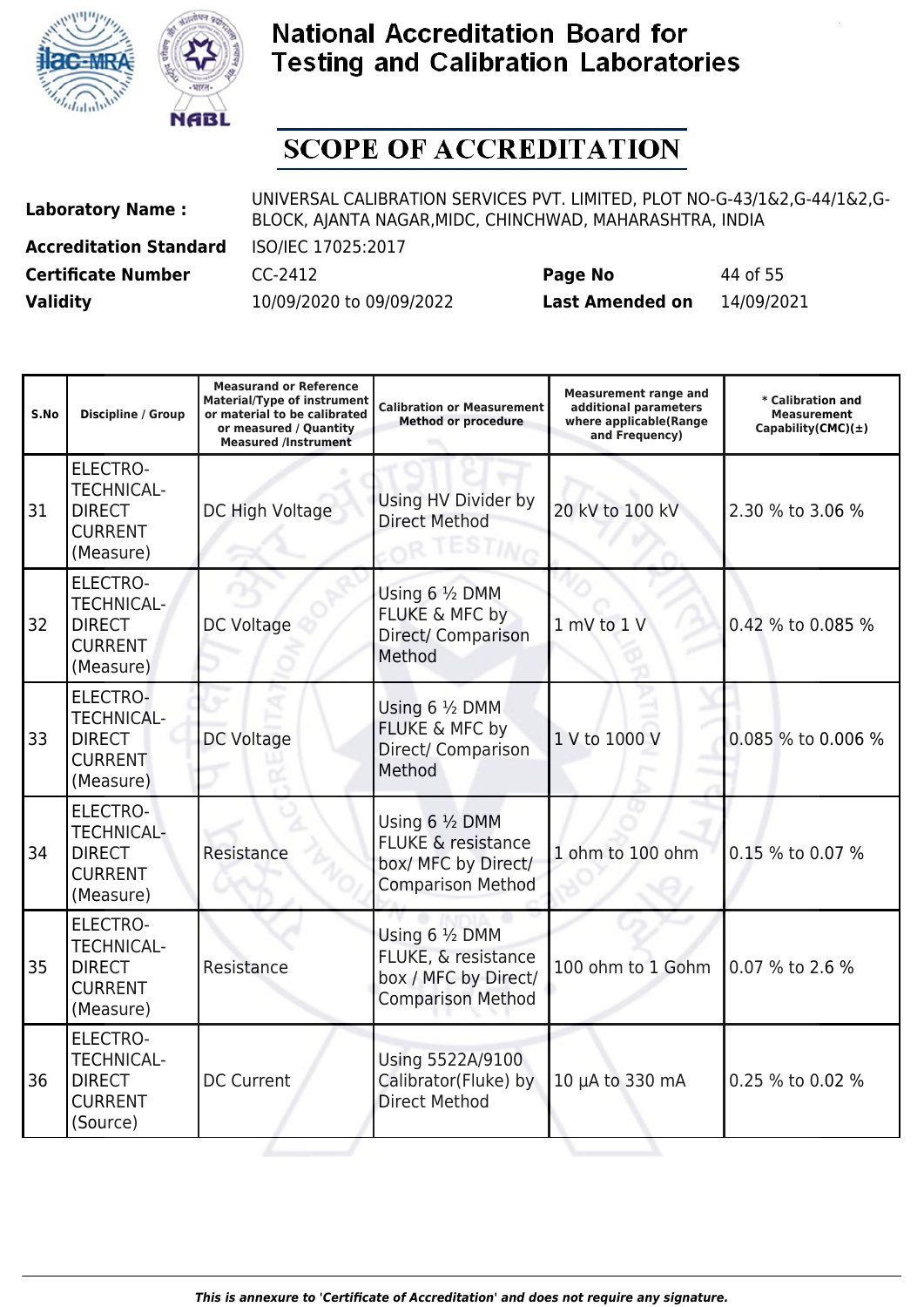



| <b>Laboratory Name:</b>       | UNIVERSAL CALIBRATION SERVICES PVT. LIMITED, PLOT NO-G-43/1&2,G-44/1&2,G-<br>BLOCK, AJANTA NAGAR, MIDC, CHINCHWAD, MAHARASHTRA, INDIA |                        |            |  |
|-------------------------------|---------------------------------------------------------------------------------------------------------------------------------------|------------------------|------------|--|
| <b>Accreditation Standard</b> | ISO/IEC 17025:2017                                                                                                                    |                        |            |  |
| <b>Certificate Number</b>     | CC-2412                                                                                                                               | Page No                | 45 of 55   |  |
| <b>Validity</b>               | 10/09/2020 to 09/09/2022                                                                                                              | <b>Last Amended on</b> | 14/09/2021 |  |

| S.No | <b>Discipline / Group</b>                                                           | <b>Measurand or Reference</b><br><b>Material/Type of instrument</b><br>or material to be calibrated<br>or measured / Quantity<br><b>Measured /Instrument</b> | <b>Calibration or Measurement</b><br><b>Method or procedure</b>      | <b>Measurement range and</b><br>additional parameters<br>where applicable(Range<br>and Frequency) | * Calibration and<br><b>Measurement</b><br>Capability(CMC) $(\pm)$ |
|------|-------------------------------------------------------------------------------------|--------------------------------------------------------------------------------------------------------------------------------------------------------------|----------------------------------------------------------------------|---------------------------------------------------------------------------------------------------|--------------------------------------------------------------------|
| 37   | <b>ELECTRO-</b><br><b>TECHNICAL-</b><br><b>DIRECT</b><br><b>CURRENT</b><br>(Source) | <b>DC Current</b>                                                                                                                                            | Using 5522A/9100<br>Calibrator(Fluke) by<br><b>Direct Method</b>     | 10 A to 20 A                                                                                      | 0.07 % to 0.026 %                                                  |
| 38   | <b>ELECTRO-</b><br><b>TECHNICAL-</b><br><b>DIRECT</b><br><b>CURRENT</b><br>(Source) | <b>DC Current</b>                                                                                                                                            | Using 5522A/9100<br>Calibrator(Fluke)<br>with CC by Direct<br>Method | 20 A to 1000 A                                                                                    | 0.45 % to 0.64 %                                                   |
| 39   | <b>ELECTRO-</b><br><b>TECHNICAL-</b><br><b>DIRECT</b><br><b>CURRENT</b><br>(Source) | <b>DC Current</b>                                                                                                                                            | Using 5522A/9100<br>Calibrator(Fluke) by<br><b>Direct Method</b>     | 330 mA to 10 A                                                                                    | 0.02 % to 0.07 %                                                   |
| 40   | <b>ELECTRO-</b><br><b>TECHNICAL-</b><br><b>DIRECT</b><br><b>CURRENT</b><br>(Source) | DC Voltage                                                                                                                                                   | Using 5522A/9100<br>Calibrator(Fluke) by<br><b>Direct Method</b>     | 1 mV to 33 V                                                                                      | 0.15 % to 0.002 %                                                  |
| 41   | <b>ELECTRO-</b><br><b>TECHNICAL-</b><br><b>DIRECT</b><br><b>CURRENT</b><br>(Source) | DC Voltage                                                                                                                                                   | Using 5522A/9100<br>Calibrator(Fluke) by<br><b>Direct Method</b>     | 33 V to 1000 V                                                                                    | 0.002 % to 0.003 %                                                 |
| 42   | <b>ELECTRO-</b><br><b>TECHNICAL-</b><br><b>DIRECT</b><br><b>CURRENT</b><br>(Source) | Resistance                                                                                                                                                   | Using 5522A/9100<br>Calibrator(Fluke) by<br><b>Direct Method</b>     | 1 Mohm to 10 Mohm                                                                                 | 0.004 % to 0.03 %                                                  |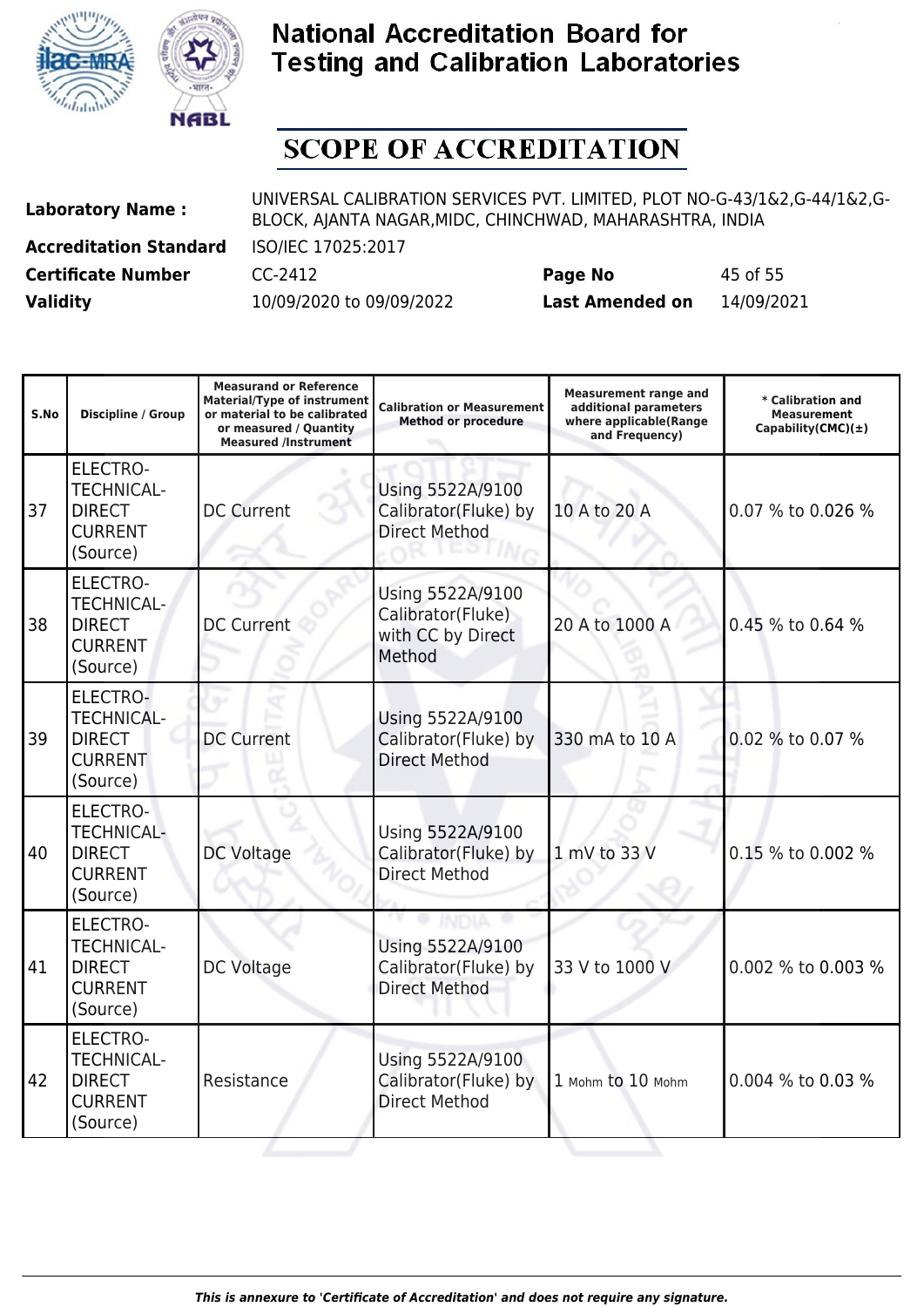



| <b>Laboratory Name:</b>       | UNIVERSAL CALIBRATION SERVICES PVT. LIMITED, PLOT NO-G-43/1&2,G-44/1&2,G-<br>BLOCK, AJANTA NAGAR, MIDC, CHINCHWAD, MAHARASHTRA, INDIA |                        |            |  |
|-------------------------------|---------------------------------------------------------------------------------------------------------------------------------------|------------------------|------------|--|
| <b>Accreditation Standard</b> | ISO/IEC 17025:2017                                                                                                                    |                        |            |  |
| <b>Certificate Number</b>     | CC-2412                                                                                                                               | Page No                | 46 of 55   |  |
| <b>Validity</b>               | 10/09/2020 to 09/09/2022                                                                                                              | <b>Last Amended on</b> | 14/09/2021 |  |

| S.No | <b>Discipline / Group</b>                                                                 | <b>Measurand or Reference</b><br><b>Material/Type of instrument</b><br>or material to be calibrated<br>or measured / Quantity<br><b>Measured /Instrument</b> | <b>Calibration or Measurement</b><br><b>Method or procedure</b>    | <b>Measurement range and</b><br>additional parameters<br>where applicable(Range<br>and Frequency) | * Calibration and<br><b>Measurement</b><br>Capability(CMC) $(\pm)$ |
|------|-------------------------------------------------------------------------------------------|--------------------------------------------------------------------------------------------------------------------------------------------------------------|--------------------------------------------------------------------|---------------------------------------------------------------------------------------------------|--------------------------------------------------------------------|
| 43   | <b>ELECTRO-</b><br><b>TECHNICAL-</b><br><b>DIRECT</b><br><b>CURRENT</b><br>(Source)       | Resistance                                                                                                                                                   | <b>Using Standard</b><br>Resistance Box by<br><b>Direct Method</b> | 1 Gohm to 200<br>Gohm                                                                             | 1.74 % to 3.5 %                                                    |
| 44   | <b>ELECTRO-</b><br><b>TECHNICAL-</b><br><b>DIRECT</b><br><b>CURRENT</b><br>(Source)       | Resistance                                                                                                                                                   | Using 5522A/9100<br>Calibrator(Fluke) by<br><b>Direct Method</b>   | 1 ohm to 1 Mohm                                                                                   | 0.1 % to 0.004 %                                                   |
| 45   | ELECTRO-<br><b>TECHNICAL-</b><br><b>DIRECT</b><br><b>CURRENT</b><br>(Source)              | Resistance                                                                                                                                                   | Using 5522A/9100<br>Calibrator(Fluke) by<br><b>Direct Method</b>   | 10 Mohm to 330<br>Mohm                                                                            | 0.03 % to 0.35 %                                                   |
| 46   | <b>ELECTRO-</b><br><b>TECHNICAL-</b><br><b>DIRECT</b><br><b>CURRENT</b><br>(Source)       | Resistance                                                                                                                                                   | Using 5522A/9100<br>Calibrator(Fluke) by<br><b>Direct Method</b>   | 330 Mohm to 1<br>Gohm                                                                             | 0.35 % to 0.2 %                                                    |
| 47   | <b>ELECTRO-</b><br><b>TECHNICAL-</b><br><b>ELECTRICAL</b><br><b>EQUIPMENT</b><br>(Source) | Oscilloscopes/<br>Amplitude                                                                                                                                  | Using 5522A<br>(Fluke)/3050<br>Calibrator by Direct<br>Method      | 1 mV to 130 V                                                                                     | 4.9 % to 0.35 %                                                    |
| 48   | <b>ELECTRO-</b><br><b>TECHNICAL-</b><br><b>ELECTRICAL</b><br><b>EQUIPMENT</b><br>(Source) | Oscilloscopes/Bandw<br>idth                                                                                                                                  | Using 5522A<br>(Fluke)/3050<br>Calibrator by Direct<br>Method      | 50 kHz to 1.1 GHz                                                                                 | 2.5%                                                               |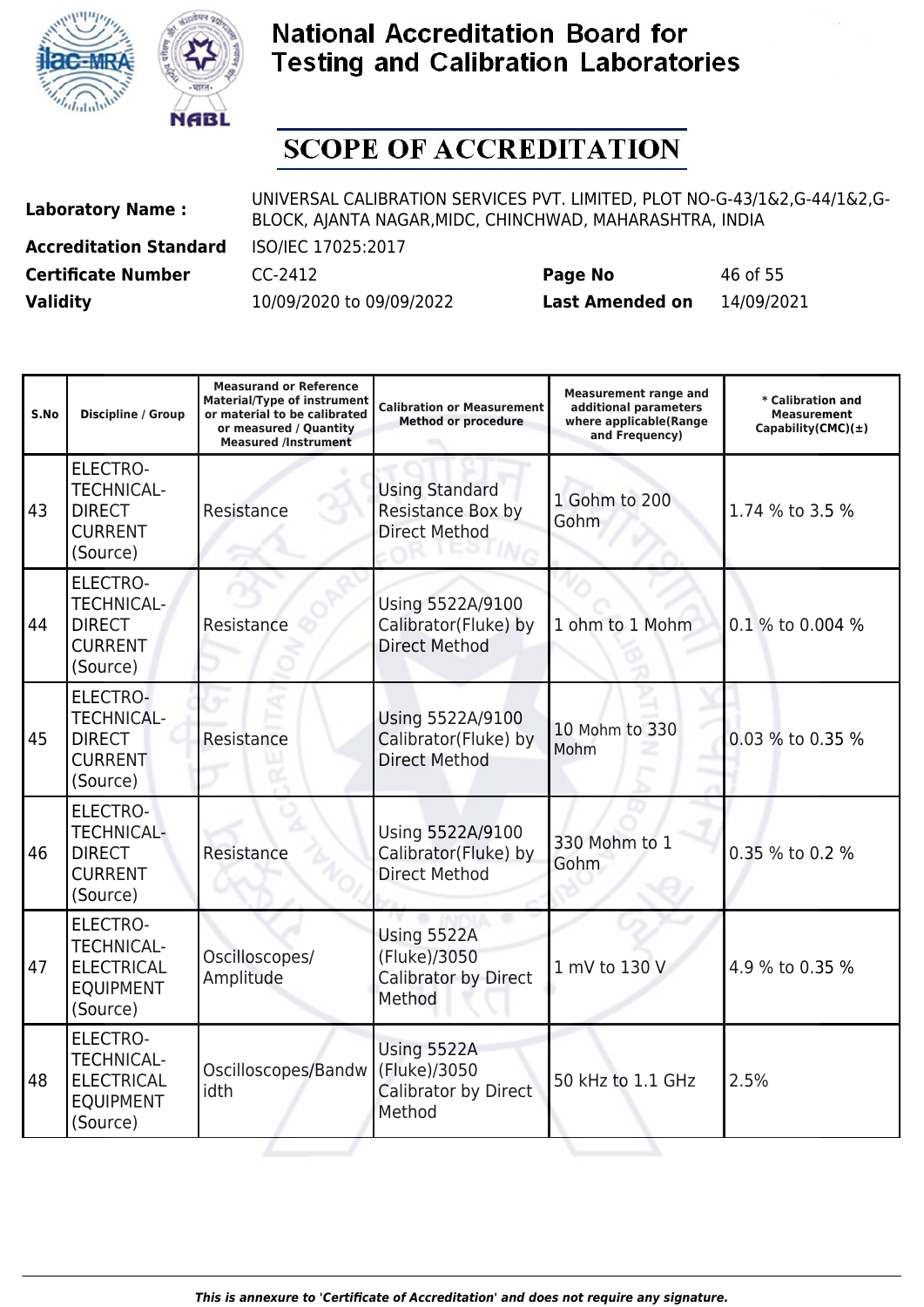



| <b>Laboratory Name:</b>       | UNIVERSAL CALIBRATION SERVICES PVT. LIMITED, PLOT NO-G-43/1&2,G-44/1&2,G-<br>BLOCK, AJANTA NAGAR, MIDC, CHINCHWAD, MAHARASHTRA, INDIA |                        |            |  |
|-------------------------------|---------------------------------------------------------------------------------------------------------------------------------------|------------------------|------------|--|
| <b>Accreditation Standard</b> | ISO/IEC 17025:2017                                                                                                                    |                        |            |  |
| <b>Certificate Number</b>     | CC-2412                                                                                                                               | Page No                | 47 of 55   |  |
| <b>Validity</b>               | 10/09/2020 to 09/09/2022                                                                                                              | <b>Last Amended on</b> | 14/09/2021 |  |

| S.No | <b>Discipline / Group</b>                                                                   | <b>Measurand or Reference</b><br><b>Material/Type of instrument</b><br>or material to be calibrated<br>or measured / Quantity<br><b>Measured /Instrument</b> | <b>Calibration or Measurement</b><br><b>Method or procedure</b>  | <b>Measurement range and</b><br>additional parameters<br>where applicable(Range<br>and Frequency) | * Calibration and<br><b>Measurement</b><br>Capability(CMC) $(\pm)$ |
|------|---------------------------------------------------------------------------------------------|--------------------------------------------------------------------------------------------------------------------------------------------------------------|------------------------------------------------------------------|---------------------------------------------------------------------------------------------------|--------------------------------------------------------------------|
| 49   | <b>ELECTRO-</b><br><b>TECHNICAL-</b><br><b>ELECTRICAL</b><br><b>EQUIPMENT</b><br>(Source)   | Oscilloscopes/Time                                                                                                                                           | Using 5522A<br>(Fluke)/3050<br>Calibrator by Direct<br>Method    | $2$ ns to $5s$                                                                                    | 0.03 % to 0.6 %                                                    |
| 50   | <b>ELECTRO-</b><br><b>TECHNICAL-</b><br><b>TEMPERATURE</b><br><b>SIMULATION</b><br>(Source) | <b>B-Type</b><br>Thermocouple                                                                                                                                | Using 5522A/9100<br>Calibrator(Fluke) by<br><b>Direct Method</b> | 450 °C to 1820 °C                                                                                 | 0.8 <sup>°</sup> C                                                 |
| 51   | ELECTRO-<br><b>TECHNICAL-</b><br><b>TEMPERATURE</b><br><b>SIMULATION</b><br>(Source)        | E-Type<br>Thermocouple                                                                                                                                       | Using 5522A/9100<br>Calibrator(Fluke) by<br><b>Direct Method</b> | -200 °C to 1000 °C                                                                                | $0.15$ <sup>o</sup> C                                              |
| 52   | <b>ELECTRO-</b><br><b>TECHNICAL-</b><br><b>TEMPERATURE</b><br><b>SIMULATION</b><br>(Source) | J-Type<br>Thermocouple                                                                                                                                       | Using 5522A/9100<br>Calibrator(Fluke) by<br><b>Direct Method</b> | -200 °C to 1000 °C                                                                                | 0.6 <sup>°</sup> C                                                 |
| 53   | <b>ELECTRO-</b><br><b>TECHNICAL-</b><br><b>TEMPERATURE</b><br><b>SIMULATION</b><br>(Source) | K-Type<br>Thermocouple                                                                                                                                       | Using 5522A/9100<br>Calibrator(Fluke) by<br><b>Direct Method</b> | -200 ºC to 1200 ºC                                                                                | 0.6 <sup>°</sup> C                                                 |
| 54   | <b>ELECTRO-</b><br><b>TECHNICAL-</b><br><b>TEMPERATURE</b><br><b>SIMULATION</b><br>(Source) | N-Type<br>Thermocouple                                                                                                                                       | Using 5522A/9100<br>Calibrator(Fluke) by<br><b>Direct Method</b> | -200 °C to 1300 °C                                                                                | 0.6 <sup>°</sup> C                                                 |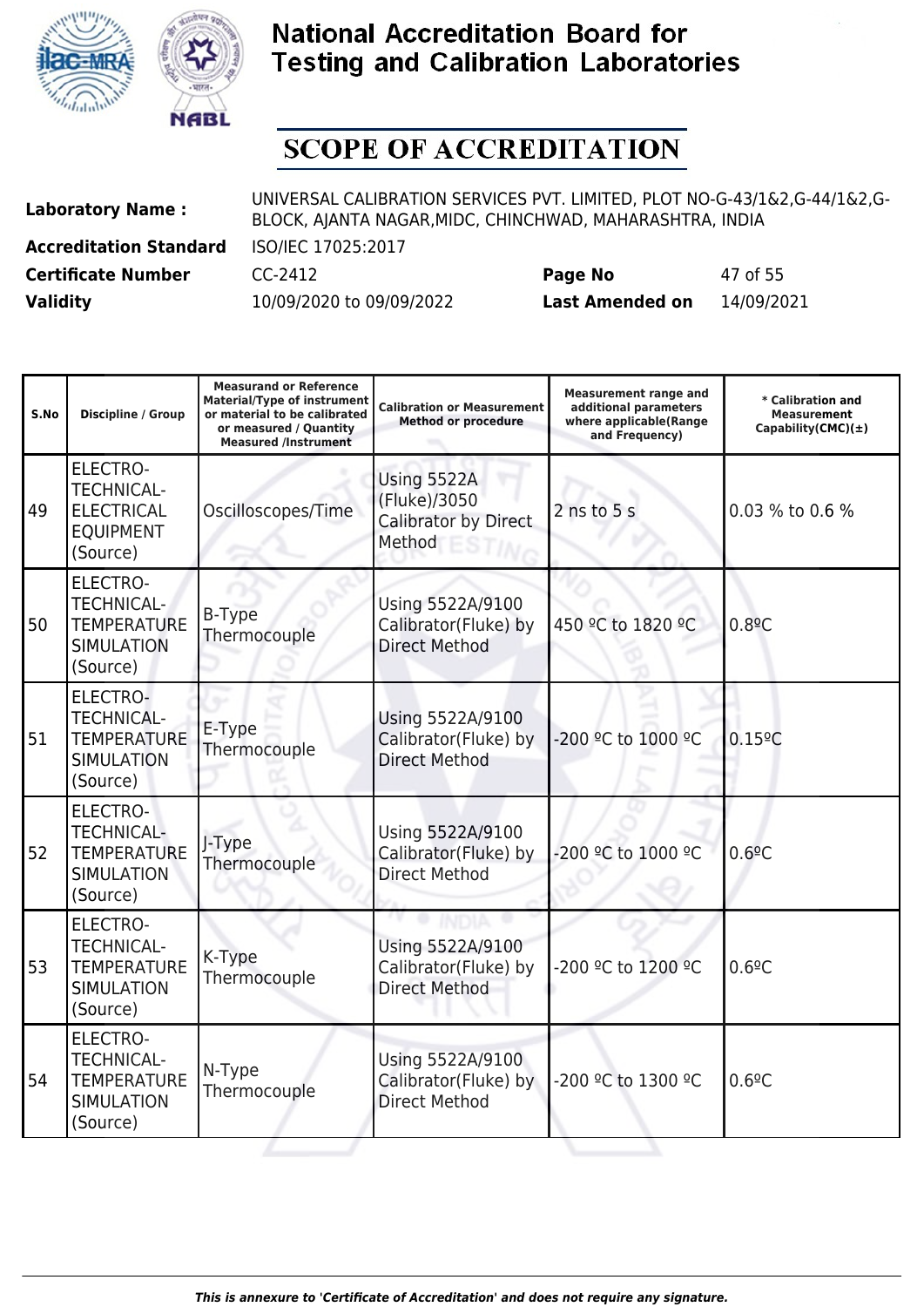



| <b>Laboratory Name:</b>       | UNIVERSAL CALIBRATION SERVICES PVT. LIMITED, PLOT NO-G-43/1&2,G-44/1&2,G-<br>BLOCK, AJANTA NAGAR, MIDC, CHINCHWAD, MAHARASHTRA, INDIA |                        |            |  |
|-------------------------------|---------------------------------------------------------------------------------------------------------------------------------------|------------------------|------------|--|
| <b>Accreditation Standard</b> | ISO/IEC 17025:2017                                                                                                                    |                        |            |  |
| <b>Certificate Number</b>     | CC-2412                                                                                                                               | Page No                | 48 of 55   |  |
| <b>Validity</b>               | 10/09/2020 to 09/09/2022                                                                                                              | <b>Last Amended on</b> | 14/09/2021 |  |

| S.No | <b>Discipline / Group</b>                                                                   | <b>Measurand or Reference</b><br><b>Material/Type of instrument</b><br>or material to be calibrated<br>or measured / Quantity<br><b>Measured /Instrument</b> | <b>Calibration or Measurement</b><br><b>Method or procedure</b>             | <b>Measurement range and</b><br>additional parameters<br>where applicable(Range<br>and Frequency) | * Calibration and<br><b>Measurement</b><br>Capability(CMC)(±) |
|------|---------------------------------------------------------------------------------------------|--------------------------------------------------------------------------------------------------------------------------------------------------------------|-----------------------------------------------------------------------------|---------------------------------------------------------------------------------------------------|---------------------------------------------------------------|
| 55   | <b>ELECTRO-</b><br><b>TECHNICAL-</b><br><b>TEMPERATURE</b><br><b>SIMULATION</b><br>(Source) | R&S-Type<br>Thermocouple                                                                                                                                     | Using 5522A/9100<br>Calibrator(Fluke) by<br><b>Direct Method</b>            | 100 °C to 1700 °C                                                                                 | 0.659C                                                        |
| 56   | <b>ELECTRO-</b><br><b>TECHNICAL-</b><br><b>TEMPERATURE</b><br><b>SIMULATION</b><br>(Source) | <b>RTD</b>                                                                                                                                                   | Using 5522A/9100<br>Calibrator(Fluke) by<br><b>Direct Method</b>            | -200 ºC to 800 ºC                                                                                 | $0.085$ <sup>o</sup> C                                        |
| 57   | <b>ELECTRO-</b><br><b>TECHNICAL-</b><br><b>TEMPERATURE</b><br><b>SIMULATION</b><br>(Source) | T-Type<br>Thermocouple                                                                                                                                       | Using 5522A/9100<br>Calibrator(Fluke) by<br><b>Direct Method</b>            | -200 °C to 400 °C                                                                                 | $0.21$ <sup>o</sup> C                                         |
| 58   | <b>ELECTRO-</b><br><b>TECHNICAL-</b><br><b>TIME &amp;</b><br><b>FREQUENCY</b><br>(Measure)  | Frequency                                                                                                                                                    | <b>Using Function</b><br>Generator & MFC by<br>Direct/ comparison<br>Method | 1 MHz to 10 MHz                                                                                   | 0.006 % to 0.06 %                                             |
| 59   | <b>ELECTRO-</b><br><b>TECHNICAL-</b><br><b>TIME &amp;</b><br><b>FREQUENCY</b><br>(Measure)  | Frequency                                                                                                                                                    | Using 6 1/2 DMM<br>FLUKE & MFC by<br>Direct/ Comparison<br>Method           | 10 Hz to 1000 kHz                                                                                 | 0.06%                                                         |
| 60   | <b>ELECTRO-</b><br><b>TECHNICAL-</b><br><b>TIME &amp;</b><br><b>FREQUENCY</b><br>(Measure)  | Timer/Stop<br>Watch/Hour<br>meter/Time totalizer                                                                                                             | Using time totalizer<br>by comparison<br>Method                             | 2 s to 30 min                                                                                     | 0.35 s to 1 s                                                 |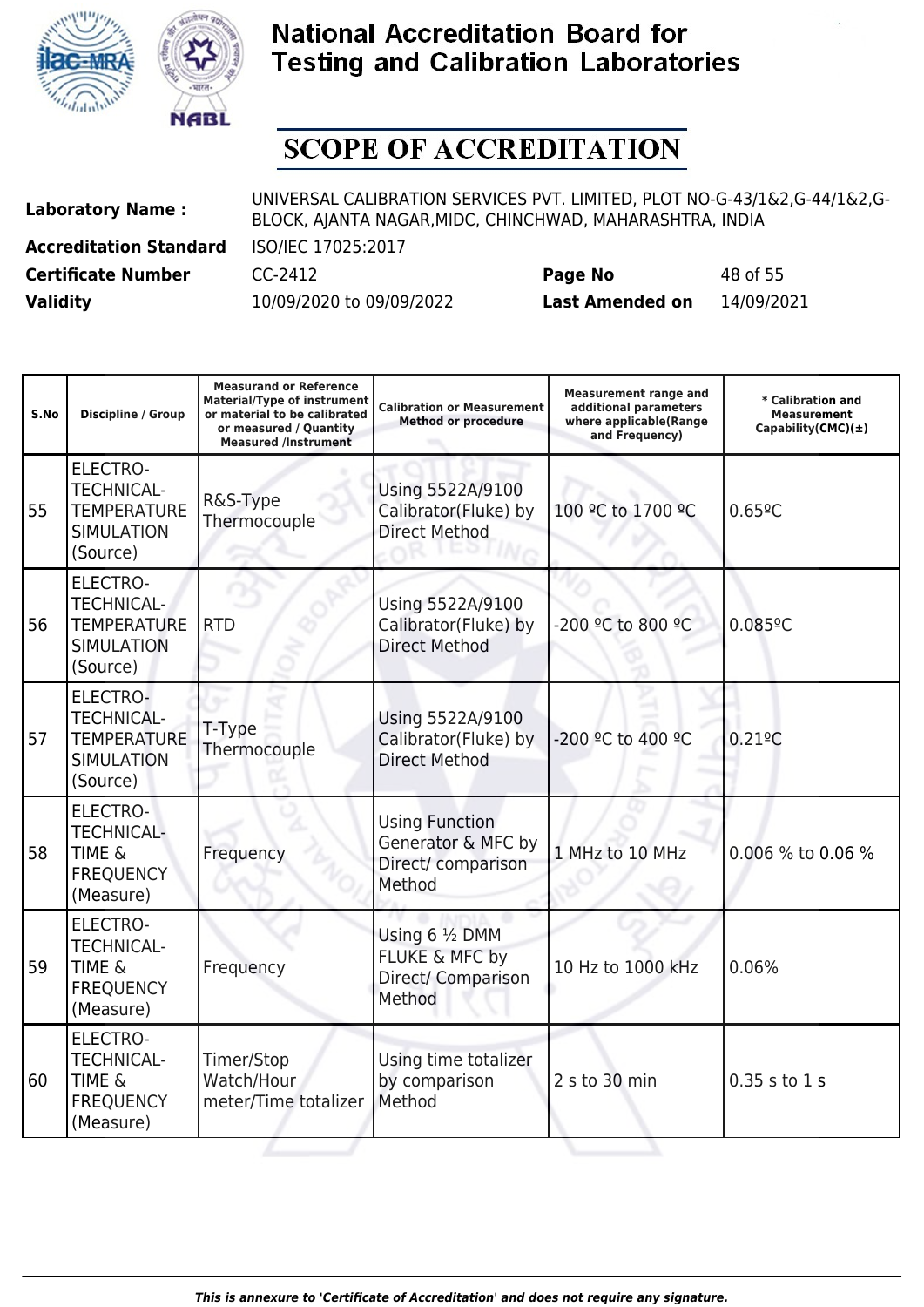



| <b>Laboratory Name:</b>       | UNIVERSAL CALIBRATION SERVICES PVT. LIMITED, PLOT NO-G-43/1&2,G-44/1&2,G-<br>BLOCK, AJANTA NAGAR, MIDC, CHINCHWAD, MAHARASHTRA, INDIA |                        |            |  |
|-------------------------------|---------------------------------------------------------------------------------------------------------------------------------------|------------------------|------------|--|
| <b>Accreditation Standard</b> | ISO/IEC 17025:2017                                                                                                                    |                        |            |  |
| <b>Certificate Number</b>     | CC-2412                                                                                                                               | Page No                | 49 of 55   |  |
| <b>Validity</b>               | 10/09/2020 to 09/09/2022                                                                                                              | <b>Last Amended on</b> | 14/09/2021 |  |

| S.No | <b>Discipline / Group</b>                                                                  | <b>Measurand or Reference</b><br>Material/Type of instrument<br>or material to be calibrated<br>or measured / Quantity<br><b>Measured /Instrument</b> | <b>Calibration or Measurement</b><br><b>Method or procedure</b>                            | <b>Measurement range and</b><br>additional parameters<br>where applicable(Range<br>and Frequency) | * Calibration and<br><b>Measurement</b><br>Capability(CMC) $(\pm)$ |
|------|--------------------------------------------------------------------------------------------|-------------------------------------------------------------------------------------------------------------------------------------------------------|--------------------------------------------------------------------------------------------|---------------------------------------------------------------------------------------------------|--------------------------------------------------------------------|
| 61   | <b>ELECTRO-</b><br><b>TECHNICAL-</b><br><b>TIME &amp;</b><br><b>FREQUENCY</b><br>(Measure) | Timer/Stop<br>Watch/Hour<br>meter/Time totalizer                                                                                                      | Using time totalizer<br>by comparison<br>Method                                            | 30 min to 24 hr                                                                                   | 1 s to 56 s                                                        |
| 62   | ELECTRO-<br><b>TECHNICAL-</b><br><b>TIME &amp;</b><br><b>FREQUENCY</b><br>(Source)         | Frequency                                                                                                                                             | Using 5522A/9100<br>Calibrator<br>(Fluke)/Function<br><b>Generator by Direct</b><br>Method | 10 Hz to 10 MHz                                                                                   | 0.001 % to 0.15 %                                                  |
| 63   | MECHANICAL-<br><b>ACCELERATION</b><br><b>AND SPEED</b>                                     | Speed -RPM<br>Tachometer<br>(Contact)                                                                                                                 | <b>Using Tachometer</b><br>(source RPM<br>generator/Calibrator<br>)by comparison<br>Method | >1000 RPM to 4000<br><b>RPM</b>                                                                   | 10RPM                                                              |
| 64   | MECHANICAL-<br><b>ACCELERATION</b><br><b>AND SPEED</b>                                     | Speed -RPM<br>Tachometer<br>(Contact)                                                                                                                 | <b>Using Tachometer</b><br>(source RPM<br>generator/Calibrator<br>)by comparison<br>Method | 100 RPM to 1000<br><b>RPM</b>                                                                     | 3.5RPM                                                             |
| 65   | MECHANICAL-<br><b>ACCELERATION</b><br><b>AND SPEED</b>                                     | Speed -RPM<br>Tachometer (Non-<br>Contact) / Stirrer                                                                                                  | <b>Using Tachometer</b><br>(source RPM<br>generator/Calibrator<br>)by comparison<br>Method | >4000 RPM to<br>47000 RPM                                                                         | 18RPM                                                              |
| 66   | MECHANICAL-<br><b>ACCELERATION</b><br><b>AND SPEED</b>                                     | Speed -RPM<br>Tachometer (Non-<br>Contact) / Stirrer                                                                                                  | <b>Using Tachometer</b><br>(source RPM<br>generator/Calibrator<br>)by comparison<br>Method | 100 RPM to 4000<br><b>RPM</b>                                                                     | 3.7RPM                                                             |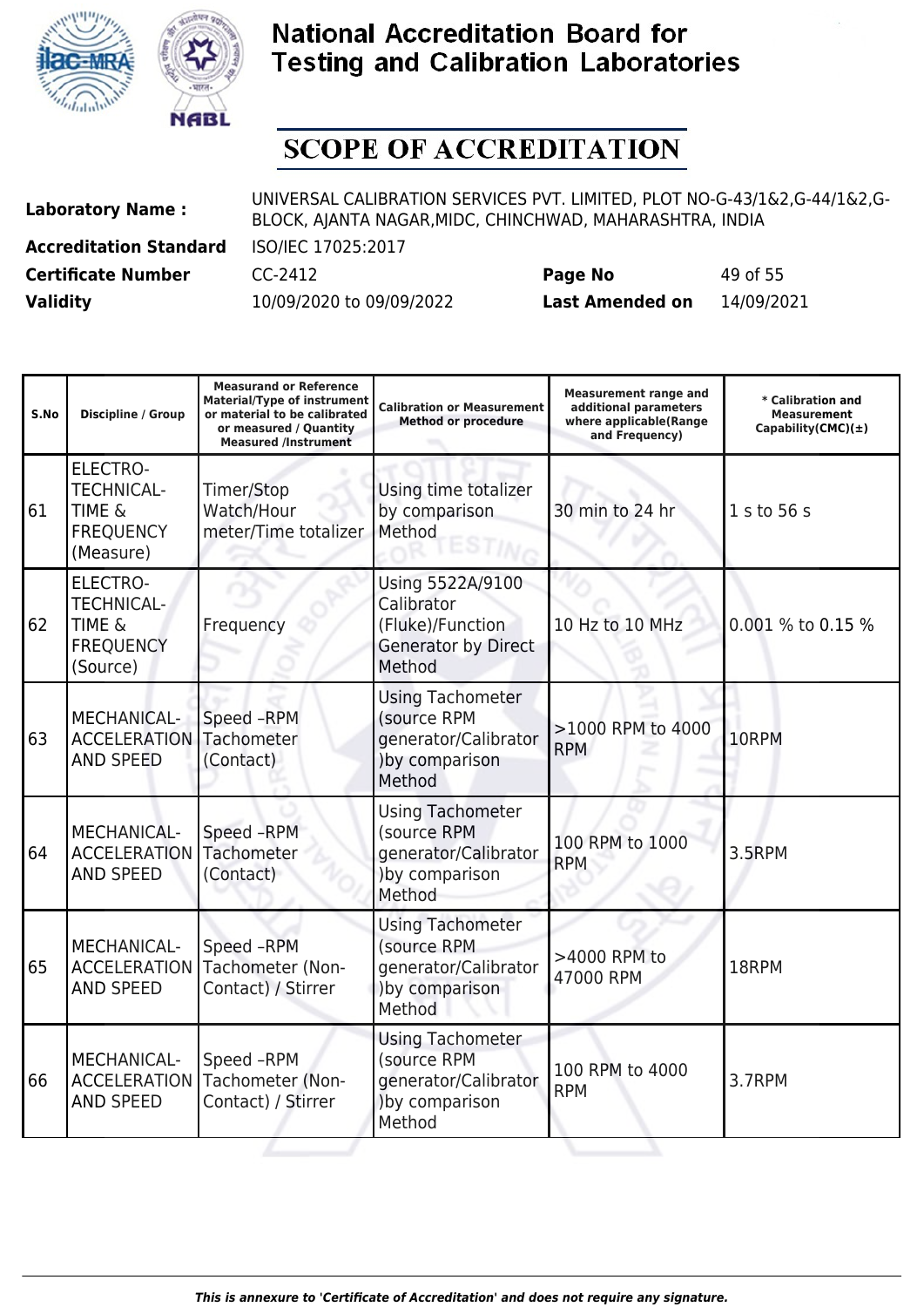



| <b>Laboratory Name:</b>       | UNIVERSAL CALIBRATION SERVICES PVT. LIMITED, PLOT NO-G-43/1&2,G-44/1&2,G-<br>BLOCK, AJANTA NAGAR, MIDC, CHINCHWAD, MAHARASHTRA, INDIA |                        |            |  |
|-------------------------------|---------------------------------------------------------------------------------------------------------------------------------------|------------------------|------------|--|
| <b>Accreditation Standard</b> | ISO/IEC 17025:2017                                                                                                                    |                        |            |  |
| <b>Certificate Number</b>     | CC-2412                                                                                                                               | Page No                | 50 of 55   |  |
| <b>Validity</b>               | 10/09/2020 to 09/09/2022                                                                                                              | <b>Last Amended on</b> | 14/09/2021 |  |

| S.No | <b>Discipline / Group</b>                                                                                 | <b>Measurand or Reference</b><br><b>Material/Type of instrument</b><br>or material to be calibrated<br>or measured / Quantity<br><b>Measured /Instrument</b> | <b>Calibration or Measurement</b><br><b>Method or procedure</b>                                             | <b>Measurement range and</b><br>additional parameters<br>where applicable(Range<br>and Frequency) | * Calibration and<br><b>Measurement</b><br>Capability(CMC) $(\pm)$ |
|------|-----------------------------------------------------------------------------------------------------------|--------------------------------------------------------------------------------------------------------------------------------------------------------------|-------------------------------------------------------------------------------------------------------------|---------------------------------------------------------------------------------------------------|--------------------------------------------------------------------|
| 67   | MECHANICAL-<br><b>ACOUSTICS</b>                                                                           | Sound Level<br>Meter(1kHz)                                                                                                                                   | Sound level<br>generator calibrator<br>Direct method:                                                       | 94dB and 114 dB                                                                                   | 1.8dB                                                              |
| 68   | MECHANICAL-<br><b>DIMENSION</b><br>(BASIC<br><b>MEASURING</b><br>INSTRUMENT,<br><b>GAUGE ETC.)</b>        | <b>Height Gauge/Micro</b><br><b>Height Gauge</b><br>(Vernier/Dial/Digital)<br>$L.C.-0.1 \mu m$                                                               | Using Slip gauge                                                                                            | 0 to 1000 mm                                                                                      | $10 \mu m$                                                         |
| 69   | <b>MECHANICAL-</b><br><b>DIMENSION</b><br>(BASIC<br><b>MEASURING</b><br>INSTRUMENT,<br><b>GAUGE ETC.)</b> | V-Block-<br>Symmetricity<br>,Parallelism &<br>Squareness                                                                                                     | Using Surface Plate,<br>Test Mandrels &<br>sylvac probe with<br>DRO & Square<br><b>Cylinder Slip Gauges</b> | Up to 200 mm                                                                                      | $13 \mu m$                                                         |
| 70   | <b>MECHANICAL-</b><br><b>DIMENSION</b><br>(PRECISION<br><b>INSTRUMENTS)</b>                               | Profile projector<br>L.C.:-0.001 mm<br>Linear measurement                                                                                                    | Using Glass scale by<br>comparison method                                                                   | 0 to 300 mm                                                                                       | $5 \mu m$                                                          |
| 71   | MECHANICAL-<br><b>DIMENSION</b><br>(PRECISION<br><b>INSTRUMENTS)</b>                                      | Profile projector<br>L.C.:-1 sec Angular<br>measurement                                                                                                      | <b>Using Angular</b><br>graticule scale by<br>comparison method                                             | 0 to 360 °                                                                                        | $1.2 \text{ min}$                                                  |
| 72   | <b>MECHANICAL-</b><br><b>DIMENSION</b><br>(PRECISION<br><b>INSTRUMENTS)</b>                               | Profile projector<br>Magnification                                                                                                                           | Using Glass scale by<br>comparison method                                                                   | 10 X to 100 X                                                                                     | 1%                                                                 |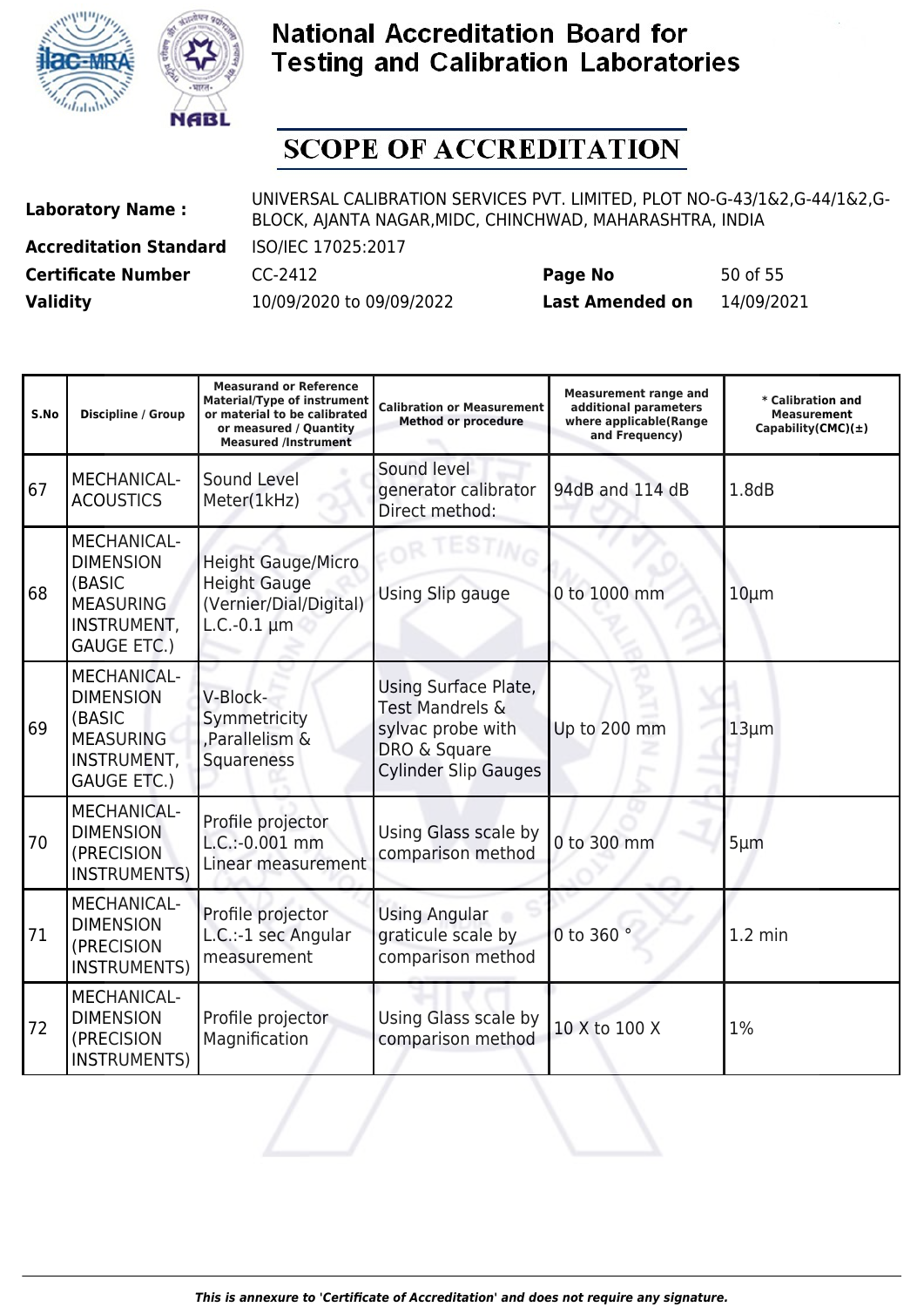



| <b>Laboratory Name:</b>       | UNIVERSAL CALIBRATION SERVICES PVT. LIMITED, PLOT NO-G-43/1&2,G-44/1&2,G-<br>BLOCK, AJANTA NAGAR, MIDC, CHINCHWAD, MAHARASHTRA, INDIA |                        |            |  |
|-------------------------------|---------------------------------------------------------------------------------------------------------------------------------------|------------------------|------------|--|
| <b>Accreditation Standard</b> | ISO/IEC 17025:2017                                                                                                                    |                        |            |  |
| <b>Certificate Number</b>     | CC-2412                                                                                                                               | Page No                | 51 of 55   |  |
| <b>Validity</b>               | 10/09/2020 to 09/09/2022                                                                                                              | <b>Last Amended on</b> | 14/09/2021 |  |

| S.No | Discipline / Group                                                           | <b>Measurand or Reference</b><br><b>Material/Type of instrument</b><br>or material to be calibrated<br>or measured / Quantity<br><b>Measured /Instrument</b> | <b>Calibration or Measurement</b><br><b>Method or procedure</b>                  | <b>Measurement range and</b><br>additional parameters<br>where applicable(Range<br>and Frequency) | * Calibration and<br><b>Measurement</b><br>Capability(CMC) $(\pm)$ |
|------|------------------------------------------------------------------------------|--------------------------------------------------------------------------------------------------------------------------------------------------------------|----------------------------------------------------------------------------------|---------------------------------------------------------------------------------------------------|--------------------------------------------------------------------|
| 73   | MECHANICAL-<br><b>DIMENSION</b><br>(PRECISION<br><b>INSTRUMENTS)</b>         | <b>Surface Plates(Cast</b><br>Iron/Granite)-<br><b>Flatness</b>                                                                                              | Using Digital level<br>based on IS<br>12937-1990,<br>IS7327-1991,<br>IS2285-1991 | up to 4000 X 4000<br>mm                                                                           | 2.5vL+W/125µm,wh<br>ere L & W in mm                                |
| 74   | <b>MECHANICAL-</b><br><b>DIMENSION</b><br>(PRECISION<br>INSTRUMENTS)         | <b>Video Measuring</b><br>Machine (Angular)                                                                                                                  | Using Glass graticule<br>by comparison<br>Method                                 | $0°$ to 360                                                                                       | 15s                                                                |
| 75   | <b>MECHANICAL-</b><br><b>DIMENSION</b><br>(PRECISION<br>INSTRUMENTS)         | <b>Video Measuring</b><br>Machine/Microscope<br>(Linear)                                                                                                     | Using Glass scale by<br>comparison Method                                        | 0 to 200 mm                                                                                       | $3 \mu m$                                                          |
| 76   | <b>MECHANICAL-</b><br><b>PRESSURE</b><br><b>INDICATING</b><br><b>DEVICES</b> | <b>Hydraulic Pressure</b><br>Dial and Digital<br>Pressure<br>Gauges, Pressure<br>Transmitters/Transd<br>ucers Pressure<br><b>Switches</b>                    | Digital pressure<br>Calibrator as per<br>DKD-R6-1<br>comparison                  | >400 bar to 700 bar                                                                               | 0.6 <sub>bar</sub>                                                 |
| 177  | <b>MECHANICAL-</b><br><b>PRESSURE</b><br><b>INDICATING</b><br><b>DEVICES</b> | <b>Hydraulic Pressure</b><br>Dial and Digital<br>Pressure Gauges,<br>Pressure<br><b>Transmitters/Transd</b><br>ucers Pressure<br>Switches                    | Digital pressure<br>Calibrator as per<br>DKD-R6-1<br>comparison                  | 30 bar to 400 bar                                                                                 | $0.15$ bar                                                         |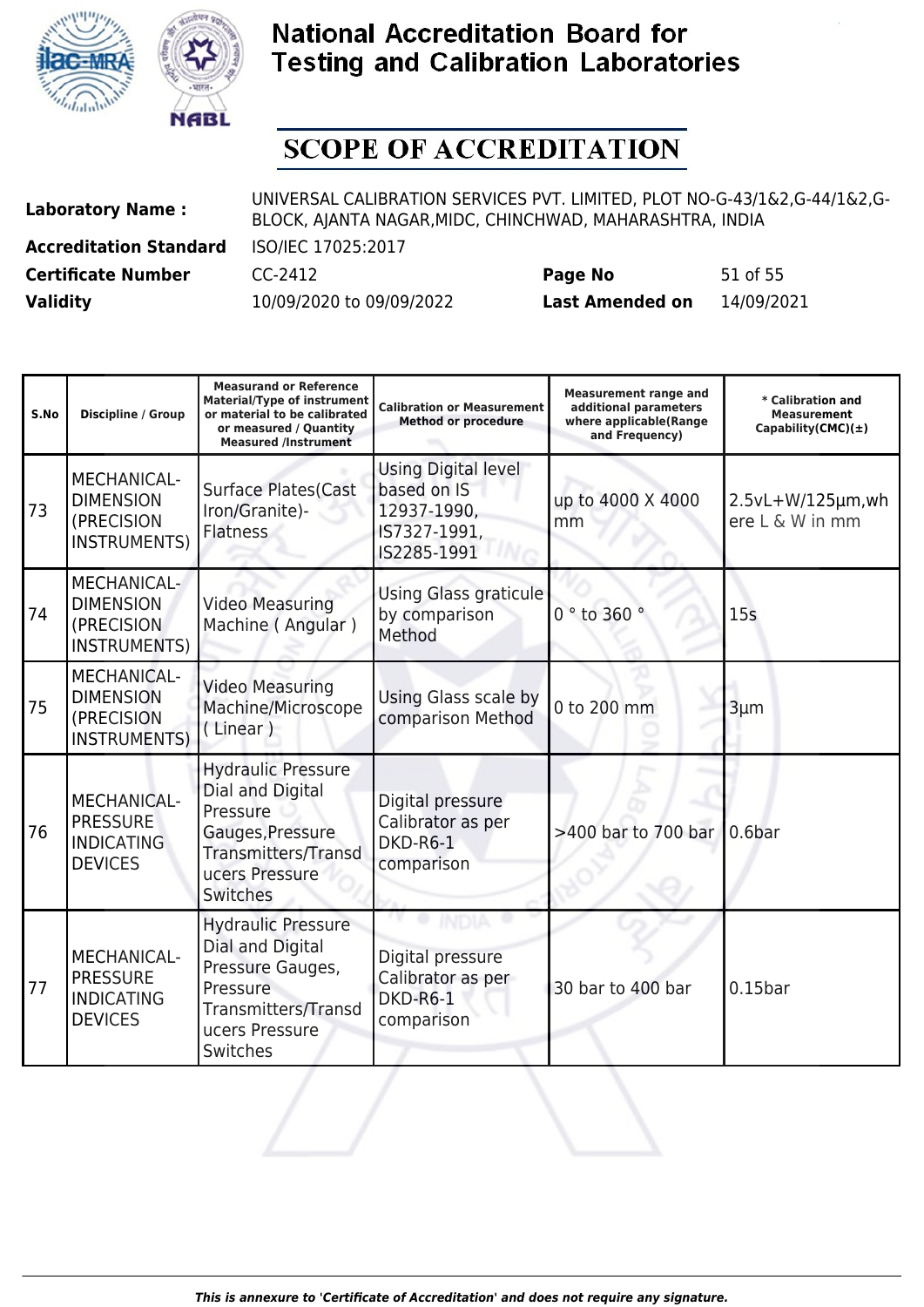



| <b>Laboratory Name:</b>       | UNIVERSAL CALIBRATION SERVICES PVT. LIMITED, PLOT NO-G-43/1&2,G-44/1&2,G-<br>BLOCK, AJANTA NAGAR, MIDC, CHINCHWAD, MAHARASHTRA, INDIA |                        |            |  |
|-------------------------------|---------------------------------------------------------------------------------------------------------------------------------------|------------------------|------------|--|
| <b>Accreditation Standard</b> | ISO/IEC 17025:2017                                                                                                                    |                        |            |  |
| <b>Certificate Number</b>     | CC-2412                                                                                                                               | Page No                | 52 of 55   |  |
| <b>Validity</b>               | 10/09/2020 to 09/09/2022                                                                                                              | <b>Last Amended on</b> | 14/09/2021 |  |

| S.No | <b>Discipline / Group</b>                                                    | <b>Measurand or Reference</b><br><b>Material/Type of instrument</b><br>or material to be calibrated<br>or measured / Quantity<br><b>Measured /Instrument</b> | <b>Calibration or Measurement</b><br><b>Method or procedure</b>      | <b>Measurement range and</b><br>additional parameters<br>where applicable(Range<br>and Frequency) | * Calibration and<br><b>Measurement</b><br>Capability(CMC) $(\pm)$ |
|------|------------------------------------------------------------------------------|--------------------------------------------------------------------------------------------------------------------------------------------------------------|----------------------------------------------------------------------|---------------------------------------------------------------------------------------------------|--------------------------------------------------------------------|
| 78   | MECHANICAL-<br><b>PRESSURE</b><br><b>INDICATING</b><br><b>DEVICES</b>        | <b>Pneumatic Pressure</b><br>Dial and Digital<br>Pressure Gauges,<br>Pressure<br>Transmitters/Transd<br>ucers Pressure<br>Switches                           | Digital pressure<br>Calibrator -as per<br>DKD-R6-1<br>comparison     | $>0.2$ bar to 1 bar                                                                               | $0.005$ bar                                                        |
| 79   | <b>MECHANICAL-</b><br><b>PRESSURE</b><br><b>INDICATING</b><br><b>DEVICES</b> | <b>Pneumatic Pressure</b><br>Dial and Digital<br>Pressure Gauges,<br>Pressure<br>Transmitters/Transd<br>ucers Pressure<br><b>Switches</b>                    | Digital pressure<br>Calibrator as per<br>DKD-R6-1<br>comparison      | >1 bar to 30 bar                                                                                  | 0.01 <sub>bar</sub>                                                |
| l80  | <b>MECHANICAL-</b><br><b>PRESSURE</b><br><b>INDICATING</b><br><b>DEVICES</b> | <b>Pneumatic Pressure</b><br>Dial and Digital<br>Pressure Gauges,<br>Magnehelic gauges,<br>Pressure<br>Transmitter/Transdu<br>cers Pressure Switch           | Digital pressure<br>Calibrator -as per<br>DKD-R6-1<br>comparison     | $>20$ mbar to 200<br>mbar                                                                         | $0.13$ mbar                                                        |
| 81   | <b>MECHANICAL-</b><br><b>PRESSURE</b><br><b>INDICATING</b><br><b>DEVICES</b> | <b>Pneumatic Pressure</b><br>Digital and Dial<br>Pressure Gauges,<br>Magnehelic gauges,<br>Pressure<br>Transducers/Transmi<br>tters Pressure<br>Switch       | Digital low pressure<br>Calibrator -as per<br>DKD-R6-1<br>comparison | 0 to 20 mbar                                                                                      | $0.01$ mbar                                                        |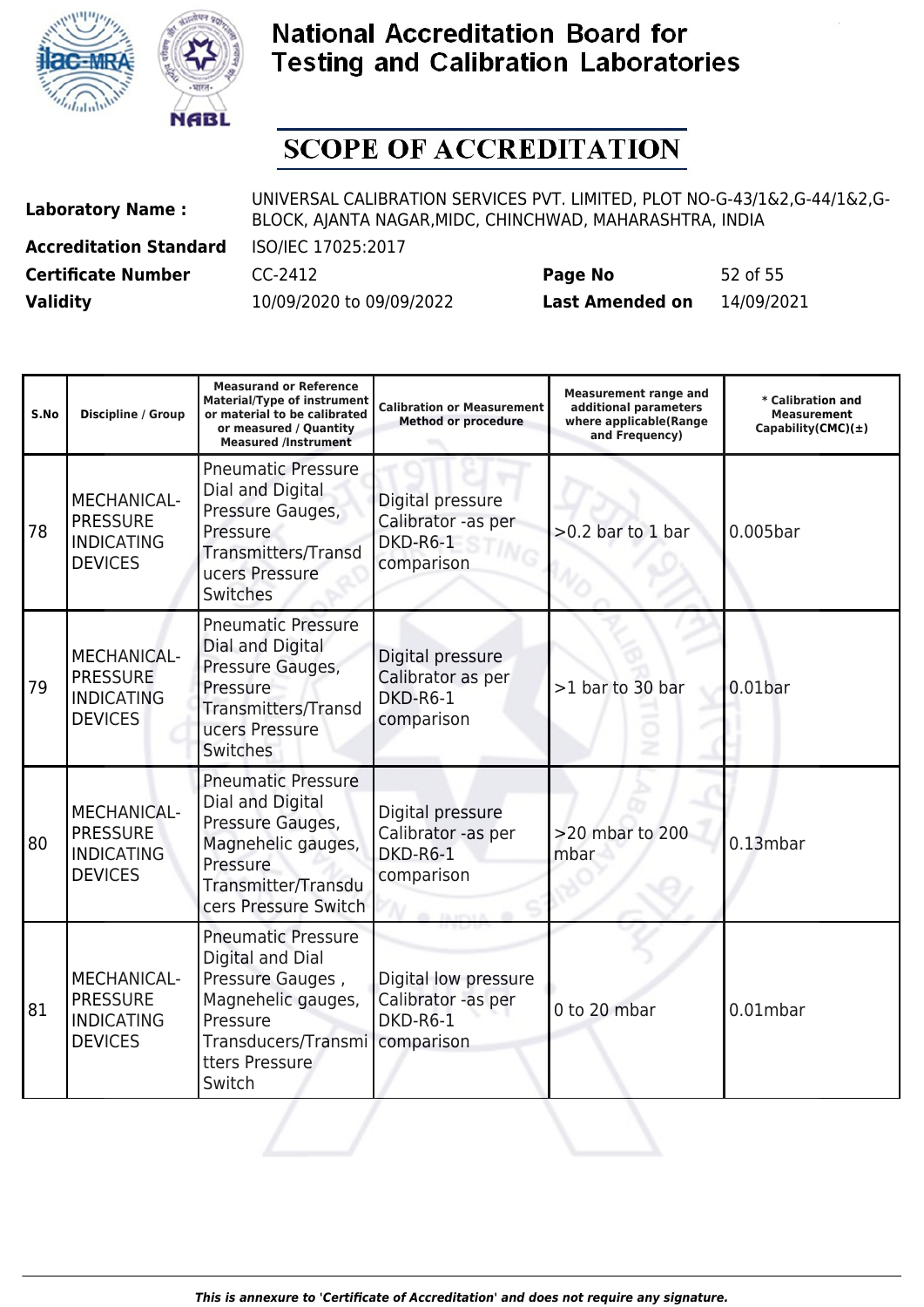



| <b>Validity</b>               | 10/09/2020 to 09/09/2022                                                                                                              | <b>Last Amended on</b> | 14/09/2021 |  |
|-------------------------------|---------------------------------------------------------------------------------------------------------------------------------------|------------------------|------------|--|
| <b>Certificate Number</b>     | CC-2412                                                                                                                               | Page No                | 53 of 55   |  |
| <b>Accreditation Standard</b> | ISO/IEC 17025:2017                                                                                                                    |                        |            |  |
| <b>Laboratory Name:</b>       | UNIVERSAL CALIBRATION SERVICES PVT. LIMITED, PLOT NO-G-43/1&2,G-44/1&2,G-<br>BLOCK, AJANTA NAGAR, MIDC, CHINCHWAD, MAHARASHTRA, INDIA |                        |            |  |

| S.No | Discipline / Group                                                          | <b>Measurand or Reference</b><br><b>Material/Type of instrument</b><br>or material to be calibrated<br>or measured / Quantity<br><b>Measured /Instrument</b> | <b>Calibration or Measurement</b><br><b>Method or procedure</b>          | <b>Measurement range and</b><br>additional parameters<br>where applicable(Range<br>and Frequency) | * Calibration and<br><b>Measurement</b><br>Capability(CMC)(±) |
|------|-----------------------------------------------------------------------------|--------------------------------------------------------------------------------------------------------------------------------------------------------------|--------------------------------------------------------------------------|---------------------------------------------------------------------------------------------------|---------------------------------------------------------------|
| 82   | MECHANICAL-<br><b>PRESSURE</b><br><b>INDICATING</b><br><b>DEVICES</b>       | <b>Pneumatic Vacuum</b><br>Dial and Digital<br>Vacuum Gauges,<br>Vacuum<br>Transmitters/Transd<br>ucers, Vacuum<br>Switches                                  | Digital Vacuum<br>Calibrator -as per<br>DKD-R6-1<br>comparison           | $-0.87$ bar to $0$                                                                                | 0.0016bar                                                     |
| 83   | <b>MECHANICAL-</b><br><b>WEIGHING</b><br><b>SCALE AND</b><br><b>BALANCE</b> | Electronic weighing<br>balance Class I &<br>Coarser $d = 0.1$ mg                                                                                             | Using standard<br>weights E1&E2 class<br>weights as per OIML<br>$R-76-1$ | 82 g to 220 g                                                                                     | 0.22mg                                                        |
| 84   | <b>MECHANICAL-</b><br><b>WEIGHING</b><br><b>SCALE AND</b><br><b>BALANCE</b> | Electronic weighing<br>balance Class II &<br>Coarser $d = 1$ mg                                                                                              | Using standard F1<br>class weights as per<br><b>OIML R-76-1</b>          | 220 g to 1.02 kg                                                                                  | 3.0 <sub>mg</sub>                                             |
| 85   | <b>MECHANICAL-</b><br><b>WEIGHING</b><br><b>SCALE AND</b><br><b>BALANCE</b> | Electronic weighing<br>balance Class II &<br>Coarser $d = 10$ mg                                                                                             | Using standard F1<br>class weights as per<br><b>OIML R-76-1</b>          | 1.02 kg to 2.2 kg                                                                                 | 30 <sub>mg</sub>                                              |
| 86   | <b>MECHANICAL-</b><br><b>WEIGHING</b><br><b>SCALE AND</b><br><b>BALANCE</b> | Electronic weighing<br>balance Class II &<br>Coarser $d = 100$ mg                                                                                            | Using standard F1<br>class weights as per<br><b>OIML R-76-1</b>          | 2.2 kg to 32.2 kg                                                                                 | 250 <sub>mg</sub>                                             |
| 87   | <b>MECHANICAL-</b><br><b>WEIGHING</b><br><b>SCALE AND</b><br><b>BALANCE</b> | Electronic weighing<br>balance Class III &<br>Coarser $d = 1$ q                                                                                              | Using standard F1<br>class weights as per<br><b>OIML R-76-1</b>          | 32.2 kg to 200 kg                                                                                 | 35q                                                           |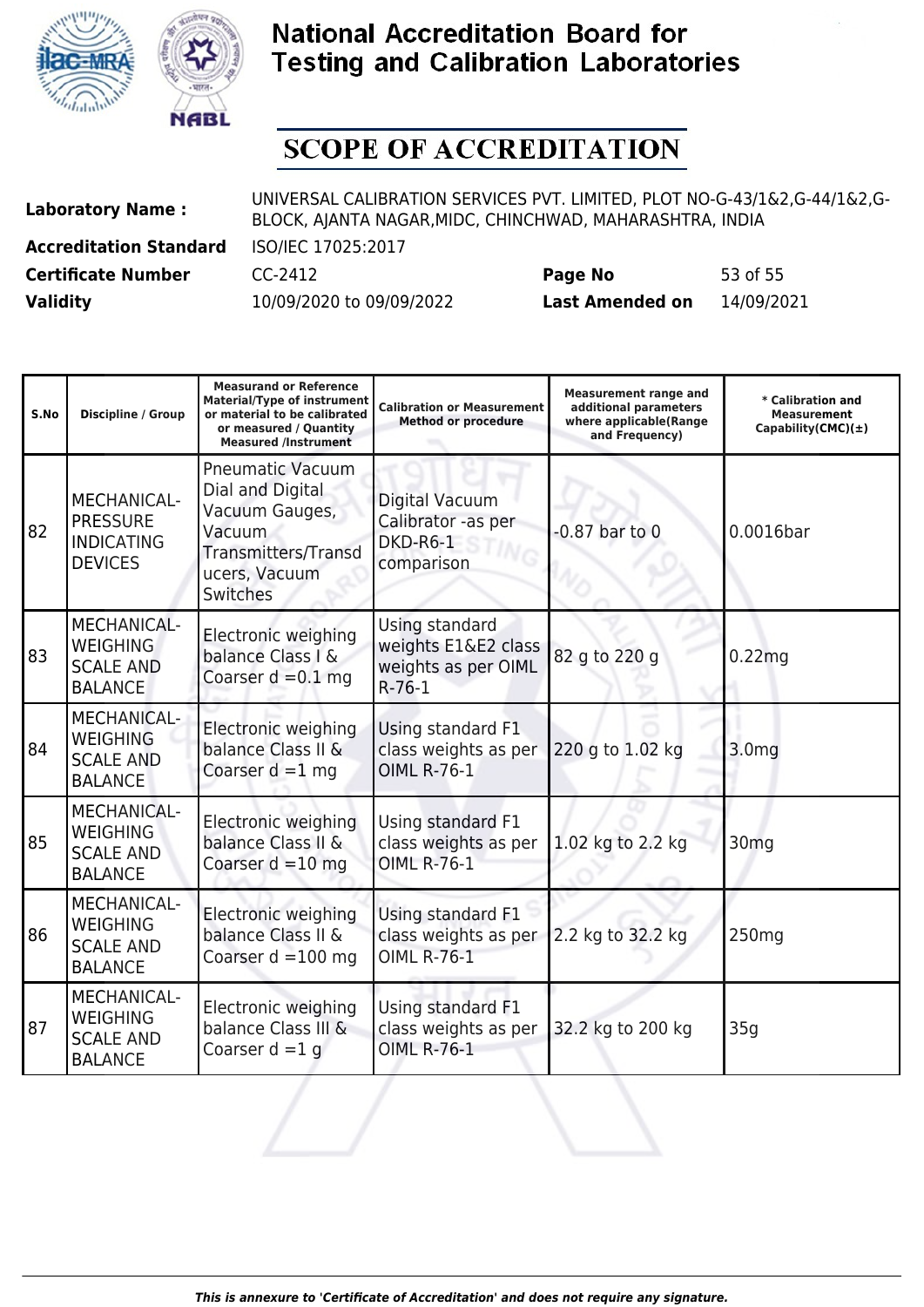



| <b>Laboratory Name:</b>       | UNIVERSAL CALIBRATION SERVICES PVT. LIMITED, PLOT NO-G-43/1&2,G-44/1&2,G-<br>BLOCK, AJANTA NAGAR, MIDC, CHINCHWAD, MAHARASHTRA, INDIA |                        |            |  |
|-------------------------------|---------------------------------------------------------------------------------------------------------------------------------------|------------------------|------------|--|
| <b>Accreditation Standard</b> | ISO/IEC 17025:2017                                                                                                                    |                        |            |  |
| <b>Certificate Number</b>     | CC-2412                                                                                                                               | Page No                | 54 of 55   |  |
| <b>Validity</b>               | 10/09/2020 to 09/09/2022                                                                                                              | <b>Last Amended on</b> | 14/09/2021 |  |

| S.No | <b>Discipline / Group</b>                             | <b>Measurand or Reference</b><br><b>Material/Type of instrument</b><br>or material to be calibrated<br>or measured / Quantity<br><b>Measured /Instrument</b> | <b>Calibration or Measurement</b><br><b>Method or procedure</b>                                                                             | <b>Measurement range and</b><br>additional parameters<br>where applicable(Range<br>and Frequency) | * Calibration and<br><b>Measurement</b><br>Capability(CMC) $(\pm)$ |
|------|-------------------------------------------------------|--------------------------------------------------------------------------------------------------------------------------------------------------------------|---------------------------------------------------------------------------------------------------------------------------------------------|---------------------------------------------------------------------------------------------------|--------------------------------------------------------------------|
| 88   | <b>THERMAL-</b><br><b>SPECIFIC HEAT</b><br>& HUMIDITY | <b>Indicator of Relative</b><br>Humidity at a<br>specified Single<br>Position in<br>environmental,<br>Climatic , Humidity<br>Chamber. (@25 °C)               | <b>Using Temperature</b><br>& Humidity meter<br>(source Humidity<br>Generator/Calibrator<br>) with probe/<br>comparison Method              | 20 %RH to 95 %RH                                                                                  | 3%RH                                                               |
| 89   | THERMAL-<br><b>TEMPERATURE</b>                        | Glass thermometer /<br>Dial thermometer                                                                                                                      | Using RTD (Pt-100),<br>61/2 DMM & Liquid<br>bath / comparison<br>Method                                                                     | 140 °C to 250 °C                                                                                  | $0.68^{\circ}$ C                                                   |
| 90   | <b>THERMAL-</b><br><b>TEMPERATURE</b>                 | Glass thermometer /<br>Dial thermometer                                                                                                                      | Using RTD (Pt-100),<br>61/2 DMM & Liquid<br>bath by comparison<br>Method                                                                    | -35 °C to 140 °C                                                                                  | $0.2^{\circ}$ C                                                    |
| 91   | <b>THERMAL-</b><br><b>TEMPERATURE</b>                 | RTD/Thermocouple /<br>Sensor with or<br>without temperature<br>Indicator/Data<br>logger / Recorder                                                           | Using RTD (Pt-100),<br>61/2 DMM & Liquid<br>bath/Dry block insert<br>/ comparison Method                                                    | -35 °C to 140 °C                                                                                  | $0.2$ <sup>o</sup> C                                               |
| 92   | THERMAL-<br><b>TEMPERATURE</b>                        | RTD/Thermocouple /<br>Sensor with or<br>Indicator/Data<br>logger / Recorder                                                                                  | Using RTD (Pt-100),<br>61/2 DMM & Liquid<br>without temperature   bath/Dry block insert   140 °C to 600 °C<br>/Direct/ comparison<br>Method |                                                                                                   | 0.959C                                                             |
| 93   | THERMAL-<br><b>TEMPERATURE</b>                        | RTD/Thermocouple /<br>Sensor with or<br>Indicator/Data<br>logger / Recorder                                                                                  | Using RTD (Pt-100),<br>61/ <sub>2</sub> DMM & Liquid<br>without temperature   bath/Dry block insert<br>/Direct/ comparison<br>Method        | -35 °C to 140 °C                                                                                  | $0.45^{\circ}$ C                                                   |